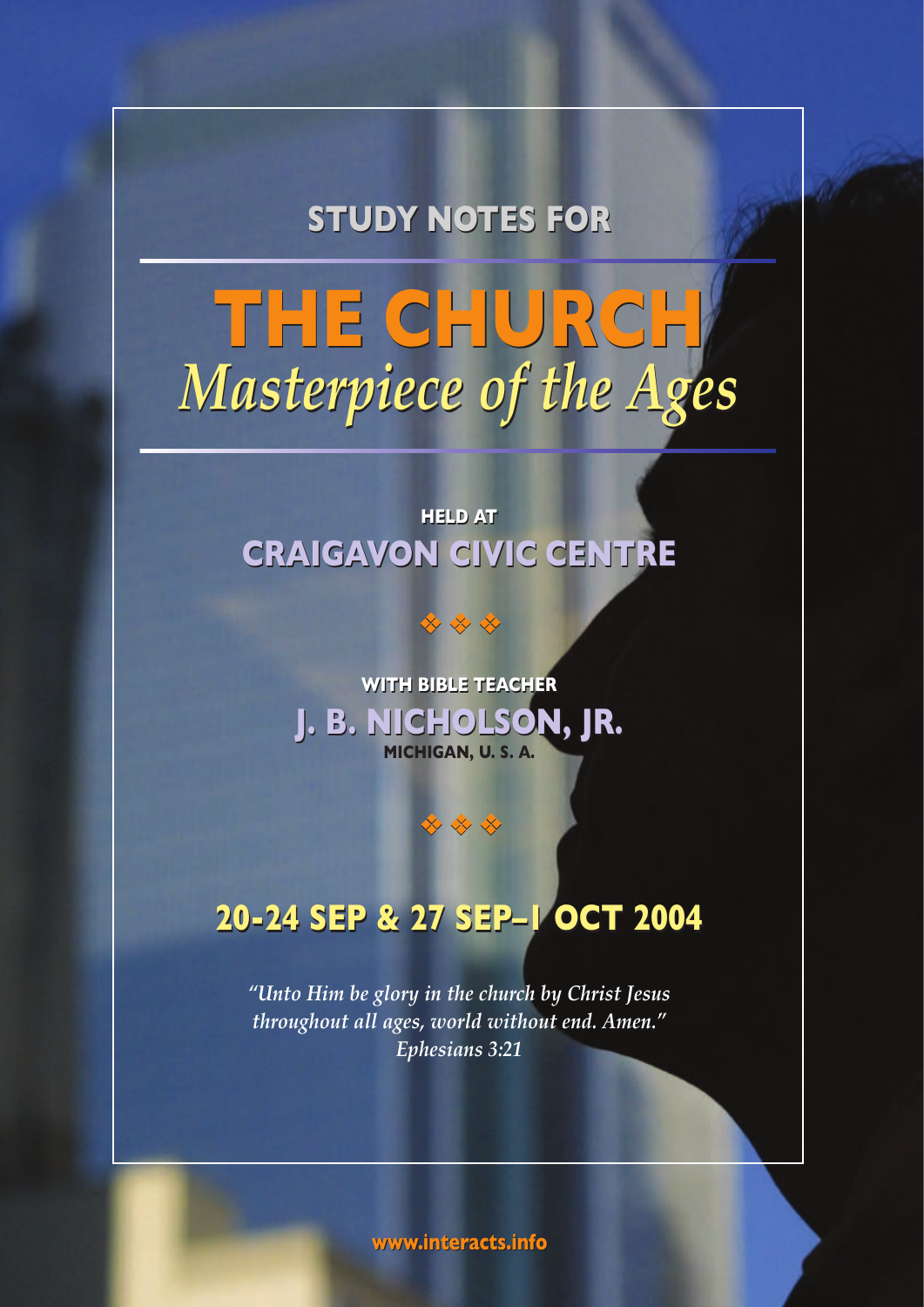# **THE CHURCH:** *Masterpiece of the Ages*

J. B. Nicholson Jr.

# **Lesson 1**

## **THE CHURCH AS A MYSTERY:** *The Design in the Heart of God*

*"What is the riches of the glory of this mystery among the Gentiles; which is Christ in you, the hope of glory"* (Col. 1:27).

Although we are attempting in this series to be as thorough as possible in the time allowed (these notes are to provide more detail than the lecture can include), we know we are embarking on an inexhaustible study. *"O the depth of the riches both of the wisdom and knowledge of God! how unsearchable are His judgments, and His ways past finding out!"* (see Rom. 11:33-36). We trust that our meditations will lead us into a greater understanding of the purposes of God for us, a greater zeal to obey the Holy Spirit in what we shall learn, and a greater sense of appreciation for the Son of God who *"loved the Church, and gave Himself for it"* (Eph. 5:25).

#### **Some important introductory comments**

1. In a study of this scope we will be addressing many topics considered controversial. Our intention is not to stir up arguments among the Lord's people, but instead to stir all our hearts to worship the Lord for the wonders of His redemptive plan, culminating in a glorious Bride, masterpiece of His grace. Therefore we intend to be brotherly, treating all serious Christians in good faith. We only ask that we be allowed to present the truth as we believe it to be.

2. It would be foolish to set any group of believers up as a standard for others. Do we not all carry on in weakness and have much for which we need the grace of God? Only the One in the midst has the knowledge and right to properly assess a church's condition: *"I know thy works,"* He says. Instead we hold up the Word of God as the true measure of our spiritual state; it *"discern[s] the thoughts and intents of the heart."* May we eagerly submit to the Spirit as He shows us our need and the wonderful possibilities awaiting those who happily *"buy the truth"* whatever it may cost.

3. It is often asked, considering the wide array of churches and ways of gathering, whether the Bible's portrait of the Church is "prescriptive or descriptive." Is the book of Acts intended only as history, or is it modeling the way it should be done by all? This question will be discussed in Lesson 2, but perhaps for the time being grace could be granted the teacher to affirm that the New Testament has many helpful lessons relating to Church practice today.

#### **The mystery of the Church**

*What is a mystery?* When used in the Bible, a "mystery" is a truth that people could not discover for themselves, which was kept secret by God until the appropriate moment in history, when He revealed it to mankind. There are 14 mystery doctrines recorded in the New Testament. One of these is the mystery of the Church.

*What is the mystery of the Church?* The Word of God distinguishes the human race into three separate groups: *"the Jews, nor to the Gentiles, nor to the Church of God"* (1 Cor. 10:32). The "Gentiles" refers to all the nations of the earth—except the nation that came from Abraham, called out of Ur of the Chaldees circa 2000 BC. His family was chosen for a special role—to be the vehicle of God's blessing to the whole world: *"And I will bless them that bless thee, and*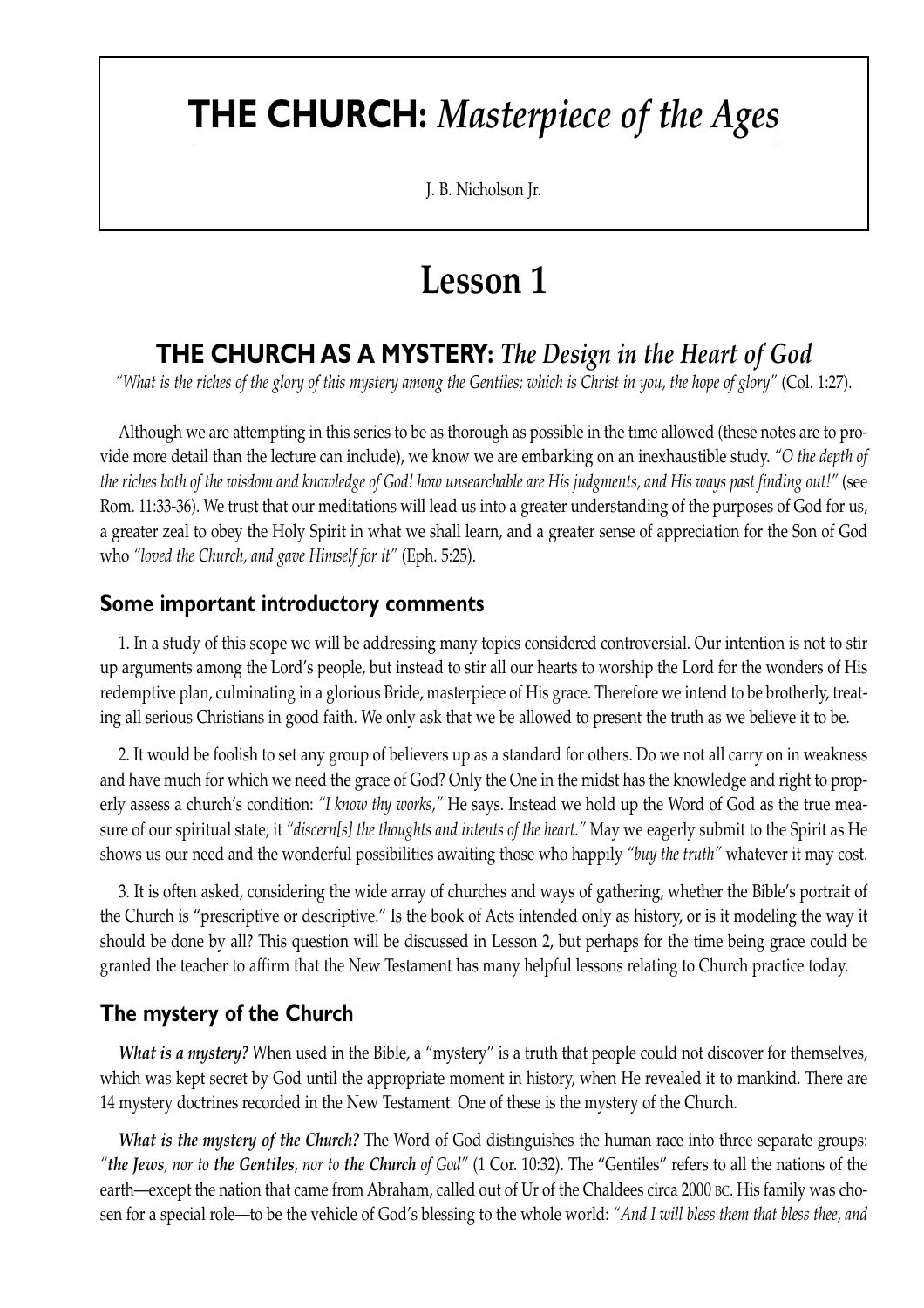*curse him that curseth thee: and in thee shall all families of the earth be blessed"* (Gen. 12:3). Through this nation, in spite of their failures, came the greatest gifts God ever gave the human race—the written Word of God and the Messiah.

To protect the Messianic line through Abraham and David to Christ, God erected a *"middle wall*." If the Jewish nation became absorbed into the other nations, how would God provide the *"son of David, the son of Abraham"* (Mt. 1:1) as Saviour? So God walled off the Jews by giving them different food laws and customs which kept them from freely intermingling with other nations. But once the Saviour came, God took down that middle wall. *"For He is our peace, who hath made both one, and hath broken down the middle wall of partition between us [Jews and Gentiles]"* (Eph. 2:14).

Of course Gentiles could be saved in the Old Testament period—Rahab, Ruth, and Uriah are examples. But the mystery of the Church is this: *"…the mystery of Christ which in other ages was not made known unto the sons of men, as it is now revealed unto His holy apostles and prophets by the Spirit; that the Gentiles should be fellowheirs, and of the same body, and partakers of His promise in Christ by the gospel"* (Eph. 3:4-6). Believing Jews and Gentiles now not only come in on the same basis, but share all the blessings equally, with the believing Jews now having no advantage over Gentiles.

#### **The Lord unfolds the secret**

*What is the Church?* People have many ideas about the meaning of the word "church." But we are only interested in this study with the way the Bible uses the term. A fitting description of one New Testament church is given in this way: *"Unto the church of God which is at Corinth, to them that are sanctified in Christ Jesus, called to be saints, with all that in every place call upon the name of Jesus Christ our Lord, both theirs and ours"* (1 Cor. 1:2). Notice that such churches are to be composed of those vitally linked to Christ, separate from the world system—*"saints"*—and linked to all who call on the name of the Lord Jesus. Composed of Jew and Gentile, all members of the true Church have one thing in common. We have discovered the astounding truth that *"the Son of God…loved me, and gave Himself for me"* (Gal. 2:20). We have repented and believed the gospel (Mk. 1:15), receiving Christ by faith (Jn. 1:12). The Lord Jesus first introduced the subject in these words, *"…I will build My Church; and the gates of hell shall not prevail against it"* (Mt. 16:18):

*I* THE ARCHITECT. Man-made structures are doomed to failure; this building alone will survive the collapse of the universe. Only the Creator of the universe (Jn. 1:3), described by Paul as *"the Head of the church: and…the Saviour of the body"* (Eph. 5:23) has the capabilities to design, construct, and see to completion this *"glorious Church, not having spot, or wrinkle, or any such thing"* (Eph. 5:27). And only He could afford it, redeemed with His own precious blood!

*will* THE PURPOSE. On very few occasions when He was on earth did the Lord Jesus express His own will. But He did express His mighty and certain will here in Matthew 16:18, *"I will build My Church"* and again in those words to His Father concerning us: *"Father, I will that they also, whom Thou hast given Me, be with Me where I am; that they may behold My glory"* (Jn. 17:24). *"The gates of hell,"* a malicious and relentless attack by the arch-fiend himself, *"shall not prevail against it."* In fact, we read concerning God's perfect Servant, *"He shall not fail nor be discouraged"* (Isa. 42:4).

*build* THE CONSTRUCTION. At this point the Church was still future; it would begin *"when the day of Pentecost was fully come"* in Acts 2. We know that the Church is a New Testament work only because it was to be *"built upon the foundation of the apostles and prophets, Jesus Christ Himself being the chief corner stone"* (Eph. 2:20). His death at Calvary would make the *"peace"* necessary to bring Jew and Gentile together. Now stone by living stone, the structure rises.

*My* THE OWNER. We must acknowledge no other head but the Lord Himself. We can obey no other and hope to be blessed. We have no more right to come up with a new way of conducting the activities of the church than we do a new way to be saved. Both blueprints are in the Scriptures. Paul would link them in these words: *"Unto me, who am less than the least of all saints, is this grace given, that I should preach among the Gentiles the unsearchable riches of Christ* [that's the doctrine of the gospel]*; and to make all men see what is the fellowship of the mystery* [that's the doctrine of the Church]*, which from the beginning of the world hath been hid in God, who created all things by Jesus Christ"* (Eph. 3:8-9).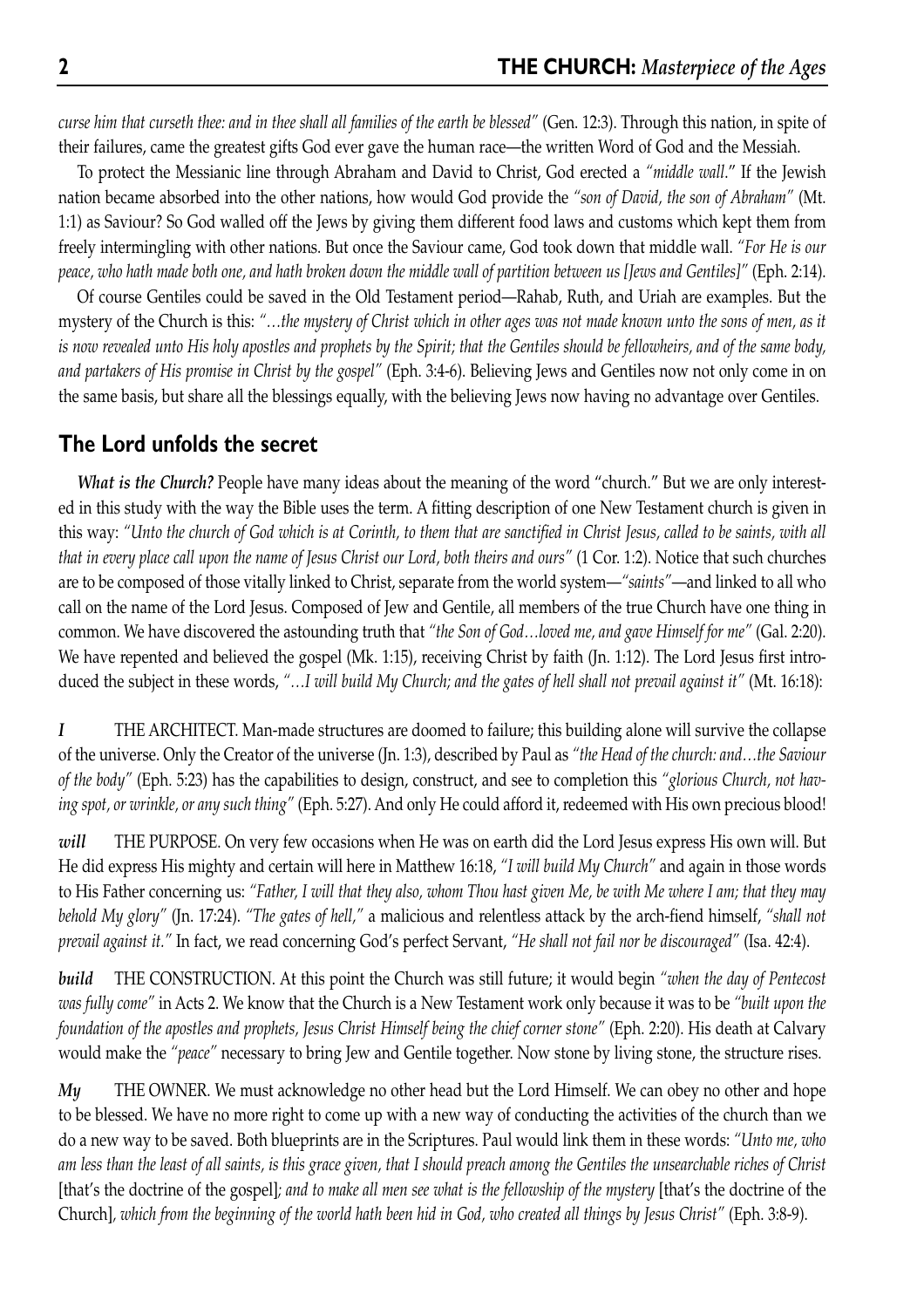*Church* THE MASTERPIECE. The Church is not an earthly organization, certainly not a material building, but a living organism composed of all true believers as members of His body. Through it, God manifests His grace (Eph. 2:7), wisdom (Eph. 3:10), and glory (Rom. 9:23). Some day we will see her *"prepared as a bride adorned for her husband" (*Rev. 21:2). O how beautiful grace will have made her then—*"without spot, or wrinkle, or any such thing"*!

## **The meaning of the word "Church"**

There are several words that might help us in understanding the biblical meaning of these important words, "Church" and "churches." Since the church has *"ears"* (Acts 11:22), can *"pray"* (Acts 12:5), and can be *"persecuted"* (1 Cor. 15:9) among other things, it is obvious that the word refers to people and not to a building or organization.

1. First is the English word *church* itself, which derives from an anglicized form of the Greek word *kuriakos* meaning "that which belongs to the Lord (*kurios*)." He is our center, our gathering place. As the prophecy reads: *"The scepter shall not depart from Judah…until Shiloh come; and unto Him shall the gathering of the people be"* (Gen. 49:10).

2. The word most often used is *ekklesia*, meaning "called out." Those saved have been *"called…out of darkness into His marvellous light"* (1 Pet. 2:9). *"God at the first did visit the Gentiles, to take out of them a people for His name"* (Acts 15:14). We have been called out of this world system into a new society of those who love and follow the Lord Jesus.

3. A third word often used in English is "assembly." Although preferred as a better translation of *ekklesia*, it not only carries the idea of being called *out* but of being called *together.* The believer is no longer a part of this world but he is not alone. "Together" is one of the often repeated words in the epistles of Paul to the churches.

The first scattered congregations of Greek-speaking Christians…spoke of themselves as a "[convened] assembly"; at first each single congregation was so called, and afterwards the whole body of Christians everywhere was spoken of collectively as "the [convened] assembly." That is the most literal translation of the Greek word *ekklesia*. This self-bestowed name rested on the certain conviction that God had separated from the world His "saints" in Christ, and had "called" or "convened" them to an assembly, which was "God's assembly," "God's muster," because God was the convener. —Adolph Deissmann, *Light from the Ancient East*, p. 112

## **The Church and the churches**

In these notes we will distinguish between *the Church* and *the churches*. The universal Church (with a capital C) is that great company, most already in heaven, regardless of creed or denomination, to which each believer is added the moment he or she trusts Christ—*"And the Lord added to the church daily those who were being saved"* (Acts 2:47, NKJV). God "*gave [Christ] to be the head over all things to the Church, which is His body, the fullness of Him that filleth all in all"* (Eph. 1:22-23). We believe this embraces every believer from Pentecost to the Rapture.

However, the universal Church for practical reasons cannot meet on earth. Therefore groups of believers in every locale come together as a visible representation of it. Note the three expressions used in the New Testament:

- *"the churches of God"* (1 Cor. 11:16). God is the source, the giver, of all the churches' blessings.
- *"the churches of Christ"* (Rom. 16:16). Christ is the Redeemer and Head, ministering to her needs.
- *"all churches of the saints"* (1 Cor. 14:33). Only saints should belong, made holy through the Holy Spirit's work. Local churches are also referred to by their location: *"at Corinth," "at Philippi,"* etc.

## **The grand purpose in God's heart**

The New Testament unfolds many reasons for God's desire for the Church. Here are some of them:

- *"that we should be holy and without blame before Him in love"* (Eph. 1:4)—for eternal companionship.
- *"that we should be a kind of firstfruits of His creatures"* (Jas. 1:18)—only the beginning of a mighty harvest.
- *"that we should be called the sons of God"* (1 Jn. 3:1)—the Father wanted a family with which to share His joy.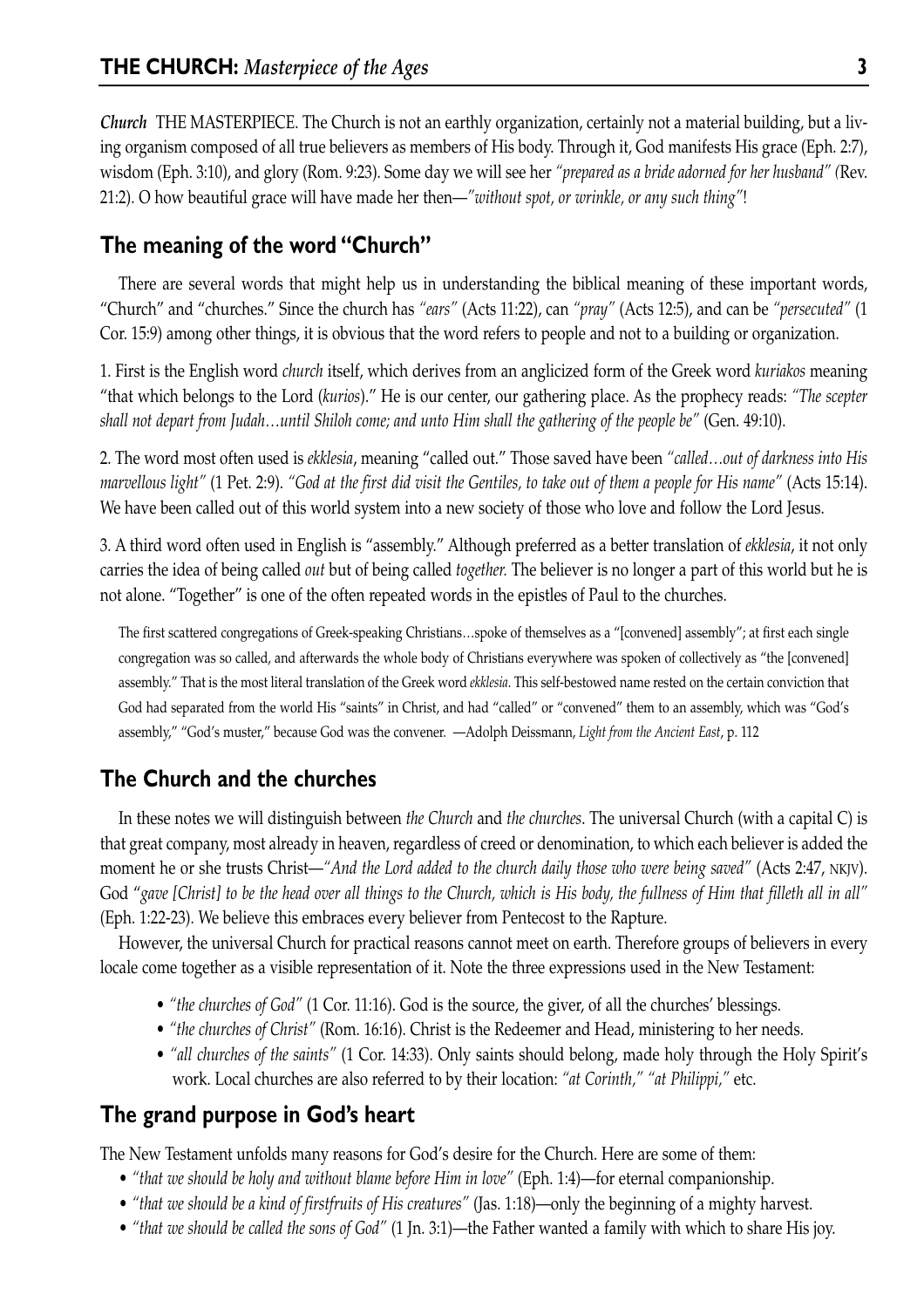- *"that we should be to the praise of His glory"* (Eph. 1:12)—we shall share in filling the universe with Christ's glory.
- *"that we should bring forth fruit unto God"* (Rom. 7:4)—as part of the harvest from the Corn of Wheat that died.
- *"that He might present it to Himself [to be His bride]…without spot or wrinkle"* (Eph. 5:26-27)—Christ's companion.
- *"that in the ages to come He might show the exceeding riches of His grace in His kindness toward us through Christ Jesus"* (Eph. 2:7). And to be eternal worshippers…and servants…and heirs…and on and on.

## **The design—form follows function**

The nature of the local church is portrayed in 5 different and effective ways—all of which we will utilize:

- as *word pictures*, using metaphorical language to paint illustrations of the assembly in its varied aspects
- by *historical narrative*, primarily in the book of Acts, stirring our hearts with drama, pathos and triumph
- by *intercepted letters*, showing the breadth of knowledge and depth of passion in the early churches
- through *pastoral teaching,* included in these epistles, which lays out the divine plan in clear precepts
- in the very *words of Christ*, delivered through John to seven churches, and recorded in Revelation 2 and 3

Let us briefly look at the first of these—10 word pictures that give a general impression of the character of the church

i. The BRIDE or CHASTE VIRGIN portrays the separatedness and devotedness of the Church for Christ ii. The TEMPLE and BUILDING (1 Cor. 3:9-17) shows the holiness of God's dwelling and progress in construction iii. The BODY (Eph. 4:11-16; 1 Cor. 12) emphasizes joint co-operation and the rich giftedness of the Church iv. The FAMILY (2 Tim. 5:1-2) portrays the love and loyalty of the believers to one another, a hallmark! (Jn. 13:35) v. The FLOCK stresses the vulnerability of the Church, its dependence on the Shepherd, and the need to obey vi. The FIELD (1 Cor. 3:9, *"husbandry,"* KJV) reminds us of God's ownership and the need for personal growth vii. The PILLAR and GROUND (1 Tim. 3:15): strength for service—grounded on truth; lifting it up for all to see viii. The LAMPSTAND (Rev. 1:20) reminds us that our witness is crucial; and we depend on the filling of the oil ix. The HOUSE (1 Tim. 3:15) where we must learn to behave! Submitting to godly order is the key to enjoyment x. The VINE with its BRANCHES (Jn. 15) explains that fruitfulness and joy comes only by abiding in Christ!

## **In conclusion—some practical applications**

We are often quick in our study of the Church to think about the *mechanics*—the way the church gathers and functions, church government, ordinances, etc. These subjects are vital (since the Holy Spirit has revealed them to us). But at the end of this first study, perhaps we could offer our hearts to the Lord that the *dynamics* of the early churches might be the motivating influence in our lives and local gatherings as well. We often speak of the characteristics of the New Testament Church relative to the great and glowing doctrines revealed in the Word. And so we should! But perhaps for a few moments we could examine our hearts and ask the following questions:

• Do I act like a CHASTE VIRGIN for Christ by both being separated from other loves, and being whole-heartedly devoted to the Lord Jesus? Has some other affection got in the way—even a "good" thing like the service of God? Am I known for being a lover of Christ? Is my local church known in the community by its love?

• Like the BUILDING and the FIELD, am I making progress in my Christian life? Do others notice my personal growth? Or have I, perhaps as a more mature believer, settled down in a kind of spiritual retirement? Am I regularly helping younger Christians in my local fellowship to also be well grounded and built up in the faith?

• As the PILLAR and GROUND of truth, how is the regular ministry of the Word in our fellowship? Are we not only holding up the principles of truth but also basing our lives, our families, our business, and our relationships with others on the practices found in God's blessed Book? When was the last time I was asked what made me different?

• How am I playing my part in the BODY? Am I using my gift for others' benefit? And in God's FAMILY, how is my love for my brothers and sisters? Is there something I need to make right with one of them? When should I do it?

• And what of the LAMPSTAND? Aren't we glad that the One who trims the lamps doesn't quench smoking wicks? Shall we ask Him tonight to make our flickering lights to shine more brightly for Him in this dark world?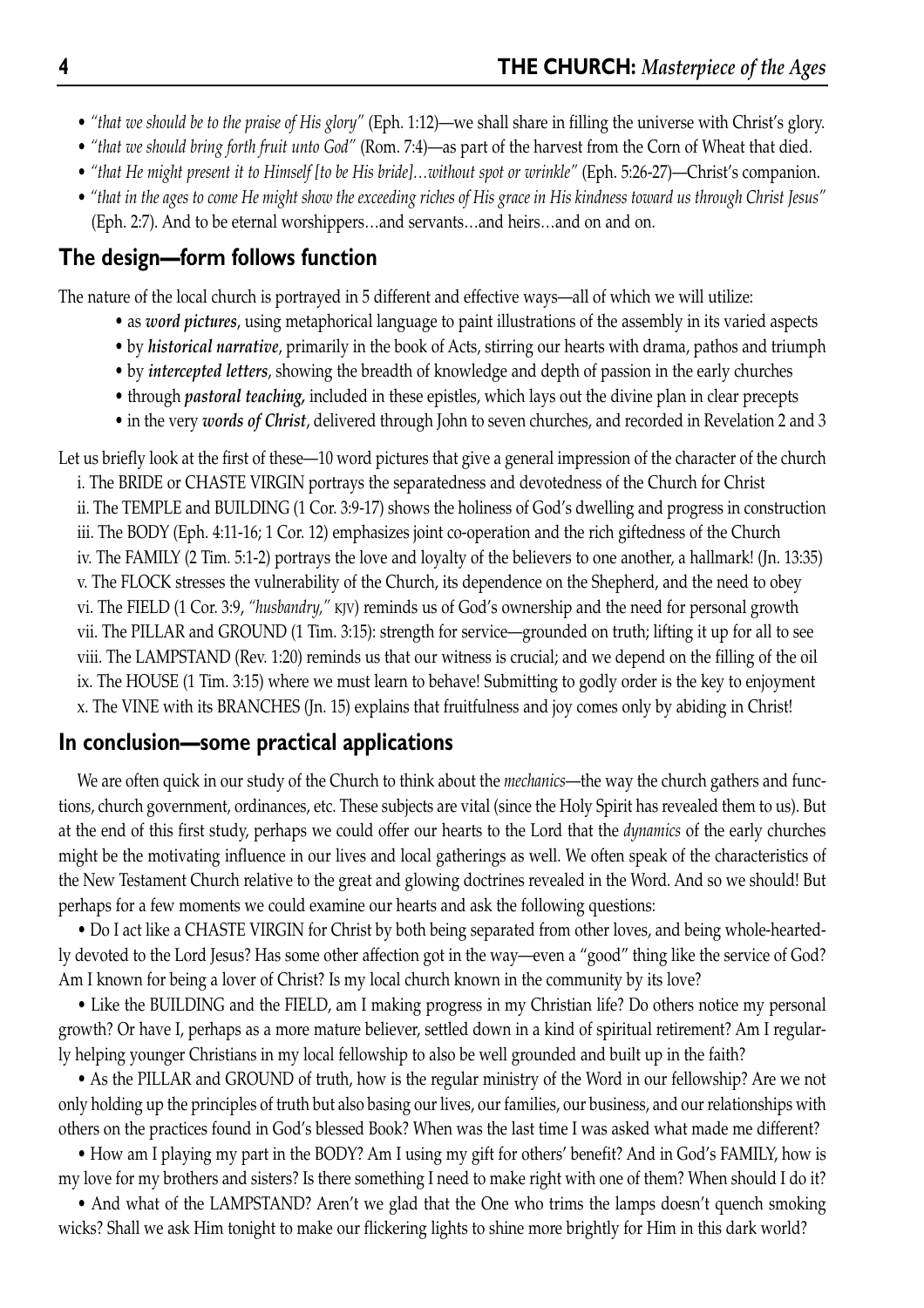## **Lesson 2**

## **THE CHURCH IN THE ACTS:** *Vigour, Beauty, Simplicity*

*Introduction:* As has been pointed out, Luke's first volume (the *Gospel According to Luke*) tells of *"all that Jesus began both to do and teach"* (Acts 1:1). His second volume (*The Acts of the Apostles*) tells of the things that the risen Lord Jesus *continued* to do by His Spirit through His people. You also notice as you come to the end of the book that it seems unfinished—what happened to Peter? to Paul? In a sense, the book *is* unfinished. Every disciple of the Lord has a part in the story. Only eternity will tell it all. So we must *"judge nothing before the time, until the Lord come"* (1 Cor. 4:5).

#### **Characteristics of the Church in the book of Acts**

1. *They responded in faith to Christ's massive global vision* (ch. 1) How does the book of Acts begin? The disciples asked the Saviour (only moments from His leaving them to go back to heaven), *"Lord, wilt Thou at this time restore again the kingdom to Israel?"* (v. 6). He responded, *"Ye shall receive power…and ye shall be witnesses unto Me both in Jerusalem, and in all Judea, and in Samaria, and unto the uttermost part of the earth"* (v. 8).

They were thinking small—of Israel; the Lord was thinking big—of the whole world. They were thinking about the past and restoring it; He was thinking about the present and redeeming it. They were thinking defensively; He was thinking offensively. They were longing for Israel. But He longed for the whole aching planet to come to Him.

Whose view won the day? Obviously the disciples caught the Saviour's vision. A while later, Paul wrote: *"Your faith is spoken of throughout the whole world"* (Rom. 1:8). More than that, *"The gospel…was preached to every creature which is under heaven"* (Col. 1:23)! Yet every generation must reach their world for Christ; Paul's generation can't do that!

We have the same Great Commission today. Has our generation made it the Great Omission? Have we concluded that Christ's promise to work with and through His Church *"even to the end of the age"* somehow has expired?

- 2. *They waited on the Holy Spirit "until" Pentecost "was fully come"* (ch. 2:1-13). Something new was happening!
	- Now we have an Intercessor in the heavens (a real Man on the throne of God), see Rom. 8:26, 34
	- And we have an Intercessor in the heart (the indwelling of God the Spirit in the hearts of every believer)

#### WHAT ACTUALLY HAPPENED AT PENTECOST?

i. *It was a reversal of Babel* (Gen. 11). At Babel (the beginning of the great false system of Babylon), the people gathered themselves together in rebellion against the word of God, and to make a name for themselves. God *"confounded"* their languages and they were forced to spread out because no one understood another. But at Pentecost, the disciples proclaimed *"the Name"* in obedience to the Word of God. When the gospel was proclaimed, ironically *"the multitude came together, and were confounded, because that every man heard them speak in his own language"* (Acts 2:6). This One whom they preached was truly the "gate to God"—the meaning of Bab-el. (For Babylon's end, see Rev. 17-19.)

ii. *It was a reversal of Sinai* (Ex. 32). At the giving of the Mosaic Commandments there were *"about three thousand men"* slain under the curse of a broken law (v. 28). This is called by Paul *"the ministration of death, written and engraven in stones"* (2 Cor. 3:7). But at the proclamation of *"the gospel of the grace of God"* (Acts 20:24)—what Paul calls the *"ministration of the Spirit"* (2 Cor. 3:8)—there were *"about three thousand souls"* saved! (Acts 2:41).

iii. It was a complete fulfillment of the Feast of Pentecost (Lev. 23:15). In the Jewish year, Pentecost (held in the late spring) was the beginning of the harvest since all their field crops were winter growth. So the events in Acts 2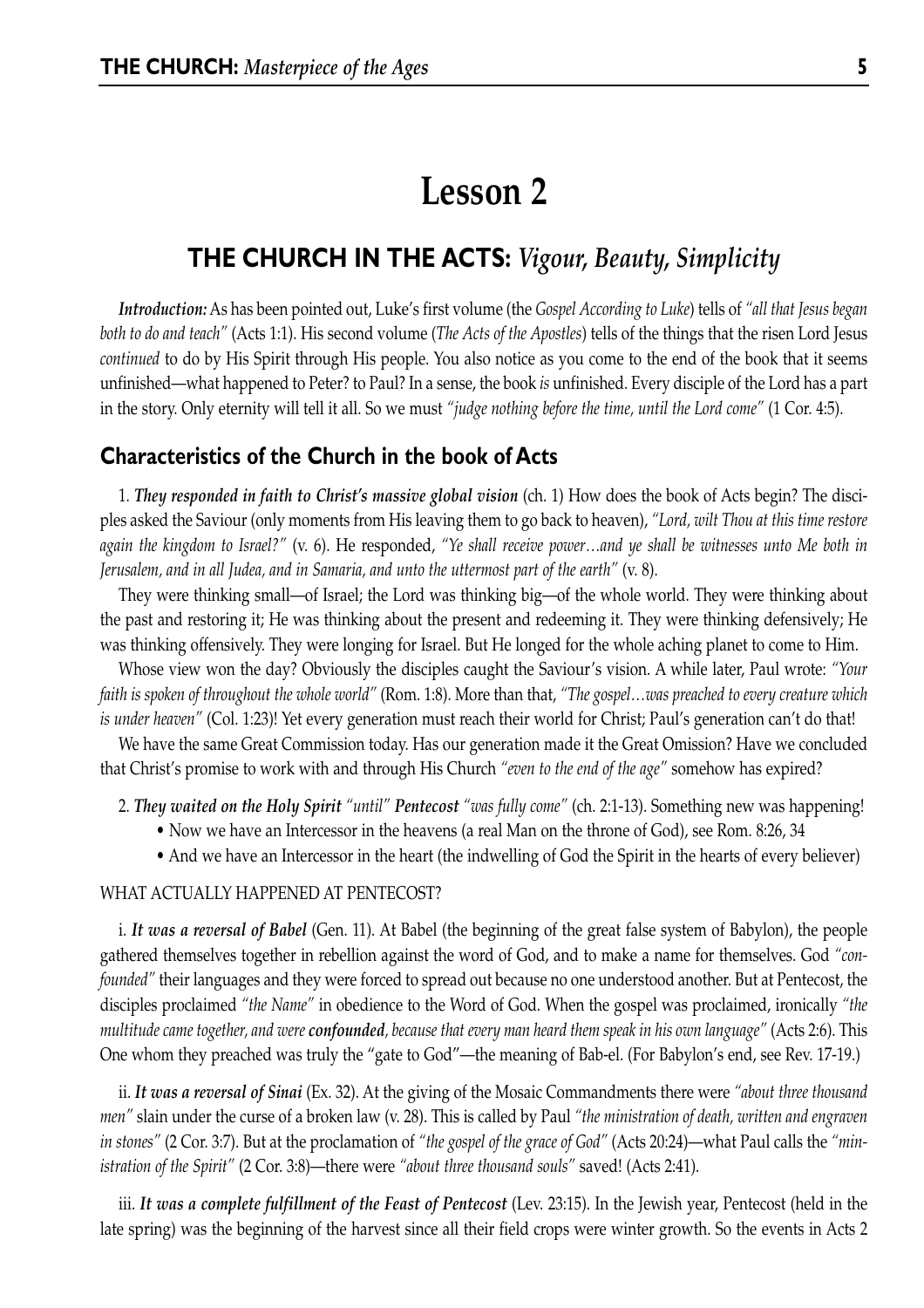were the beginning of a mighty harvest that would result from that *"grain of wheat"* that fell into the ground and died that it might not abide *"alone"* (Jn. 12:24). Notice the connections between the *type* and the *anti* (over against) *type*:

| PENTECOST in the OLD TESTAMENT                              | <b>PENTECOST in the NEW TESTAMENT</b>                    |
|-------------------------------------------------------------|----------------------------------------------------------|
| seven sabbaths plus one ( <i>pente</i> = $50$ )             | the Lord's Day, the first day of the week                |
| therefore the Lord's Day                                    | Resurrection Day, the new beginning                      |
| two loaves of <i>leavened</i> bread                         | two become one: Jew and Gentile (see Acts 10)            |
| made one offering by the <i>pouring out</i> of the holy oil | by the <i>pouring out</i> of the Holy Spirit (Acts 2:18) |

iv. *It was a partial fulfillment of Joel's prophecy* (Joel 2:28-32; Acts 2:16-21). It was only a partial fulfillment because there was only a partial turning of the Jewish nation to God. When *"all Israel will be saved"* (Rom. 11:26)—after 2/3 of the nation will be destroyed along with Anti-messiah's forces (Zech. 13:8-9)—then *all* of Joel 2 will be fulfilled. Please note that the promise of Joel 2 is NOT to Gentile believers; it is inappropriate to use it to explain the modern Charismatic movement. The use of the *dialektos* (Acts 2:8) tongues at Pentecost was a sign to Israel (*"For the Jews* [not the Gentiles] *require a sign,"* 1 Cor. 1:22). It was a judgment, as Joel 2 states, proving to Israel that their God doesn't only speak Hebrew! He was now going out to the whole world. But Joel (and Peter) point out that *"in wrath"* the Lord *"remember[s] mercy." "And it shall come to pass, that whosoever shall call on the name of the Lord shall be saved"* (Acts 2:21).

v. *It was the birthday of the Church* (Acts 2). As the disciples waited in obedience to the word of the Lord, the Holy Spirit—called *"the promise of the Father"* (Acts 1:4)—came down upon the assembled believers in the upper room. Later Paul would say, *"By one Spirit we were all baptized into one body—whether Jews or Greeks, whether slaves or free—and have all been made to drink into one Spirit"* (1 Cor. 12:13, NKJV). In other words, 120 believers went into the room; one body came out, united forever by the Spirit. Note the differences between the role of the Spirit in the OT and the NT:

| The SPIRIT in the OLD TESTAMENT                                                       | The SPIRIT in the NEW TESTAMENT                                          |
|---------------------------------------------------------------------------------------|--------------------------------------------------------------------------|
| He came upon both believers and unbelievers<br>to move them to fulfill God's purposes | He indwells every true believer<br>to make them a dwelling place for God |
| It was an individual act of God                                                       | Today the Holy Spirit unifies all believers                              |
| God dwelt symbolically above the mercy seat                                           | God dwells actually by His Spirit in the Church                          |
| It was a temporary endowment                                                          | "that He may abide with you forever" (Jn. $14:16$ )                      |

3. *They constantly gave witness to Christ in the proclamation of the gospel* (ch. 2:14-41). Not every believer in New Testament days was a gifted evangelist, nor did everyone do it the same way. But notice, *"They that were scattered abroad went everywhere preaching the word"* (Acts 8:4). The commission to go *"into all the world, and preach the gospel to every creature"* (Mk. 16:15) includes you and me. We are not all evangelists, but we are all to be witnesses. If we are willing to be involved, God will give each one a custom-designed way to fulfill His call.

4. *They proved the unifying influence of the Spirit by co-operatively working together* (see *"with one accord"* in Acts 1:14; 2:1, 46; etc.). Without cell phones, email, or faxes, the early believers kept in touch. It seems from his writings that Paul knew the spiritual state of most assemblies, if not every one within his sphere of influence. Although constantly harassed by civil and religious authorities (and internal struggles), the Christians doggedly pursued their goal of world evangelization. Neither the Jewish Sanhedrin, the Roman Empire, nor the gates of hell could stop them.

Occasionally it looked like one thing would stop them—division (Acts 6:1-5; also chs. 11 and 15)! But the matters were wisely and quickly resolved, and the gospel work continued unabated. We cannot expect the sinner to believe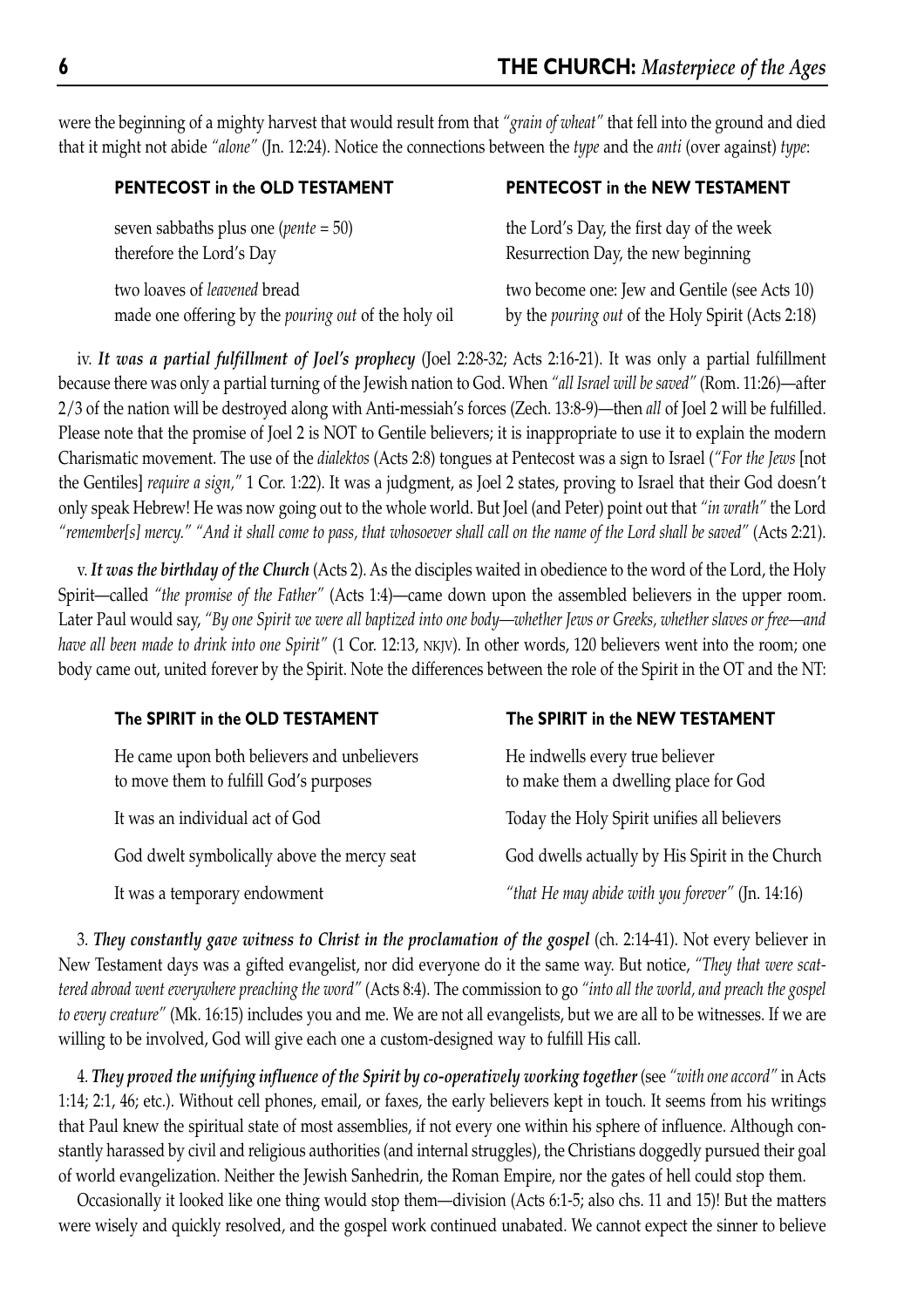he can be reconciled to a holy God if we cannot even be reconciled to one another. Remember our Lord prayed, *"That they all may be one; as Thou, Father, art in Me, and I in Thee, that they also may be one in Us: that the world may believe that Thou hast sent Me"* (Jn. 17:21). More on this in Lesson 3.

5. *They practiced baptism, and met regularly for the teaching of "the apostles' doctrine" as well as for "fellowship…breaking of bread, and…prayers"* (Acts 2:41-42). Of course this is not an exhaustive list of the meetings of the churches. There were meetings for the elders, for matters of church discipline, for united gospel efforts, and for missionary reports, but these four were the chief reasons for corporate gathering. More on these subjects in Lessons 5 and 6. But we can briefly note that those who shared this new life had:

- A NEW RULE OF LIFE, *"the apostles' teaching"* which was in fact the teaching of Christ through them (Jn. 16:13)
- A NEW SOCIETY or BROTHERHOOD, the bond of *"fellowship"* with like-minded saints
- A NEW ORDINANCE, the weekly remembrance of their Lord out of devotion to Him
- A NEW ACCESS into God's presence for resources to serve: *"Hitherto have ye asked nothing in My name"* (Jn. 16:24) Thus the early believers were marked by the outflow of TRUTH, LOVE, WORSHIP, and POWER.

6. *They cared for each other, shared with each other, were in each others' homes and lives* (Acts 2:44-47). This involved regular disciple-making, each one working with younger believers to help them mature in the things of God (Lesson 7 has more on this). Now here are six important reasons that we ought to *"Love the brotherhood"* (1 Pet. 2:17):

- because it is our Lord's express desire (Jn. 15:9-14; 1 Thess. 4:9)
- because by loving those we can see, we love Him whom we have not seen (1 Jn. 4:17-21)
- because it is a most effective means of proclaiming our faith (Jn. 13:34-35)
- because it is a family characteristic (1 Jn. 4:7-11; 1 Pet. 3:8-9), just like our Father
- because they are loved above (Jn. 16:27) and we ought to love what God loves
- because they are blood-bought, Spirit-indwelt, heaven-bound, members of the royal family

7. *They took seriously the leading of the Spirit* (Acts 2:44-47). The apostles planned and acted, first praying that the Lord would direct their steps. And He did exactly that. When they *"assayed to go into Bithynia"* (Acts 16:7), the Lord did not allow them to do it, and the Spirit's redirection was most welcome. This conscious and constant aligning of themselves under the eye of God was key to their success. Mark reminds us that *"they went forth, and preached everywhere, the Lord working with them…"* (16:20). Luke states: *"And the Lord added to the church daily those who were being saved"* (2:47, NKJV); *"And the hand of the Lord was with them"* (11:21).

8. *They were known for their good works* (Acts 2:44-47). Isn't it amazing how much our Lord in His earthly ministry was involved in doing good works? He *"went about doing good"* (Acts 10:38), tirelessly ministering to the needs of others. And this was a pattern that the early believers followed. For example, *"There was at Joppa a certain disciple named Tabitha…this woman was full of good works and almsdeeds"* (Acts 9:36). Her winsome ministry softened the ground along the Sharon Plain so that Peter's seeding bore a mighty harvest.

Paul wrote: *"These things I will that thou affirm constantly, that they which have believed in God might be careful to maintain good works. These things are good and profitable unto men"* (Titus 3:8). What happens when we do some good deed? *"…they may see your good works, and glorify your Father which is in heaven"* (Mt. 5:16). You must give the Lord the credit, of course; otherwise they will think you are just a good person. But Paul links good works with our fruitfulness! Is it possible that we are unfruitful in the gospel because we do not *"maintain good works"* ? (Titus 3:14).

Christians should be encouraged in this. We need to *"provoke [each other] unto love and to good works"* (Heb. 10:24). Those who are rich (who of us isn't rich by world standards?) are to be charged: *"That they do good, that they be rich in good works, ready to distribute, willing to communicate"* (1 Tim. 6:18). *"…Our Saviour Jesus Christ…gave Himself for us, that He might redeem us from all iniquity, and purify unto Himself a peculiar people, zealous of good works"* (Titus 2:13-14).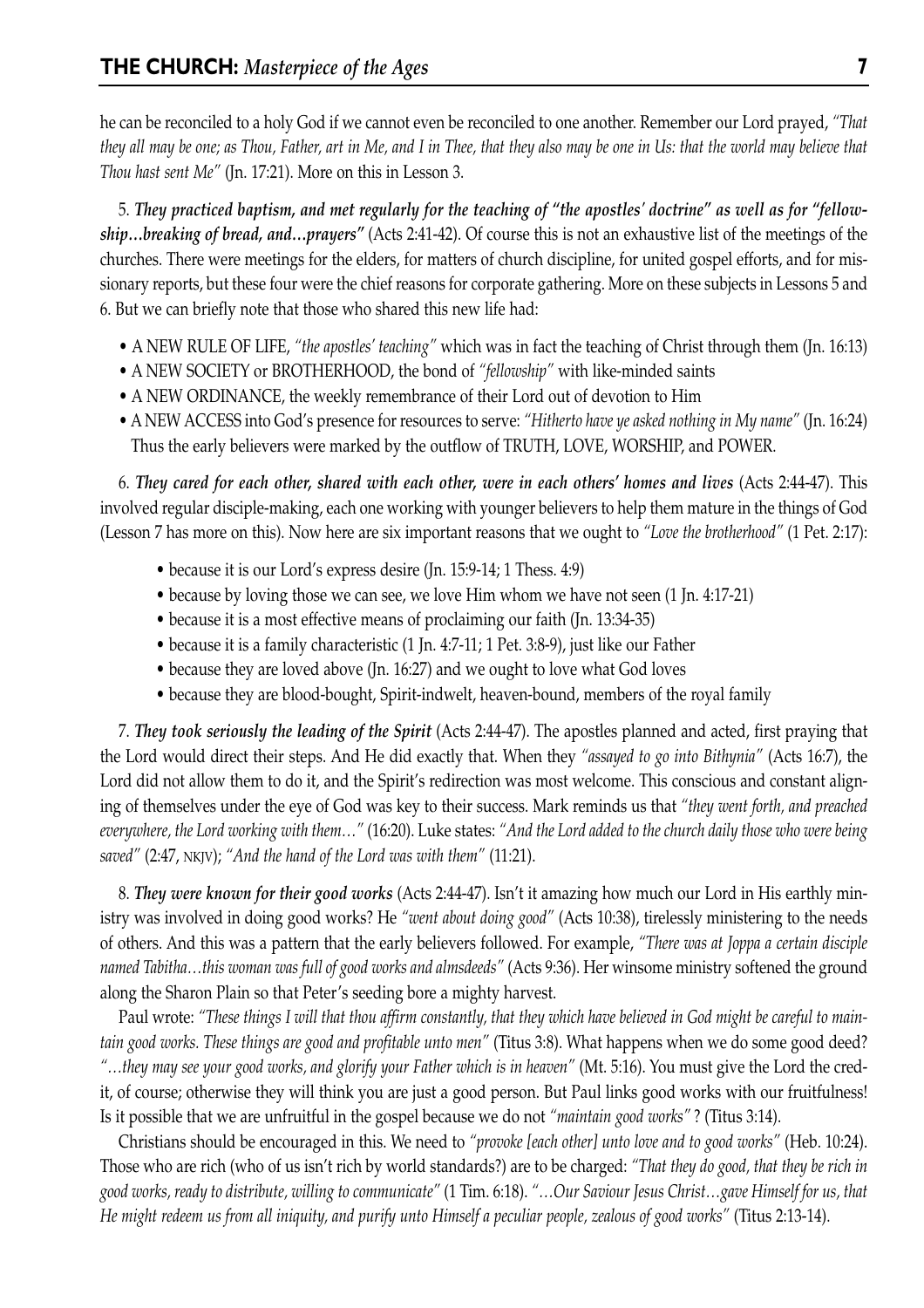Widows over the age of 60 who have, during their married lives, been known for good works are a blue chip resource in the local church. They should not, after their husband dies, be forced to eke out an existence. They should be financially supported to do visitation and good works in the community. So says the Scripture (1 Tim. 5:3-10).

9. *They fulfilled the Lord's promise that "He that believeth on Me, the works that I do shall he do also; and greater works than these shall he do; because I go unto My Father"* (Jn. 14:12). The early Church was hallmarked by *"great power…and great grace"* (Acts 4:33); by *"great fear"* which *"came on all them that heard"* and *"great fear"* which *"came upon all"* the church (Acts 5:5-11). And in spite of *"great persecution"* (Act 8:1), *"there was great joy"* among the saints (Acts 8:8). There is no hint that we should excuse our ineffectiveness by calling today the *"day of small things."* That phrase, from Zechariah 4:10, refers to the Tribulation when God brings in such a mighty harvest that John describes it as *"a great multitude, which no man could number"* (Rev. 7:9)! The *"small things"* are the few resources He uses, not the results.

10. *Their lives were kept simple, vibrant and effective by concentrating on preaching and living Christ* (see 1 Cor. 1:23; Eph. 4:20). Notice the many references to *"the Name"* in Acts. They preached in that Name (2:21), baptized in that Name (2:38), healed in that Name (3:6), said that people were saved by that Name (4:12), taught in that Name (4:18), and *"rejoic[ed] that they were counted worthy to suffer shame for His Name"* (5:41). Paul would say later to those tempted to allow their lives to be distracted and complicated by other things: *"But I fear, lest by any means, as the serpent beguiled Eve through his subtilty, so your minds should be corrupted from the simplicity that is in Christ"* (2 Cor. 11:3).

11. *They lived in the moment-by-moment anticipation of the return of Christ* (see Acts 1:11; 1 Thess. 1:10-11). What does this hope do for us? Of course, it makes every day an exciting one because this could be THE DAY! But as well:

- it reminds us about the long war we are in, and keeps us from becoming entangled in this life (2 Tim. 2:4)
- it keeps us pure (1 Jn. 3:3) and from being involved in anything that would be embarrassing then (1 Jn. 2:28)
- it motivates us to redeem the time (Col. 4:5) and to be serious about evangelism: *"NOW is the day of salvation"*
- it puts suffering and temporal disappointments into perspective (Rom. 8:18); it is *"not worthy to be compared"*

#### **What it means to be a New Testament assembly**

The word *"assembly"* simply describes a group of people together with a common purpose. The same word is used for the mob in Ephesus (sometimes we do look similar!). So the question is not whether we meet as assemblies, but is my local church a "*New Testament* assembly"? There is no local church, of course, that perfectly aligns itself with the description of the Church in the Word. But we should strain every nerve to become more like this model every day. But is this model a good practical way of doing things? It certainly is! For example:

• the New Testament design is *adaptable to every situation.* It will work with tribal groups, in prison camps, or among the disenfranchised in poverty-ridden inner cities. There is no need for expensive buildings, special vestments, highly-trained professionals or contact with earthly headquarters. And it is *transferable to every culture.*

• this design is *ideal for the rapid deployment of the gospel.* As soon as a group of people are saved, they can be mobilized for action. It is also *persecution-proof.* The first thing oppressive regimes do is to shut down headquarters, jail clergy, confiscate buildings, close seminaries. And with what are you left? Small, purified groups of believers meeting simply with the Spirit to lead them, the Word to guide them, and gifted local believers to minister among them just what the Lord intended in the first place! They cannot reach the headquarters of those who *"hold the Head."*

There is no place for thinking ourselves superior to some other group of Christians, *"For we dare not make ourselves of the number, or compare ourselves with some that commend themselves: but they measuring themselves by themselves, and comparing themselves among themselves, are not wise"* (2 Cor. 10:12). There will be no room for pride if we honestly measure instead how far we fall short of the ideal. Nonetheless any group of believers who honestly desires to be true to the pattern in the Scriptures and seeks to obey everything the Spirit shows them can rightly claim to be New Testament assemblies, since they willingly study and submit to this standard.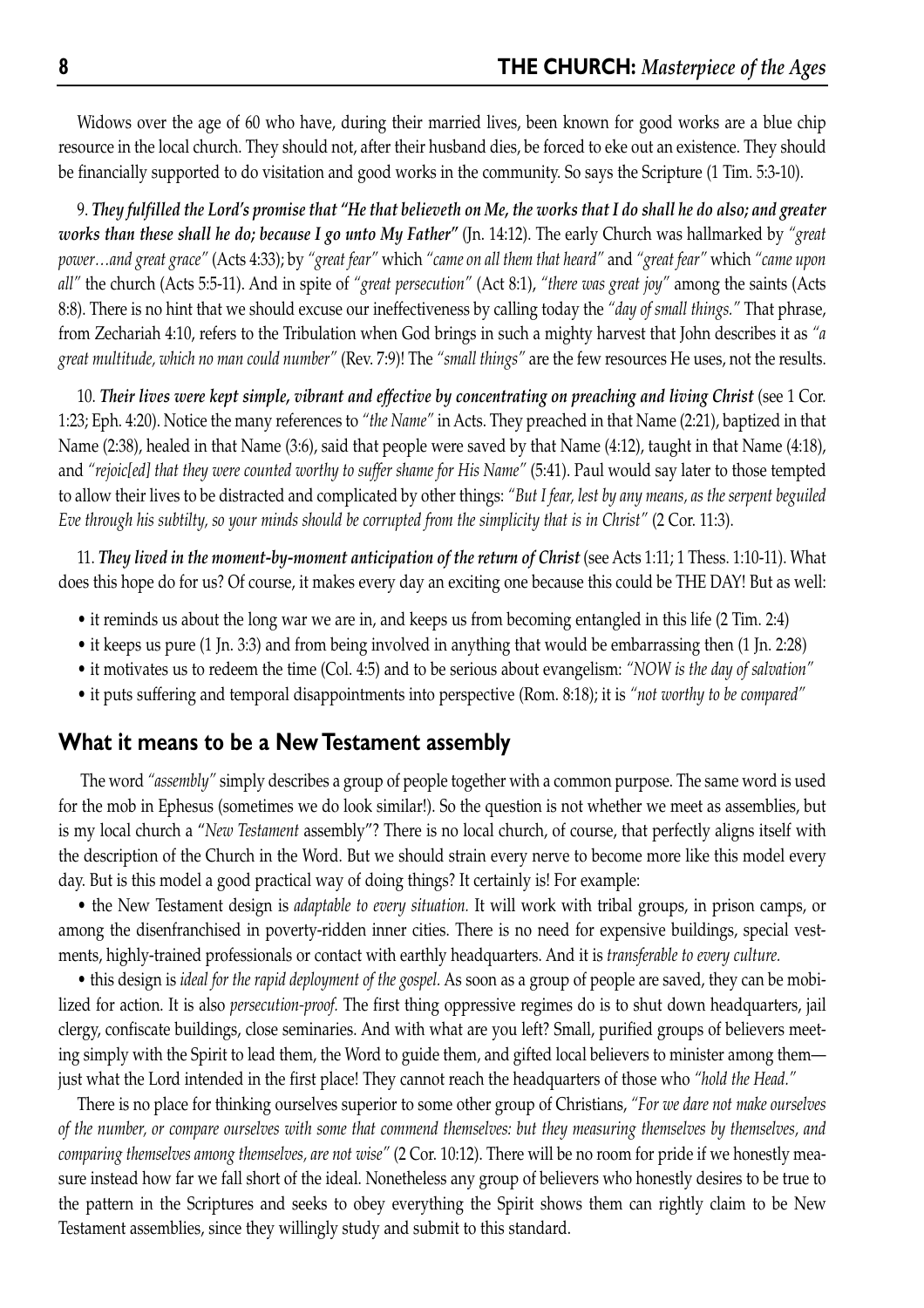## **Lesson 3**

## **THE BODY:** *Unity and Diversity in the Church*

*"There is one body…But unto every one of us is given grace according to the measure of the gift of Christ"* (Eph. 4:4, 7)

*Introduction:* The body, one of the most graphic and helpful portraits of the Church used in the New Testament, is applied both to the universal Church and to local assemblies. This first part of the study will focus on Ephesians 4 and the gifts given for the Church at large to see its growth beyond the limits of existing local churches. This is often a neglected aspect of the vision the Lord had for His people. We know He expected individual believers to reproduce, having children in the faith, as Paul called them. But the Lord also wanted churches to reproduce and has especially gifted certain men to be used in accomplishing this. These gifted men are introduced to us in Ephesians chapter 4.

#### **The differences in the lists of gifts**

There are four key passages when we consider gifts in the New Testament: Romans 12, 1 Corinthians 12 (along with chs. 13-14), Ephesians 4, and 1 Peter 4. In this lesson, we will be turning most of our attention to Ephesians 4. Here the risen Christ shares the spoils of His victory by giving special gifts to the Church. But notice the differences between this passage and the other lists of gifts given in Romans 12 and 1 Corinthians 12:

| <b>Rom. 12/1 Cor. 12</b> | Eph. 4              |
|--------------------------|---------------------|
| The Spirit               | Christ              |
| supernatural abilities   | gifted men          |
| your local church        | the Church at large |
|                          |                     |

#### **2.The Head-body relationship and member-to-member relationships**

1. *The relationship between the body and the Head.* There is one passage dealing with Christ's headship relative to church government (1 Cor. 11:3); and one verse stating Him to be the capstone or *"head of the corner"* of the spiritual temple being constructed of *"living stones"* (1 Pet. 2:5-7). But apart from these, there are six key references to Christ's headship relative to the body, three in each of the Ephesian and Colossian epistles:

- Eph. 1:22, which declares His *supremacy*, the place God gave Him due to His victory over death (Heb. 2)
- Eph. 4:15, which explains His *sustenance* of the body—*"from whom the whole body"* is supplied (v. 16)
- Eph. 5:23, using the husband-wife relationship, shows us the importance of *submission* to the head
- Col. 1:18 concludes a section showing the *sufficiency* of our head: Redeemer, Revealer, Creator, Sustainer
- Col. 2:10, it's the *singularity* of our head (2 are *not* better than 1): "*He is the fullness…Ye are complete in Him"*
- Col. 2:19, again the *simplicity* of *"holding"* to this one head; don't be beguiled (v. 18; see also 2 Cor. 11:3)

Believers who want to meet as New Testament churches will *"hold the head."* But practically how do we do that? First, we cannot expect to acknowledge Christ's headship together if we do not acknowledge His Lordship personally. Submission by a local church to Christ begins with the individuals yielding personally to Him day by day. Some may ask, How does the Lord communicate His desires to the local church? The Lord has no communications problem, does He? By His Spirit, He makes His will unmistakably clear, for those who *"will do His will"* (Jn. 7:17) shall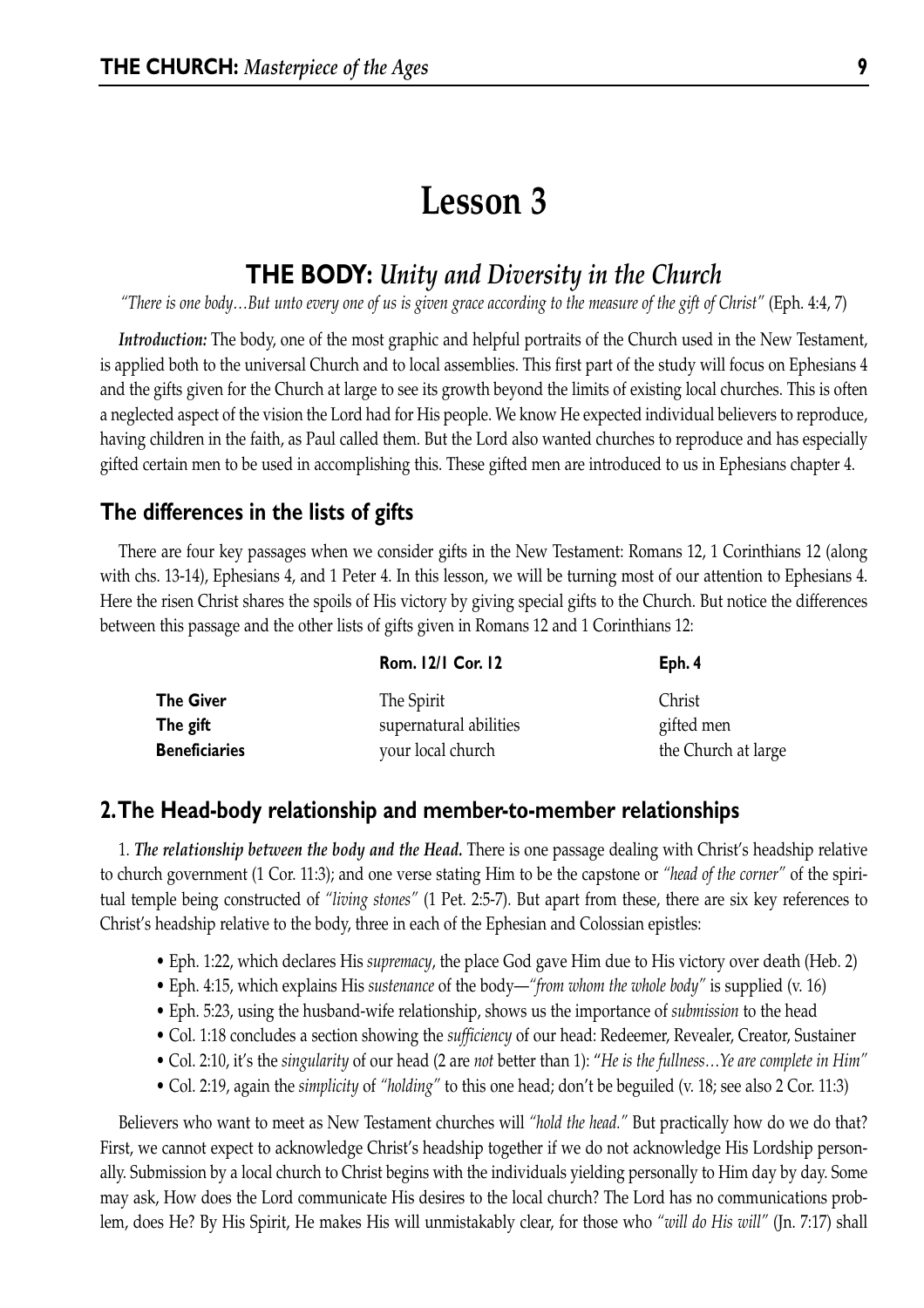know if the matter is of God or not. We see this kind of direction throughout the book of Acts. He uses His Word (Acts 11:16), His Spirit (Acts 16:6), a sense of peace in the heart (Col. 3:15), prayer and fasting (Acts 13:2), other godly believers (Acts 11:28), and circumstances. We should be quick to pray, ready to search the Scriptures, and willing to do whatever the Lord shows us He wants. And of course ready to repent when we find ourselves on the wrong path. Elders are the ones most responsible for knowing the Lord's will for the church. They are not selected because they are clever but because they are spiritual. They are not a decision-making body but a discerning body, not to make up their own minds but to discern the mind of the Lord in the matter. We need to earnestly and regularly pray for them.

2. *The systems in place in the body.* Much like the skeletal, nervous, and respiratory systems—whose benefits are shared by all parts of the body—there is common life shared in the churches through prayer, fellowship, encouragement, worship, teaching, and the ministry of the Spirit. These are not for only some; all may enjoy them to the full.

3. *The particular organs of the body.* If the "systems" in place stimulate unity, the particular gift given to each individual reveals the diversity of the body, and therefore the inter-dependence needed—since you have spiritual abilities which I need (and do not have) while the opposite is also true. We need each other; the Lord has designed it this way on purpose. *"But the manifestation of the Spirit is given to each one for the profit of all"* (1 Cor. 12:7).

#### **How important is unity to the heart of Christ? to the success of the Great Plan?**

In John 17, the Lord Jesus prayed, *"Neither pray I for these alone, but for them also which shall believe on Me through their word; that they all may be one; as Thou, Father, art in Me, and I in Thee, that they also may be one in Us: that the world may believe that Thou hast sent Me"* (vv. 20-21). Earlier He had told the disciples: *"A new commandment I give unto you, That ye love one another; as I have loved you, that ye also love one another. By this shall all men know that ye are My disciples, if ye have love one to another"* (13:34-35). Could He have stated it any more strongly?

- If we visibly and practically show our love to one another, then, and only then, will *the world take us seriously.*
- If we visibly and practically show unity with each other, then the world will take *the claims of Christ seriously.*

How lightly we often take this two-fold charge! Dear brothers and sisters—are the offenses we cause and take worth such horrendous collateral damage? Shall we allow such offenses, hurts, tension, and ill will to continue even one more day? Can you take responsibility for the continuation of the offense though you may not be guilty of causing it? Eating humble pie can taste quite good, especially if we keep in mind the massive implications and waves of blessing that could ensue if we buried grudges and refused to recall them again (see Appendix 8). *"How good and how pleasant it is for brethren to dwell together in unity!…there the Lord commanded the blessing"* (Ps. 133:1, 3). If there is an obvious lack of blessing, we may not have far to look for the reason. The Lord tells us, "*Where two or three are gathered together in My name, there am I in the midst of them"* (Mt. 18:20). This is often applied to regular church meetings, but the primary interpretation has to do with Christians meeting to seek reconciliation. The Lord is saying, "I'm all for that. I'll be there, ready to help." There are challenges, of course, but we who love Him should be able to unite around Christ and against our common foe. Blessed (though often bloodied) are the peacemakers.

#### **A closer look at unity in Ephesians 4:1-6**

1. *What is the "therefore" there for?* The Ephesian letter has been climbing up to one of the highest mountain peaks anywhere in Scripture. In chapter 1, he has told us of the plan in the heart of the Godhead and the particular ways in which each Member of the Godhead has contributed to that plan: the Father (vv. 3-6a); the Son (vv. 6b-13a); and the Spirit (vv. 13b-14). Each section ends with a call to the praise of His glory (vv. 6, 12, 14).

In chapter 2, Paul explains the extent of the damages to the whole human race which needed repair (vv. 1-3) and the special problem of the Gentiles who were *"without Christ, being aliens from the commonwealth of Israel, and strangers*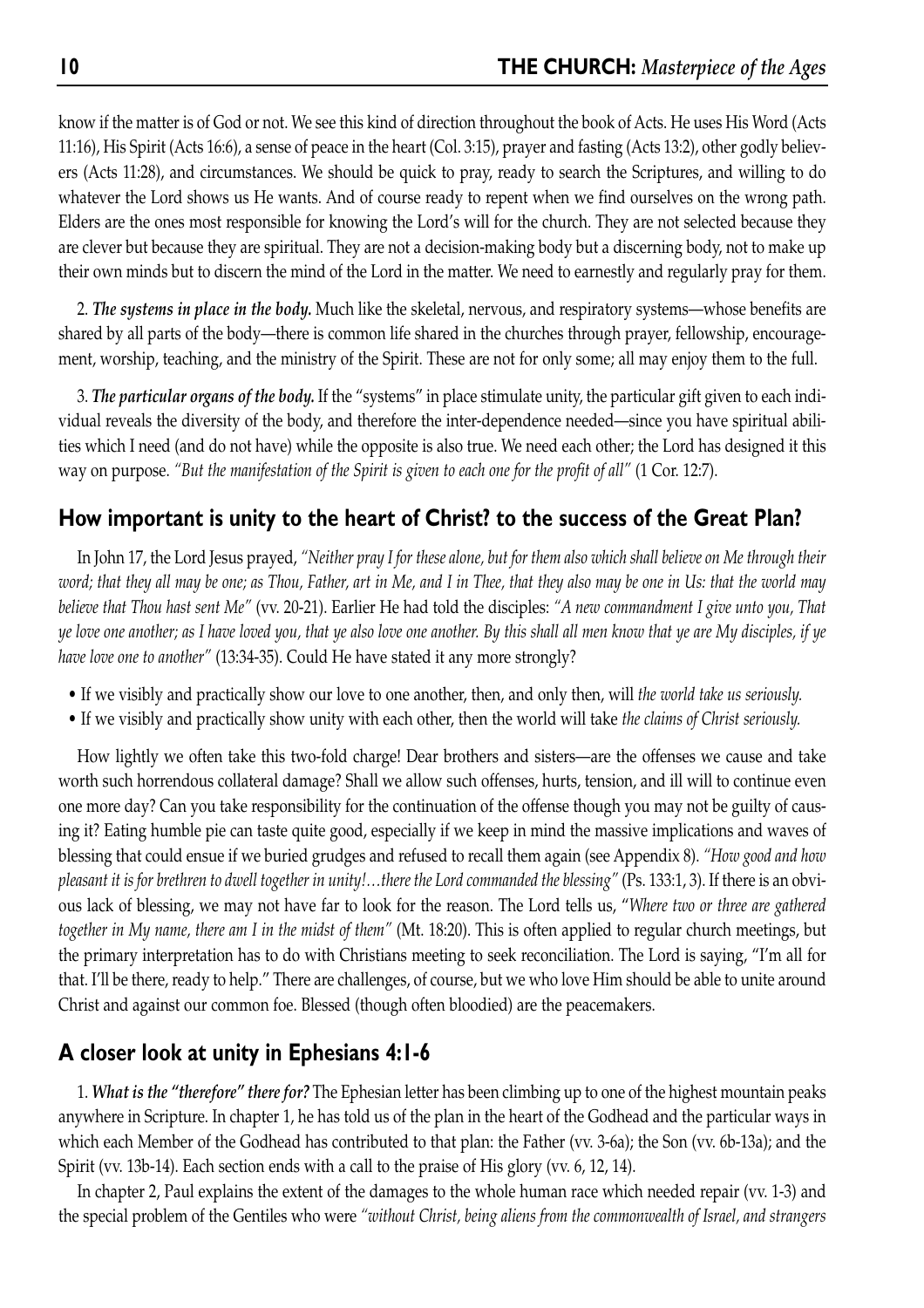*from the covenants of promise, having no hope, and without God in the world"* (Eph. 2:12). Bleak prospect indeed! But through Christ we have been not only reconciled to God; we have been united with believing Jews in the Church.

This is the reason Paul was a prisoner (4:1). He writes in 3:1, *"a prisoner for you Gentiles."* This fired the animosity of the Jewish leaders against Paul—preaching *"the revelation of the mystery"* (see Lesson 1). Paul wanted the Gentiles to appreciate what it had cost their Jewish brothers for preaching this universal gospel. We should as well.

As Paul comes to the pinnacle at the end of chapter 3, he concludes: *"Unto Him be glory in the church by Christ Jesus throughout all ages, world without end. Amen"* (v. 21). And how is the glory of God revealed in the Church? The previous paragraphs tell us: THE WISDOM OF GOD is revealed in the Church (v. 10), as is the POWER OF THE inworking SPIRIT (v. 16), as well as THE LOVE OF CHRIST (v. 19). Now Paul begins our section with a *"therefore"* that calls us all, in the light of such a vast plan, to accomplish our part—*"the vocation to which we are called"*—by first getting along with one another. If we are going to exercise our giftedness in co-operation with others, there will need to be some lubrication to keep the expected friction from building. What are the graces provided for this?

- *lowliness:* to follow the example of Christ who *"humbled Himself,"* willing to take the low place to save your soul! Are we then willing to take such a place, to do whatever it takes, to fulfill our calling?
- *meekness:* a mildness and gentleness of spirit that belies the influence I could use to get my way; strength in control. The Lord invites us into His school to learn meekness and lowliness from Him (Mt. 11:28-29).
- *longsuffering:* steadfastness in times of difficulty, long-tempered: "that quality of self-restraint in the face of provocation which does not hastily retaliate; the opposite of anger, associated with mercy" (Vine).
- *forbearance:* to hold up, to hold one's self erect while under a load, to sustain, to bear, to endure, not to let go one's end of the load even under difficult circumstances. To be the kind of person one can count on at all times.
- *love: agape*, selfless love that does not think of itself, seeking the highest good for others. Supernatural evidence that we are saved: *"If we love one another, God dwelleth in us, and His love is perfected in us"* (1 Jn. 4:12).

## **Two kinds of unity**

• *"Endeavouring to keep the unity of the Spirit in the bond of peace"* (4:3). In this God-provided organic unity, all true believers are one—no ecumenical compromise needed! God's people *are* one and it is our responsibility to *"keep"* it.

- —one BODY: we have the unity of a common life, provided through Christ's mighty sacrifice.
- —one SPIRIT: we have the unity of a common Teacher, Guide, and Provider.
- —one HOPE: the unity of a common objective; we long to be with Christ and like Christ.
- —one LORD: we have the unity of command from one Captain, *"and all ye are brethren"* (Mt. 23:8).
- —one FAITH: a common body of truth, *"the faith…once delivered to the saints"* (Jude 1:3).
- —one BAPTISM: a common Church history! We all look (or should) back to the same historic event.
- —one GOD AND FATHER OF ALL: He is the Father of all, above all, through all and in us all.

• *"Till we all come in the unity of the faith, and of the knowledge of the Son of God, unto a perfect man, unto the measure of the stature of the fulness of Christ"* (v. 13). This is not an historic fact but a promise that will come true through a process. And that process is outlined in vv. 11-12. The resurrected and soon-to-be exalted Christ gave gifted men to the Church (Ephesians primarily has the whole Church in view). These gifted men were to continue the chain reaction begun by Christ equipping them. Their ministry was *"for the perfecting of the saints"* so the saints could do *"the work of the ministry"* and the end result would be *"the edifying of the [whole] body of Christ."*

## **The five special kinds of gifted men**

The APOSTLES and PROPHETS had ministries that were obviously not only to one particular local church. What did they do? And do we still have apostles and prophets today?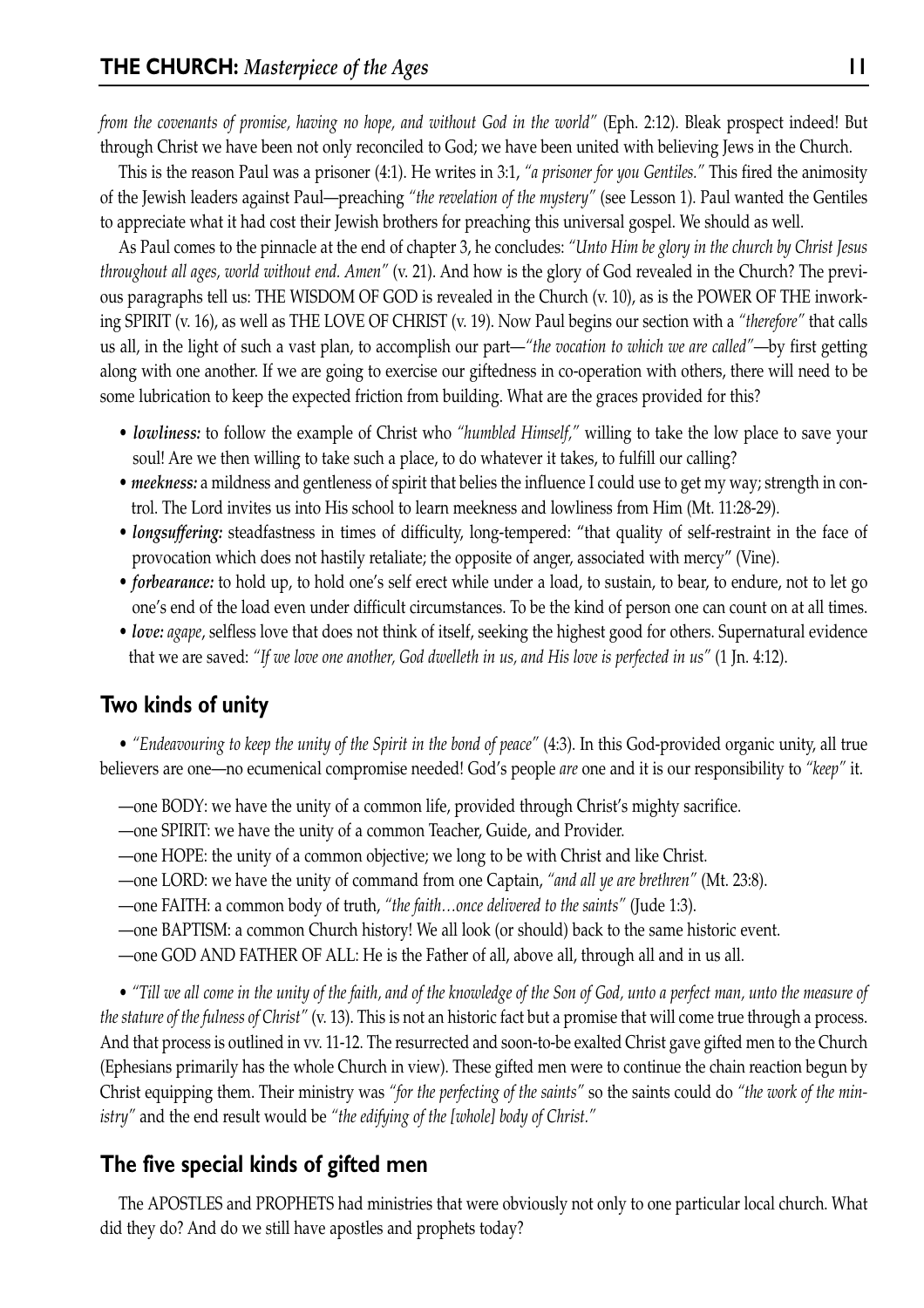• *apostles:* the word is an anglicized form of the Greek, meaning a messenger, one who is sent at another's behest. Peter explains that such apostles, along with obvious spiritual qualifications, must be trained personally by Christ and were witnesses to His resurrection (Acts 1:21-22). Paul was especially qualified, though *"born out of due time"* (1 Cor. 15:8) because he was a witness to the resurrected Jesus, and was personally trained by the Lord (Gal. 1:11-12). Of course the word can be applied in a wider sense (as it is to Timothy, Barnabas and Silas) when we speak about missionaries, or those sent on a mission. But that is not the way in which Paul was using the word in the epistle to the Ephesians. These men, he says, had a foundational work to do (Eph. 2:20). Once a foundation is laid, it is time to build the superstructure upon it. The only apostolic succession Paul knew about is found in Acts 20:29!

• *prophets:* from two words meaning "to speak before," it was used of holy men raised up by God both to foretell and to tell forth His thoughts. Again it can be used sometimes of any servant of God who speaks His Word, especially those who speak to present needs. However once again in this epistle it is used of the foundational gift given to those who completed the canon of Scripture, as Peter would write: *"For the prophecy came not in old time by the will of man: but holy men of God spake as they were moved by the Holy Ghost"* (2 Pet. 1:21). Peter goes on to explain, *"But there were false prophets also among the people, even as there shall be false teachers among you…"* (2 Pet. 2:1). Notice the change. While the Scriptures were being written—while there were true prophets—there were also false prophets to beware. Now the danger is of false teachers; every prophet (in this sense) would be false since the Bible is a completed work.

However, note the following: while we no longer have these two kinds of gifted men working among us, we still have their ministry—apostolic authority and prophetic revelation—captured for us in the Word of God, which is able to prepare us all *"for every good work."* Indeed it is, for everyone who wants their church life based only on the teaching of God's Word, lest we fall into the trap of which our Lord spoke: *"Making the word of God of none effect through your tradition"* (Mk. 7:13). Of course He was not condemning our doing things not specified in Scripture (times of our gatherings, etc.) in a sensible, Christ-honoring way. He was condemning the teaching of traditions as if they were the commandments of God. Woe betide those who put a heavier obligation on the Lord's people than He does!

• *evangelists:* again an English form of the Greek, for "a bringer of good news." While local churches have also been equipped with gifted evangelists, these special gifts from Christ have a broader task. Not only are they to spread the gospel, they are also to equip the saints so they can also evangelize. How important this is! As well, these evangelists break new ground for the good seed, *"to preach the gospel in the regions beyond you, and not to boast in another man's line of things made ready to our hand"* (2 Cor. 10:16). We must remember to pray for and financially support such pioneers, *"Because that for His name's sake they went forth, taking nothing of the Gentiles"* (3 Jn. 1:7).

• *pastors:* this is simply the word for shepherds, and again the elders of the local churches are also shepherds. But these pastors, men like Timothy and Titus, worked alongside the evangelists and stayed afterward to help the fledgling believers. Their role (described in detail in the pastoral epistles of 1 and 2 Timothy and Titus) was to prepare these new Christians for their life and ministry, to see the new church functioning properly, and as soon as possible to point out the elders that God had raised up in their midst. They would then move on to work with other new groups of believers to do the same work there. Today, unfortunately, because the elders in some places feel unable or ill equipped, they ask for a man with pastoral gift to head up the shepherding work—or do it all. This is a redundant arrangement, duplicating the work and robbing this man from a work he should be doing among new Christians. It also robs the believers of all having a vital part in the work of God.

There is another problem. Because some of these evangelists "go into all the churches to preach the gospel" instead of going into all the world to do it, there are few new gatherings of believers for these pastors to help in this way.

• *teachers:* those with the special ability to clearly explain the Word of God. In the case of these teachers (as opposed to those given for one locale), their ability also includes the training of the local teachers and every student of the Word. Apollos was just such a man. His gift was not to replace those who ministered the Word locally but to encourage them in becoming better and more useful teachers of the Word. This is very needed today: men who can help to improve the calibre of public ministry and teach the people of God to effectively study the Word themselves.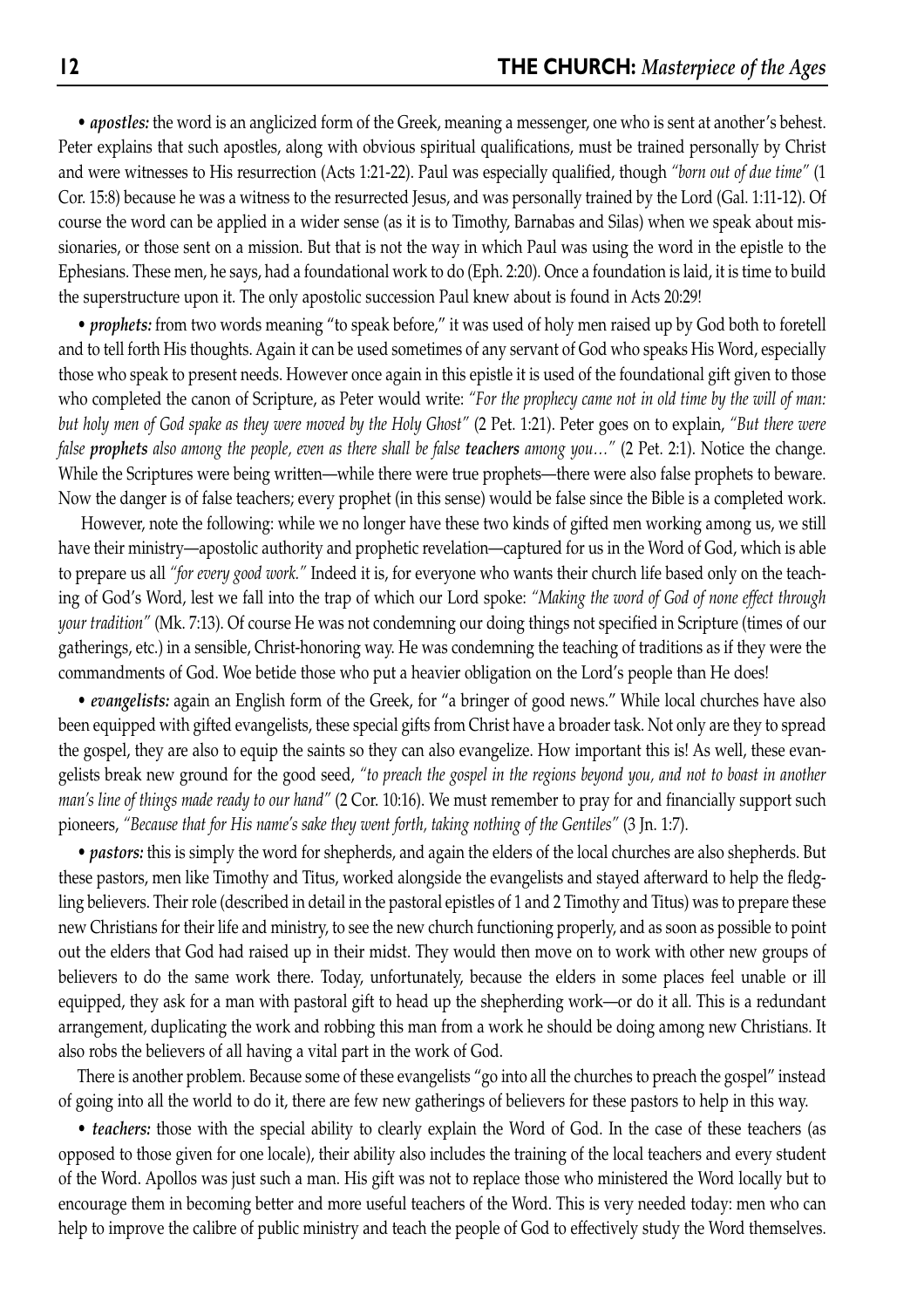# **Lesson 4**

## **INTERDEPENDENCE:** *The Spiritual Gifts at Work*

Rom. 12; 1 Cor. 12

*Introduction:* Every child in God's family is a gifted child! So says the apostle Paul to the Corinthians: "*There are diversities of gifts, but the same Spirit. There are differences of ministries, but the same Lord. And there are diversities of activities, but it is the same God who works all in all. But the manifestation of the Spirit is given to each one for the profit of all"* (1 Cor. 12:4-7). There is no doubt we are all custom designed; every believer is equipped for the Lord's service in a different way (we will study this later in the lesson) but Paul makes it clear: "*the manifestation of the Spirit is given to each one for the profit of all."* What is a gift in this sense? What gifts are available? And how do I discover which gift I have been given? Are all the gifts mentioned in the New Testament still in use today? These and other important questions are in our thoughts now. How important it is to know what ministry the Lord has called us to, for there are no biblical distinctions between clergy and laity. Peter tells us that we are all *"the servants of God"* (1 Pet. 2:16).

## **Spiritual gifts distinguished**

The Spirit Himself is a very special gift to every believer, given by the Father at the request of the Son (Jn. 14:16). Then through Him, as the already quoted 1 Corinthians 12:7 shows, each child of God has received a gift. Let us begin by seeing what a gift is not:

1. *A gift is not a natural talent.* Just as we received certain natural talents by our natural birth, so we receive some supernatural gift by our new birth. We may distinguish between the two by asking which abilities may be shared with unbelievers. On the one hand, natural talents include the ability to draw, sing, speak well, etc. On the other hand, showing mercy in a Christ-like way to those undeserving, preaching the gospel, or teaching the Word—these are obviously spiritual gifts. Now many natural talents can also be used for the Lord, often in conjunction with a gift. All such resources, natural or spiritual, should be developed for the use of the Master.

2. *A gift is not an "office."* In the governing of the local church, certain men are called by God (elders) or chosen by the congregation (deacons) to a responsible stewardship. Obviously elders and deacons are gifted, but they at some point are called to take up a special burden on behalf of the Lord's people. It is not only gift that qualifies such for this responsibility. They must also be scripturally, morally, domestically, and socially suited for it.

3. *A gift is not a fruit.* The Spirit of God is the active agent in our receiving a gift and in our bearing fruit. However these are different. Warning: you may use your gift and see blessing, all the while being thoroughly unspiritual!

| <b>GIFT</b>           | <b>FRUIT</b>        |
|-----------------------|---------------------|
| outward demonstration | inward development  |
| others benefited      | character benefited |
| His work through me   | His work in me      |
| Like the bell         | and the pomegranate |

4. *A gift is not a ministry.* This we notice from the distinctions made in I Corinthians 12:4-6 and again chart out: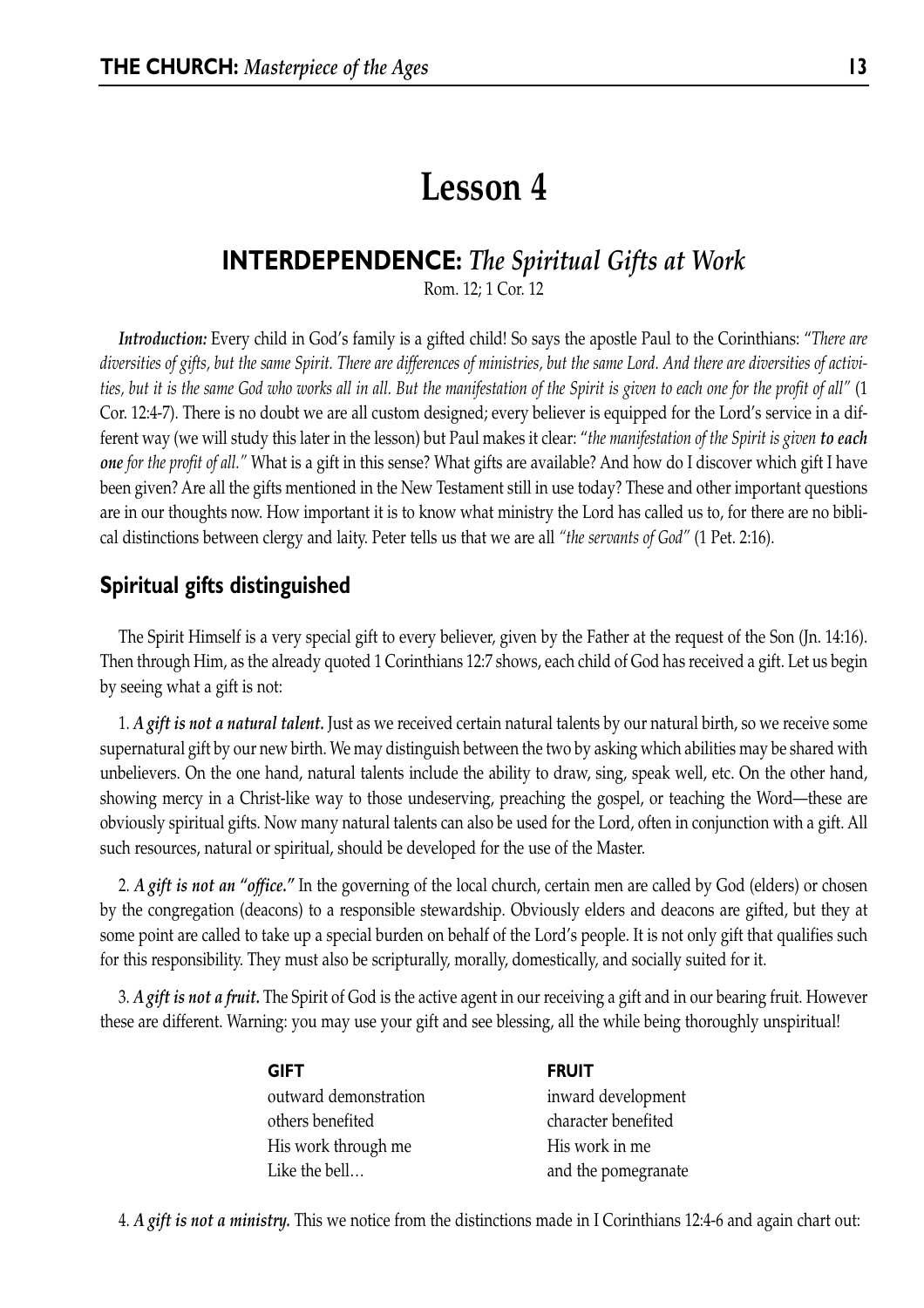Different GIFTS meaning varied supernatural abilities by the SPIRIT Different MINISTRIES meaning varied tasks for those tools by the LORD (JESUS) Different OPERATIONS meaning varied results from power given by GOD the FATHER

#### **Different groupings of the gifts**

We can see different groups of gifts clearly in Peter's description: *"As each one has received a gift, minister it to one another, as good stewards of the manifold grace of God. If anyone speaks, let him speak as the oracles of God. If anyone ministers, let him do it as with the ability which God supplies, that in all things God may be glorified through Jesus Christ…."* (1 Pet. 4:10- 11). Here Peter distinguishes between speaking gifts and serving gifts.

We noticed in the last lesson the distinction Paul makes in the Ephesian epistle: the gifts of apostles and prophets were FOUNDATION GIFTS; the gifts of evangelists, pastors and teachers were MATURATION GIFTS, and to that Paul would seem to add a third in his detailed explanations in 1 Cor. 11–14: CONFIRMATION GIFTS. Because the Jews required a sign, and Joel 2 promised a sign, and when God was going to act decisively He gave Israel signs (primarily with Moses and Aaron, Elijah and Elisha, Christ and His apostles), it is no surprise that these sign gifts were given. But it is interesting to note certain facts about these sign gifts:

- Paul said these gifts would cease—the gift of prophecies, of tongues, and the gift of knowledge (1 Cor. 13:8)
- These gifts are only mentioned in the earliest of Paul's letters—1 Corinthians. They are not mentioned in Romans 12, Ephesians 2 or 4, or 1 Peter 4.
- Historically it did happen. Some of the "Early Fathers" in their commentaries on Paul's epistles confessed they were unfamiliar with this gift of tongues. As the evangelists were more and more rejected by the Jewish community, the need for these authenticating signs disappeared.

In 1 Corinthians 12, the distinction between different groups of gifts is more subtle. But it helps to know that the Gk. uses two words for "another"—another of the same kind and another of a different kind, thus subdividing the list. It would read like this (inserting <sup>s</sup> for *allos*=another of the same kind and <sup>D</sup> for *heteros*=another of a different kind): *"But the manifestation of the Spirit is given to each one for the profit of all: for to one is given the word of wisdom through the* Spirit, to another<sup>s</sup> the word of knowledge through the same Spirit, to another<sup>D</sup> faith by the same Spirit, to another<sup>s</sup> gifts of heal*ings by the same Spirit, to another<sup>s</sup> the working of miracles, to another<sup>s</sup> prophecy, to another<sup>s</sup> discerning of spirits, to another<sup>D</sup>* different kinds of tongues, to another<sup>s</sup> the interpretation of tongues. But one and the same Spirit works all these things, distrib*uting to each one individually as He wills"* (1 Cor. 12:7-11). Thus these markers divide the list as follows: word of wisdom and word of knowledge are group 1; faith, gifts of healing, working of miracles, prophecy and discerning of spirits are group 2; different kinds of tongues and interpretation of tongues are group 3.

Group 1 would be two gifts which I believe were necessary before the completion of the canon of Scripture. Elders couldn't say to a troubled young believer, "Let's turn to 1 Timothy" since it had not been written. So some were given a supernatural ability to explain doctrinal issues (word of knowledge) and others could explain practical issues (word of wisdom), which gifts were no longer necessary after the Scriptures were completed. No doubt these gifts would be replaced by the gifts of teaching and exhorting. Again note that *"word of wisdom"* is only in the early epistle of Corinthians; *"exhortation"* is in the Romans 12 passage. Likewise *"word of knowledge"* is only in 1 Corinthians 12 (and 13:8); the Romans 12 list gives *"teaching."*

Why are tongues and interpretation of tongues in a separate category? The citing in 1 Corinthians 13:8 may help. It reads: *"Love never fails. But whether there are prophecies, they will fail; whether there are tongues, they will cease; whether there is knowledge, it will vanish away."* Here the translators have used three different English words to explain that some gifts were going to stop functioning: *"fail…cease…vanish away."* The first word, *fail,* is not the same Gk. word as *"Love never faileth."* It is a word that carries with it a ceasing *because of something else*—a causal relationship. Likewise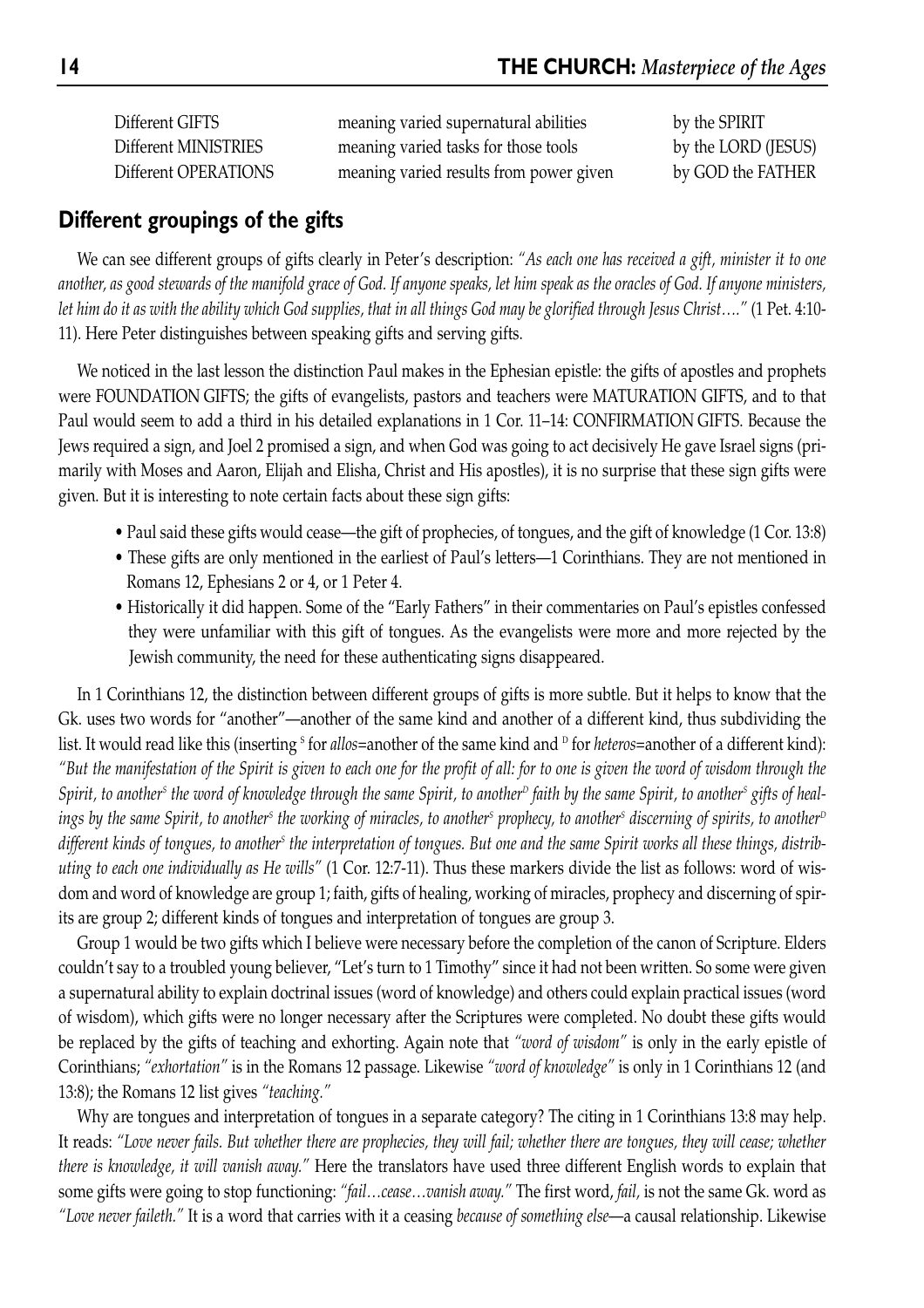the words *"vanish away"* are used to translate the same Greek word, something stopping because of something else. But the middle word, *"cease"* is a different Greek word, actually meaning *"to pause."* It is not causal.

Let's think about the effect of the completion of the Scriptures. They now carried their own proof of this being a work of God. It was the power of God unto salvation. Signs of divine power were no longer necessary. Even the apostle Paul in his later ministry did not heal Timothy with his *"oft infirmities"* or Epaphroditus who was *"nigh unto death"* or find relief from his own *"thorn."* Yet in the early days he was used to bring life to Eutychus! Something was happening in the life of the Church. These incomplete parts of divine revelation (see 1 Cor. 13:9), these immature forms of communicating truth (v. 11), these imperceptive sights of divine reality (v. 12) would be replaced by some perfect thing (v. 10). The only perfect thing I know is the Word of God.

If you assume with me that is true (thank you for your graciousness!), then these word distinctions make perfect sense. Both the gifts of knowledge (explained earlier) and the gift of prophecy would not be needed once the Scripture was finished. And while the power of the Word would now be the convincing proof rather than sign gifts, tongues would not immediately become useless as a result of the Bible's completion. It would pass away of itself. More exactly, it would pause. For Joel prophesies a day when what was partially fulfilled in the Jews at Pentecost will be completely fulfilled at the conclusion of the Time of Jacob's Trouble. Then the believing Jews who embrace their Messiah will have a message to preach to all the nations when *"the kingdom is restored"* to Israel. Once again, as at the inception of the Church, it will be used in the rapid spread of the gospel.

| I CORINTHIANS 12:8-10 | I CORINTHIANS 12:28-30 | <b>I CORINTHIANS 13:8</b> | <b>ROMANS 12:6-8</b> |
|-----------------------|------------------------|---------------------------|----------------------|
| word of wisdom        |                        |                           | exhortation          |
| word of knowledge     |                        | knowledge                 |                      |
| faith                 |                        |                           |                      |
| healing               | healing                |                           |                      |
| miracles              | miracles               |                           |                      |
| prophecy              | prophets               | prophecies                | prophecy             |
| discerning spirits    |                        |                           |                      |
| tongues               | tongues                | tongues                   |                      |
| interpret tongues     |                        |                           |                      |
|                       | apostles               |                           |                      |
|                       | teachers               |                           | teaching             |
|                       | helps                  |                           | ministry             |
|                       | governments            |                           | ruling               |
|                       |                        |                           | giving               |
|                       |                        |                           | showing mercy        |
|                       |                        |                           |                      |

**Listing the gifts (not in order)** Note: 1 Peter 4 gifts are general; Ephesians 4 lists a different category of gifts

#### **Some suggestions as to the nature of 18 gifts**

*apostles:* given authority to settle foundation issues (*e.g.,* Gentiles' relation to law), give definitive answers *prophets:* unveiling of hidden truth; explanation of typical truth, clarifying of seeming contradictions, selection *evangelists:* blazing new trails for the gospel, articulating the message, training a generation of witnesses *pastors: pro tem* elders, seeing new souls confirmed, churches established, elders trained and recognized *teachers:* clearly explain the Word with practical applications, teach others how to study and teach locally *word of wisdom:* ability to clearly explain practical application of truth before the completion of the canon *exhortation:* encourage practical biblical change in others; showing wrong in a way that they want to make it right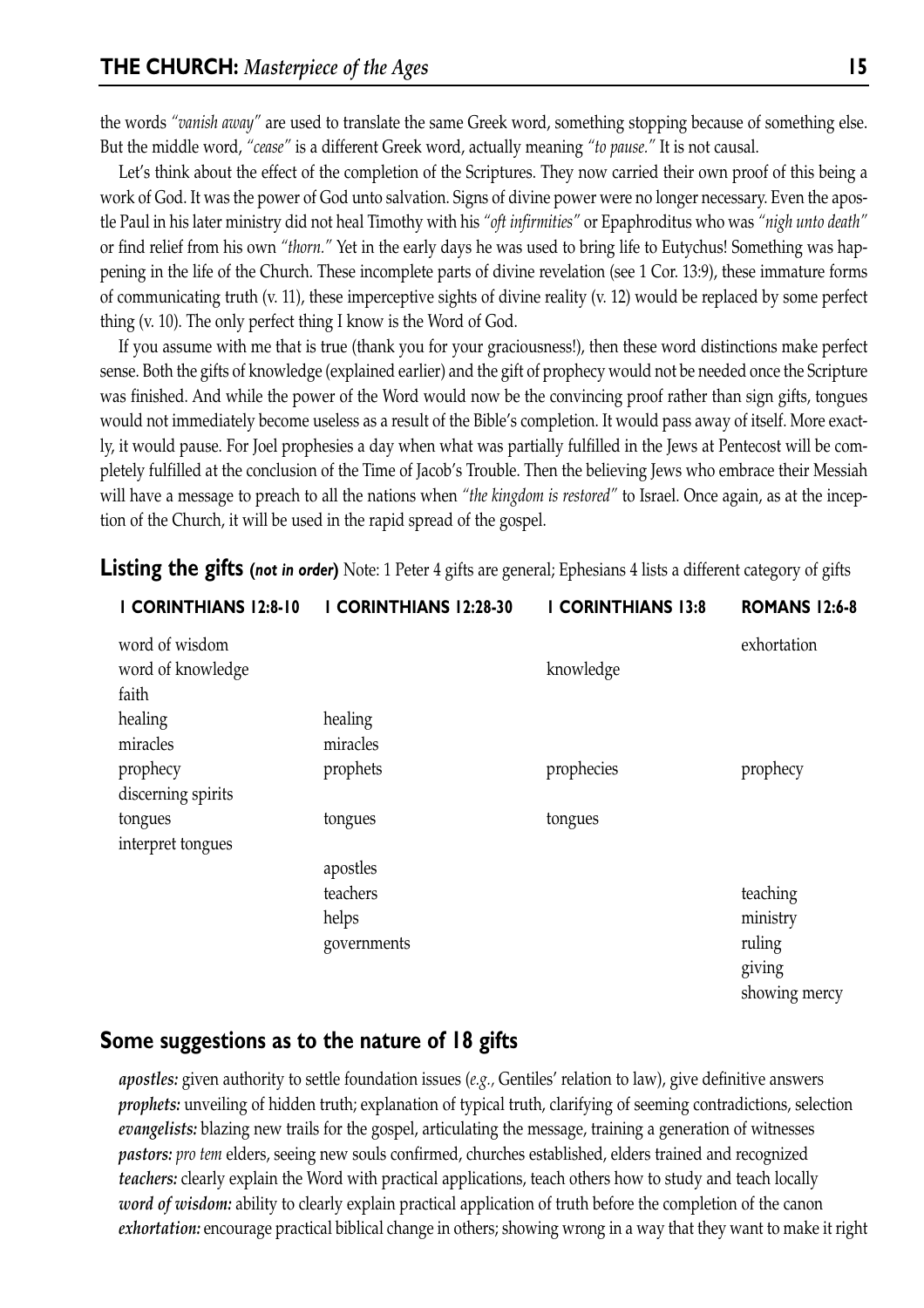*word of knowledge:* ability to clearly explain and settle doctrinal disputes/concerns before completion of canon *faith:* trusting God for a great deal in such a way that it inspires others to at least trust Him a little more *healing:* the ability to reverse some visible effects of the curse as a living parable of deeper spiritual truth *miracles:* a more general term (also wonders, signs); ability to give a taste of the coming millennial reign of Christ *discernment:* the ability to see things, not as they appear, but as they really are, and convince others of danger *tongues:* the ability to communicate the gospel to a needy soul in a known (but personally unlearned) language *interpretation of tongues:* the ability to hear and understand an unlearned language, then translate convincingly *helps (ministry):* easing of the burden of others engaged in His work to encourage and enlarge their effectiveness *governments (ruling):* understand, coordinate related ministries; help others see the significance of parts to whole *giving:* a sensitivity to see material need, and a strategic (not always large) placement of resources to do most good *mercy:* a manifestation of the character of God in others' lives by showing a Christ-like grace in the face of need

#### **How to discover and begin using your gift**

Having been convinced that you have been engifted by the Spirit and that your gift is to be used for the glory of God and the blessing of others (one of the problems with the modern tongues phenomenon), what do you do? One thing we should not do is *"lean [to our] own understanding,"* taking some kind of aptitude test. Instead, simple obedience will do! There are two general principles that are helpful: *"Whatsoever thy hand findeth to do, do it with thy might"* (Eccl. 9:10). Paul's personal confessions of zeal in God's work and his charges to Timothy are similar. The second is this: *"He that is faithful in that which is least is faithful also in much"* (Lk. 16:10). And the interesting thing is this: if we take only those gifts still for today, we discover we have already been commanded to do every one of them! To give? Surely not just the one with the gift of giving is to give. And showing mercy? Helping? Sharing the gospel? What about teaching? Yes, everyone is to be able to clearly explain why they believe what they believe (1 Pet. 3:15). To lead or govern? Yes, we are all leading someone and we need to *"make straight paths"* for our feet to lead well.

Thus as we do all these things in faith and obedience as we have opportunity, the Spirit will nudge us into those areas where we have been especially gifted. Others will see it too, as we stir up the gift in us. Then we must make *"full proof"* of our ministry so that the rest of the body is able to *"grow up into Him"* along with us.

#### **A word on deacons**

The Lord has called every believer into full-time spiritual ministry: *"And whatsoever ye do, do it heartily, as to the Lord, and not unto men; knowing that of the Lord ye shall receive the reward of the inheritance: for ye serve the Lord Christ"* (Col. 3:23-24). One of the most common words for a servant is the word from which we get "deacon." Now it seems that there are special deacons within a general "deaconship." While everyone was to be a servant, some especially trustworthy people who had the confidence of the Lord's people were entrusted with special tasks on behalf of the church. Often it had to do with material things like looking after the poor or widows. The first occasion when deacons were appointed was for that very reason. In Acts chapter 6, it shows the differences between elders and deacons:

| <b>DEACONS</b>                                                      | <b>ELDERS</b>                                                               |
|---------------------------------------------------------------------|-----------------------------------------------------------------------------|
| selected by the Christians<br>assisted in the more material matters | appointed by God (Acts 20:28)<br>this freed elders for more spiritual tasks |
| "deaconed tables"                                                   | "deaconed the Word"                                                         |
| only when required to relieve elders                                | necessary for proper function of assembly                                   |

Nevertheless, because elders represent the Chief Shepherd and deacons represent the assembly in their dealings, Paul gives similarly high standards for both (see 1 Tim. 2). The only appreciable difference is that deacons need not be able to teach. Good deacons (like Stephen) should inspire us all to more faithful service for our blessed Master.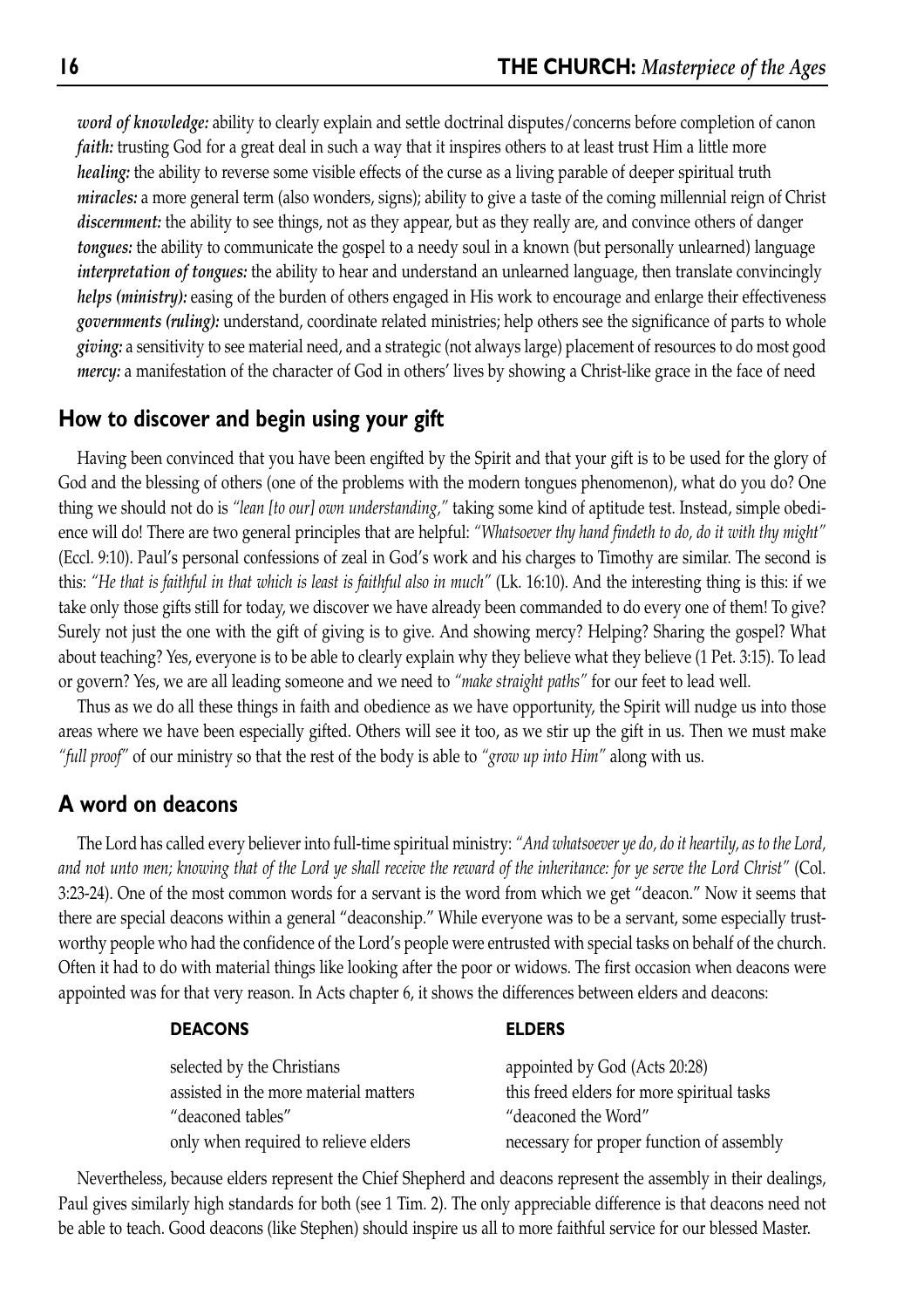# **Lesson 5**

## **ORDINANCES OF THE CHURCH:** *Baptism and the Lord's Supper*

*Introduction:* The religious life of the Old Testament was full of ritual, ceremony and God-ordained activity. There were special officiants, garments, furniture, days, and symbols. Complexity and endless repetition marked the Jewish religion (the only religion given by God). Everything was prescribed; virtually nothing was explained—why a lamb here, a goat there? why an ephah or a cubit or blue instead of purple? Any explanation at all had to await the unveiling of the "types" in the New Testament.

But Christian worship is the opposite: very little is prescribed; virtually everything is explained. There are no vestments or ritual; no officiating priests or liturgy—since every believer is a priest (see 1 Cor. 11:23-34; 1 Pet. 2). Even the occasion for the Lord's Supper is left to us in the words *"as oft."* In a law relationship it would be right to dictate the day, but how do you dictate to your spouse when to tell you when to say "I love you"? Of course those nearest to the Lord thought He intended a weekly remembrance (see Acts 20:7, *"And upon the first day of the week, when the disciples came together to break bread"*). Certainly the Lord Jesus did not mean "as seldom"!

Another clear difference between the OT and the NT: the Jewish natural and visible "shadows" are replaced by spiritually discerned substance. Their tabernacle or temple, priesthood, altar, sacrifices, etc. were seen by all but they were only "figures of the true" tabernacle which is in heaven. Now, as the Lord Jesus said, we no longer must worship in Jerusalem; we *"worship the Father in spirit and in truth: for the Father seeketh such to worship Him"* (Jn. 4:23). We *"enter into the holiest by the blood of Jesus"* (Heb. 10:19), something no ordinary Israelite could do.

#### **Baptism, the troubled waters of the Church**

1. MEANING of the WORD: Baptism is mentioned 76 times in the New Testament. The word is a transliteration of the Greek *baptizo*, meaning "to immerse, submerge and emerge." It was used for the dyeing of cloth and there is no idea of sprinkling or pouring in the word. Note the example of Phillip and the eunuch: *"And both Philip and the eunuch went down into the water, and he baptized him. Now when they came up out of the water…"* (Acts 8:38-39).

2. DIFFERENT BAPTISMS: There are seven different baptisms mentioned in the NT and these must be kept distinct:

- Israel to Moses, their new leader (1 Cor. 10:2)
- Israel by John (Lk. 7:29), an act of national repentance and preparation for the coming of Messiah
- Christ by John (Mt. 3:16), a distinct act of identification with Israel, and prefiguring His death
- Anticipated persecution of the disciples and the early Church (Mt. 20:23)
- Christ on the cross (Mt. 20:23) when He could say, *"all Thy waves and Thy billows are gone over Me"* (Ps. 42:7).
- Holy Spirit baptism (1 Cor. 12:13), a once-for-all historic act that unified all believers into one body
- Believer's baptism (Acts 8:36-38) expressing the practical truth of a completed act (Rom. 6:4; Col. 2:12)

3. WHAT BAPTISM IS NOT:

- a doorway to the church—either universal or local
- a means of salvation from the penalty of sin (or necessary for it)
- a replacement for circumcision. Col. 2:11-12 is speaking of the value of the death of Christ, not baptism

#### 4. WHAT BAPTISM IS:

• an ACT of OBEDIENCE to the LORD (Mt. 28:19) to His simple request included in the Great Commission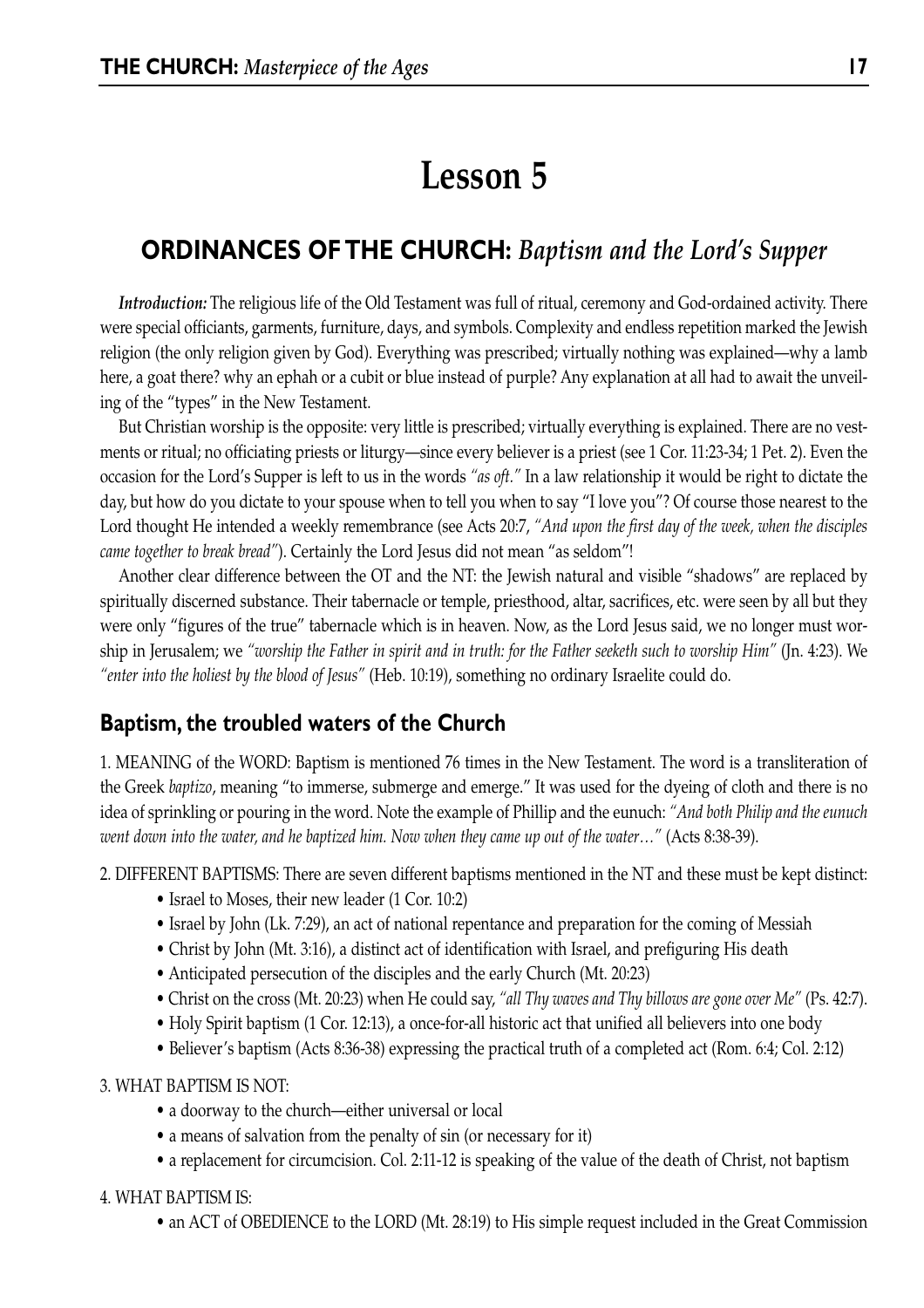- the ANSWER of a GOOD CONSCIENCE (1 Pet. 3:21; see also 2:19; 3:15-16 for a good conscience)
- a MARK of IDENTIFICATION with CHRIST (Rom. 6:4); I will not be able to be baptized in heaven; now is the time to identify with the Lord in the day of His rejection
- a DECLARATION of DEATH to the WORLD (Col. 2:12), a "happy funeral," rising to a new kind of life

#### 5. THE ORDINANCE of BAPTISM:

- Baptism is part of the Great Commission (Mt. 28:18-20) and seems to have been practiced by evangelists soon after a person confessed belief in Christ. There is no evidence of:
	- —a long waiting period between belief and baptism (perhaps 3 days at the most)
	- —a believer remaining unbaptized (barring the thief on the cross!)
	- —a person who did not claim salvation being baptized
	- —infants being baptized; *"households"* baptized evidently were all believing (Acts 16:15; 1 Cor. 1:16)
- A new believer should be taught the meaning and importance of this act. The only requirement is *believing*:

*"Then they that gladly received his word were baptized"* (Acts 2:41).

*"When they believed Philip preaching…they were baptized, both men and women"* (Acts 8:12). *"And many of the Corinthians hearing believed, and were baptized"* (Acts 18:8).

• There may be cases—severe infirmity, underage children forbidden by unsaved parents, wives of uncooperative husbands, and other circumstances that preclude baptism. If the person is willing, this should not be an impediment to full fellowship and participation in the life of the local church.

6. SOME HARD VERSES about BAPTISM:

- Mk. 16:16; notice the negative statement (help is found for the first two verses in 1 Cor. 1:17)
- Acts 2:38 where the Jews are called on to do the opposite of what they had just done: receive, don't reject Christ; and as your rejection of Him was public (at the cross), so your repentance should be public. This is more like John's baptism which was for the nation of Israel
- 1 Cor. 15:29; why do we come out of the water? just to breathe? Or is it a picture of resurrection?
- 1 Pet. 3:21; Jesus, by the Spirit, preached through Noah to those now in God's prison. He went under!

## **The joys and responsibilities of worship in general**

Please note that Christians should not limit their worship to the Breaking of Bread! *"For from the rising of the sun even unto the going down of the same My name shall be great among the Gentiles; and in every place incense shall be offered unto My name, and a pure offering: for My name shall be great among the heathen, saith the Lord of hosts"* (Mal. 1:11).

#### 1. WORSHIP is the HIGHEST ACT of SERVICE: Some definitions:

- the old English word "worthship" the Hebrew "to bow before" (*sahah*) see Gen. 18:2
- the Greek: i) "to kiss towards" (*proskuneo*); ii) "to revere, be devoted, feel awe" (*sebomai*); iii) "to render homage or service" (*latreuo*)

2. EVERY BELIEVER should be EQUIPPED to be a WORSHIPPER—but not only at the Lord's Supper

- our SPIRITS made alive through the new birth (1 Cor. 2:9-16)
- our MINDS enlightened by the Holy Spirit and the Word (Jn. 16:14)
- our HEARTS aflame with love to Christ (see Lk. 24)

## 3. SOME HELPS in our PREPARATION

- what passages are helpful: prophecies, messianic psalms, gospels, esp. Lord's Passion, epistles, Revelation
- books: *Worship* and *The Lord's Supper* (Gibbs); *Plant of Renown* (Sheldrake); *Worship and Remembrance* (D. Smith); *Glories of Our Lord* (Hewlett); *The Suffering Saviour* (Krummacher) and others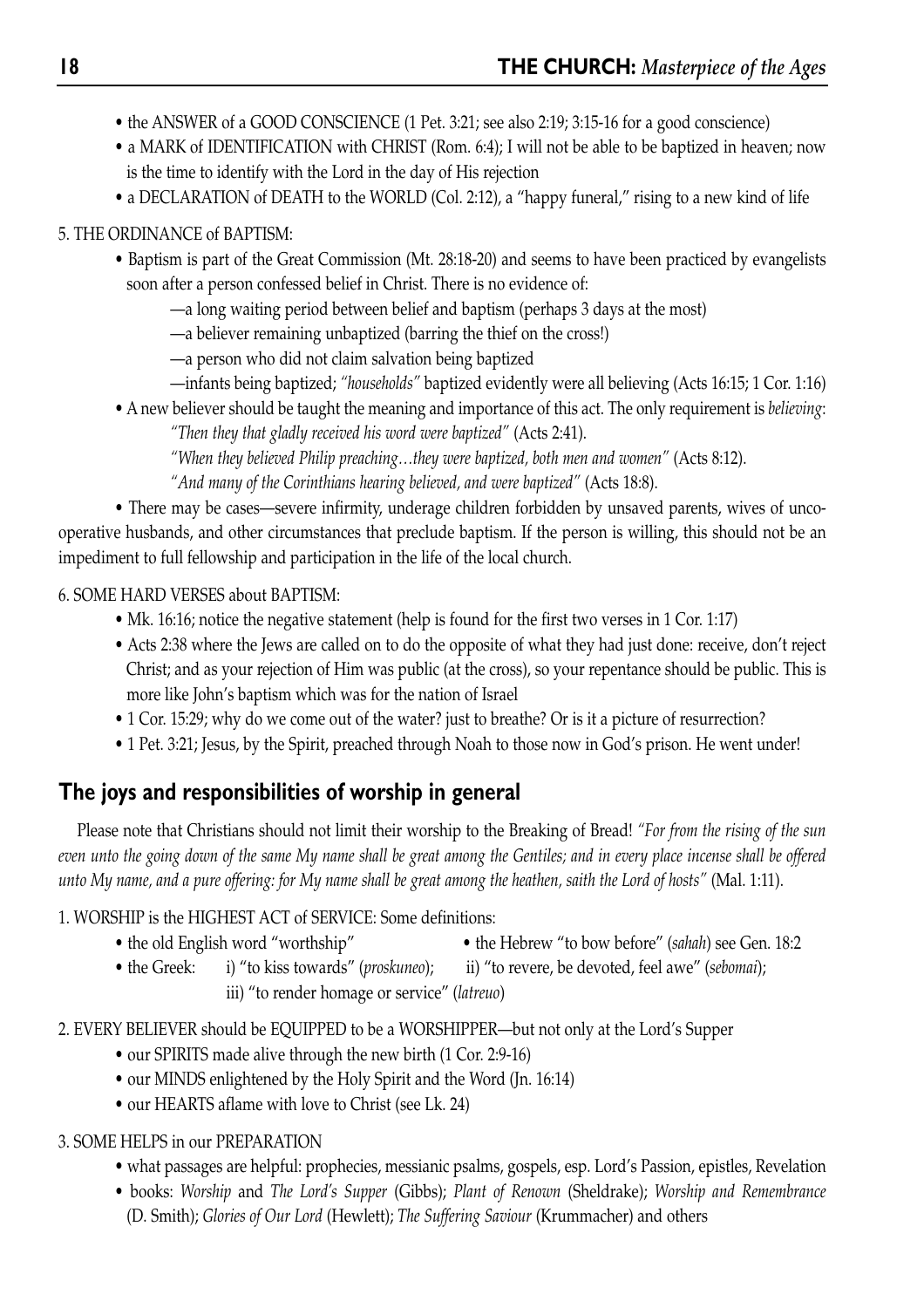4. The ART of MEDITATION—LET'S ACTUALLY WORSHIP!

- Read Scripture passages carefully and often: look especially for attributes, acts of the Father, Son, and Spirit
- Think it through in different ways: other verses help; what does it teach me?
- Pray it up to God in thanksgiving
- Consider how you might share the blessing with others

## **The Lord's Supper: remembrance**

Remembrance more focussed: there are things suitable for worship that are inappropriate at a time of remembrance

#### 1. The DIVINE INSTITUTION of the LORD'S SUPPER (Mt. 26:26-30)

*"Jesus took bread, and blessed it, and brake it, and gave it to the disciples, and said, Take, eat; this is My body."* This was obviously a symbolic act since He was in His physical body.

*"And He took the cup, and gave thanks, and gave it to them, saying, Drink ye all of it; For this is My blood of the new testament, which is shed for many for the remission of sins."* Notice the simple eloquence, the fervent passion, the unmistakable meaning, and the practical consideration in this act.

"They who once knew the sweetness of celebrating the Lord's Supper each Lord's Day will not, I am sure, be content to put it off to less frequent seasons." —C. H. Spurgeon

#### 2. PREPARATION for WORSHIP at the LORD'S SUPPER

- the condition of our BODIES: rest, food, etc.
- the condition of our MINDS: Brethren, *"out of the abundance of the heart the mouth speaks"*
- the condition of our SCHEDULES: jobs, houses, planning ahead
- the condition of our SOULS: *"examine himself"*; key of getting and giving away
- 3. The SIMPLICITY and ELOQUENCE of the SYMBOLS:
	- They have historic scriptural significance (Gen. 14; Ps. 104:15; Eccl. 9:7)
	- They teach both UNITY and PERSONAL RESPONSIBILITY—all and each
	- The PROCESS of preparing the BREAD and WINE is expressive of the suffering Saviour
	- They are both GENERAL and SPECIFIC, with worldwide availability
- 4. The PURPOSES of the LORD'S SUPPER:

CENTRALITY: He is *"in the midst"* and in a special sense He meets there with us week by week SUPREMACY: It is *"the Lord's Supper,"* the only meeting of the church expressly and solely for the Lord INTIMACY: *"remember Me"*—not remembering one long dead but "calling Him to mind"

TESTIMONY: To declare or *"show forth"* the Lord's death *"until He comes"*

ACCESSIBILITY: To worship as priests (both men and women, 1 Pet. 2) into the *"holiest"*

- a) *"speaking to yourselves"* in song—as our hearts warm should hymns give way to personal worship?
- b) to one another by the Word—only that which ministers Christ to the heart; not a teaching time
- c) to Him in prayer—no need to be long, but a need to be real, and so all can say *"Amen!"*

HARMONY: *"For we being many are one bread, and one body: for we are all partakers of that one bread"* (1 Cor. 10:17)

- 5. The REQUIREMENTS for participating in the Supper:
	- saved and walking in obedience (the pattern, though not a rule: saved, baptized, continued steadfastly)
	- self-examined *"and so let him eat…"* (not "so let him stay at home")
	- something to offer Him (only what He has already given me, see Ps. 116:12-13)
	- we should come reverently, regularly, respectfully, rejoicing in our Saviour, ready to be led by the Spirit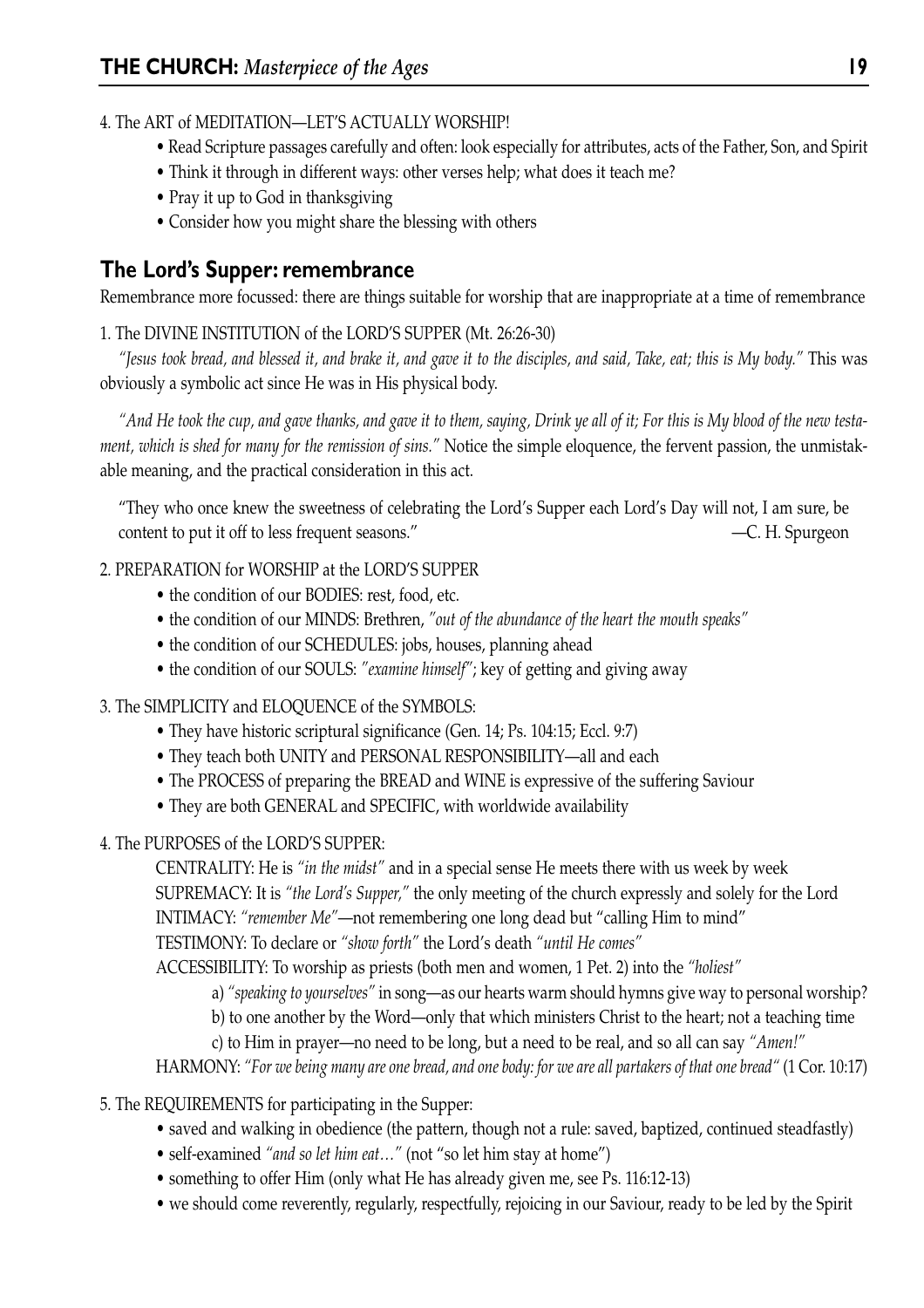6. The LORD'S SUPPER is the weekly CLIMAX to the LORD'S TABLE (1 Cor. 10) At the Table, cup first, then the bread; at the Supper, the other way around Table is both an OT and NT idea; the Supper is unique to the NT I am to be at the Table all the time (a spiritual idea); at the Supper weekly (Acts 20:7)

7. The LORD'S SUPPER compared with the other ordinance, BAPTISM:

#### THE LORD'S SUPPER BAPTISM

a picture of COMMUNION (so done often) a picture of UNION (so only once)

*"My body…My blood for you" "into His death"*

shows that Christ is in me shows that I am in Christ

His identification with me my identification with Christ,

(take, eat…) (like Israel baptized *"in cloud, in the sea"*)

#### **Every believer a priest**

In the Old Testament, God also desired a kingdom of priests (Ex. 19), but due to man's failure, it was not possible. In the lives of Job and Abraham, during the patriarchal period, the heads of families acted as priests (Job 1:5; Gen. 8, 12). Then in Exodus 28, Aaron's family was taken to function as priests on behalf of God. This system eventually became so corrupt that it was the very priests who instigated the execution of the Lord Jesus!

However, Christ Himself, having replaced the repetitive offerings with His one sacrifice and the dying priests with His ever-living and unchangeable priesthood, instituted a new order of priesthood. It was not based on law but on grace. And although in type He followed the Aaronic priesthood, as to order He is after Melchizedek, the king-priest.

Now all who trust the Saviour become priests, male and female (1 Peter 2 has no mention either of gift or gender more in Lesson 9). There is no longer a selective priesthood; every believer has access into *"the holiest by the blood of Jesus,"* a new and living way He consecrated for us. Peter explains that our priesthood has two distinct aspects:

| <b>HOLY PRIESTHOOD</b>                                         | <b>ROYAL PRIESTHOOD</b>                                      |
|----------------------------------------------------------------|--------------------------------------------------------------|
| built up<br>to offer up spiritual sacrifices                   | go forth<br>to show forth His virtues                        |
| for worship<br>primarily towards God                           | for witness<br>primarily towards men                         |
| " $holy$ " reminds me that I<br>no longer belong to this world | "royal" reminds me that I<br>now belong to the world to come |
|                                                                |                                                              |

## **What priesthood involves**

**P**urification: the condition of priesthood (Heb. 9:14; 10:22): *"Be ye clean, that bear the vessels of the Lord"* (Isa. 52:11) **R**esponsibility: the charge of the priesthood (1 Pet. 2): worship and witness; represent God to men, men to God **I**dentity: the character of our priesthood: He *"hath made us kings and priests unto God and His Father"* (Rev. 1:6) **E**ntrance: the claim of priesthood (Heb. 4:14-16; 6:18-20)—all welcome, under all circumstances, at all times **S**acrifice: the costliness of priesthood (Rom. 12:1; Phil. 4:18; 1 Pet. 2:5; Heb. 13:15-16), the daily burnt offering **T**estimony: the calling of our priesthood (1 Pet. 2:9-20) speaking well of God to the people we meet each day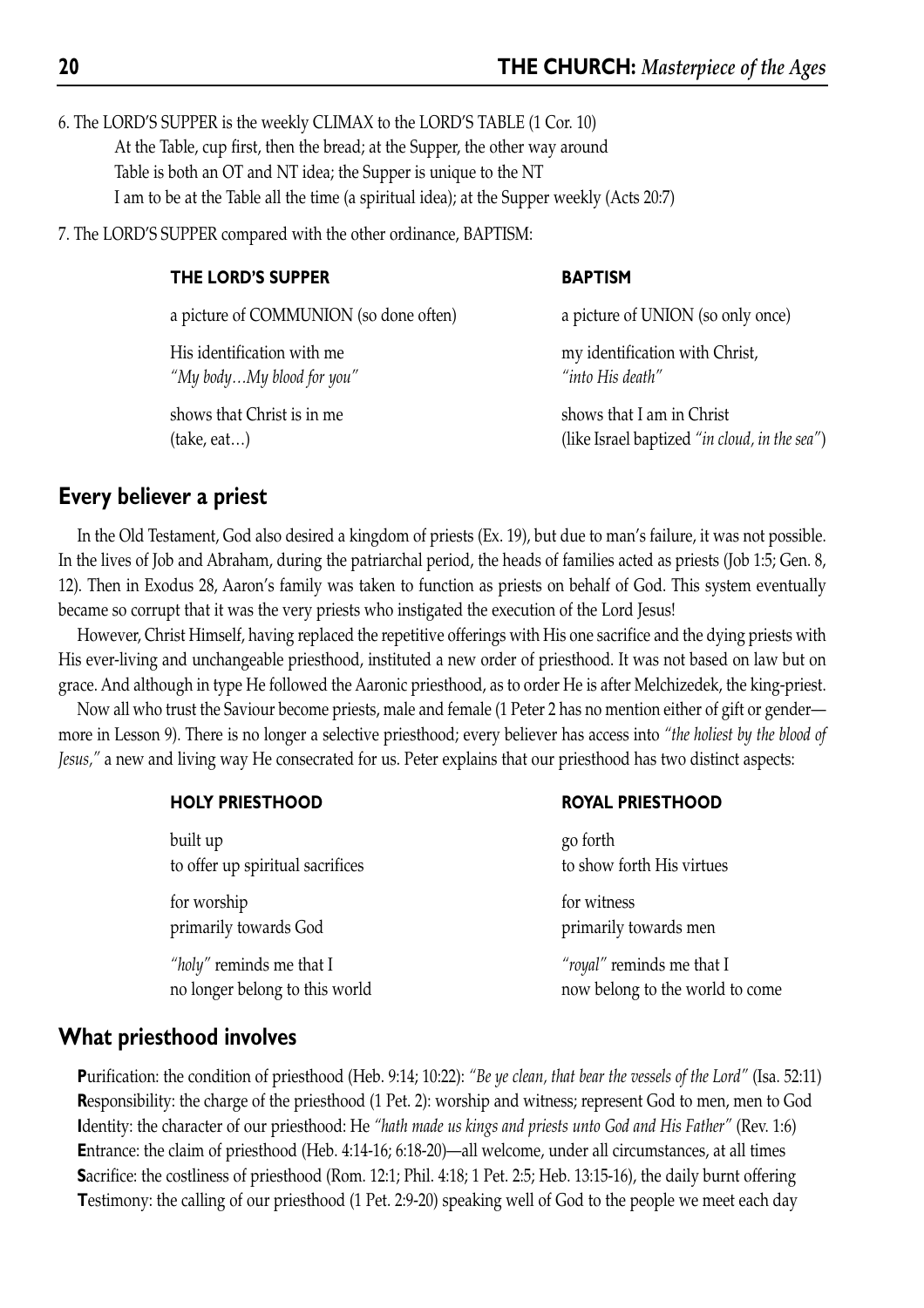## **Lesson 6**

## **IN TOUCH WITH HEADQUARTERS:** *The Apostles' Doctrine and Prayer*

*Introduction:* The time we spend in communion with God is the most important time of our lives. Through the Word we hear His voice; in prayer He hears ours. It is then I am renewed in spirit for He *"restoreth my soul"* (Ps. 23:30). There we are transformed when we behold *"as in a glass the glory of the Lord, are changed into the same image from glory to glory, even as by the Spirit of the Lord"* (2 Cor. 3:18). There we get direction for the path, comfort in our sorrow, encouragement to keep going and catch a broad vista of the possibilities before us. Yes, we need time communing with Him.

#### **What is Bible doctrine?**

DEFINITION: The word "doctrine" is simply "teaching" and can refer either to the act of teaching or that which is being taught. There are two related Greek words used, *didache* and *didaskalia.* "Whereas *didache* is used only twice in the Pastoral Epistles, 2 Timothy 4:2 and Titus 1:9, *didaskalia* occurs fifteen times. Both are used in the active and passive senses (*i.e.,* the act of teaching and what is taught), but the passive is predominant in *didache,* the active in *didaskalia;* the former stresses the authority, the latter the act (Cremer). Apart from the Apostle Paul, other writers make use of only *didache,* save in Matthew 15:9 and Mark 7:7 (*didaskalia*)." —W. E. Vine, *Expository Dictionary*

## **Teaching the apostles' doctrine**

*"The things that thou hast heard of me…the same commit thou to faithful men, who shall teach others also" (2 Tim. 2:2).*

1. BE AWARE: Sheep, while eating, have their eyes only inches from the ground. That is one reason they need shepherds. One name for shepherds is "overseers." The elder should be able to see over his little flock to notice any dangers at a distance—while there is still time to react and protect the sheep. Coming storms, strangers, thieves, and predators, each requires a different response, but we can't wait until the problem is on us. Then it is too late.

How can we be aware? We ought to know the influences that are affecting the church at large and our assembly in particular. There are some periodicals that may help to keep elders apprised of trends and approaching dangers.

2. BE PREPARED: Of course, what we really need is preventive medicine. Nothing will help as much as knowing the truth. With the plumbline in your hand, you will be able to distinguish easily between straight and crooked doctrine. Here are some helpful books to give a framework at least for a careful, consistent study of Bible doctrine: Strong's *Systematic Theology,* Ryrie's *Basic Theology,* Thiessen & Walvoord's *Lectures in Systematic Theology,* Lockyer's *All the Doctrines of the Bible,* Heading & Hocking's *Treasury of Bible Doctrine,* Chafer & Walvoord's *Major Bible Themes,* Tatford's *The Faith: A Symposium,* Hoste's *Doctrine,* etc. Of course you will apply the Berean principle to these books. When eating the meat, don't choke on the bones. Keep good notes. Take your time and do it right.

3. BE CAREFUL: This is no place for sloppy thinking, for approximating. The three rules for Bible doctrine are: 1. Accuracy; 2. Accuracy; 3. Accuracy. Don't be afraid of calling someone in on your deliberations. When speaking on doctrine, feel free to read carefully crafted definitions of the truths being discussed. Anticipate areas where young Christians could easily misunderstand. Be available after for questions and clarifications.

We ought to be even more careful handling these "holy things" than the priests in Israel as they functioned in the tabernacle. They had the shadow; we handle the substance. This is true of all doctrine, but especially of those relating to God, the impeccability of Christ, His perfect humanity, His full deity, the value of His death, etc. All the ves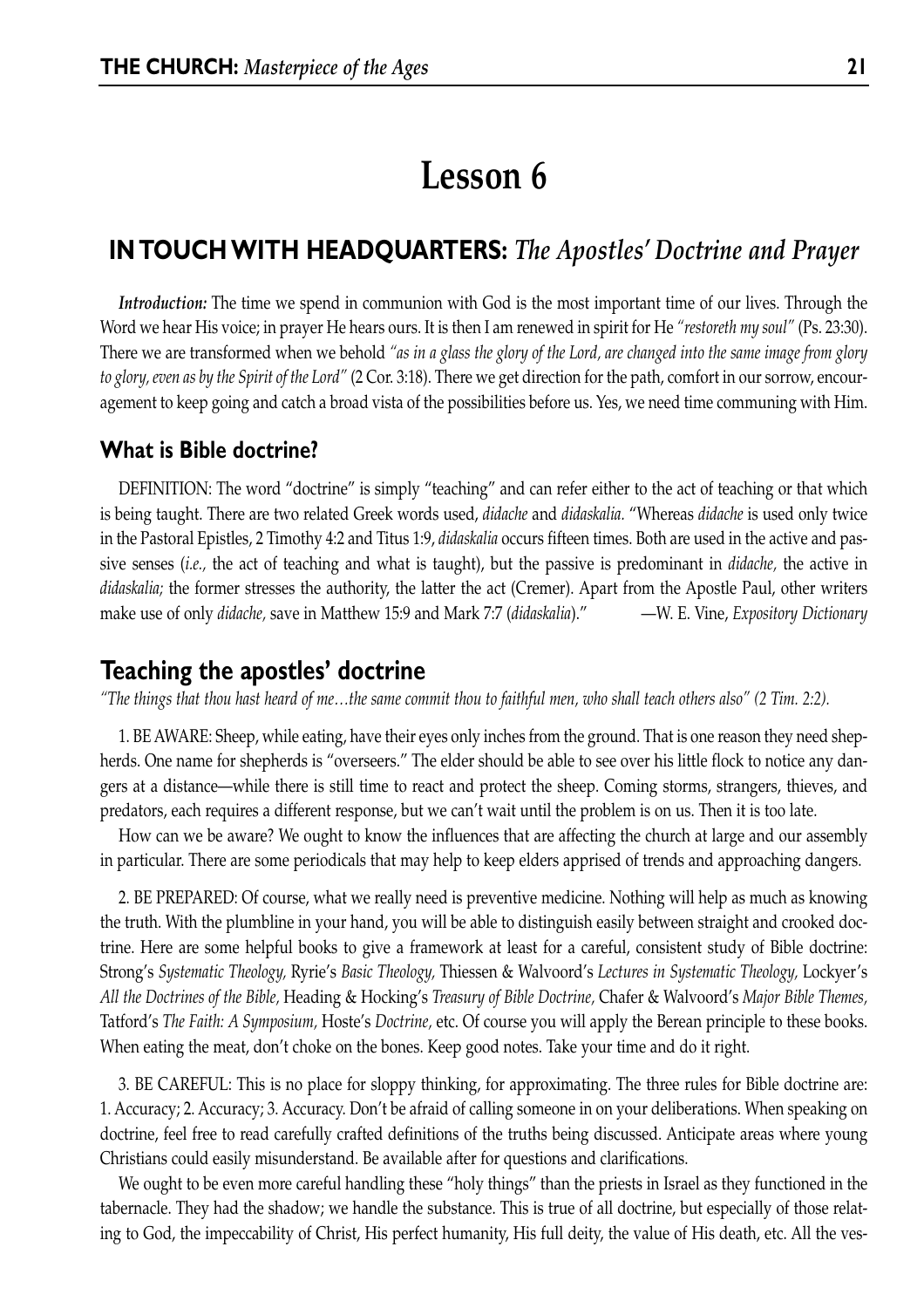sels were holy, but what of the Ark in the "holiness of holinesses"? This is no place to try out pet theories or ad lib.

4. BE THOROUGH: If ever the adage is true—"A job worth doing is worth doing well"—this is it!

i) *Understand the progress of the doctrine.* "The Bible is not simply a compendium of doctrine, nor are its doctrines arranged systematically. The wonder of God's Word is that in it we are faced with an almost unstudied presentation of the loftiest of truths in order to spur us to even the lowliest of duties" (C. E. Hocking, *Treasury of Bible Doctrine*).

ii) *Be as extensive as you can* in unlocking the fullness of the doctrine. Often we stop too soon, just before the full impact of the truth dawns on us. Jesus said, *"Labor not for the meat which perisheth, but for that meat which endureth unto everlasting life"* (Jn. 6:27). It is labor. Therefore the call to *search* the Scriptures is not merely a turn of phrase.

iii) *Always study in the context* but remember that ultimately every truth must be seen in the context of the whole Bible. You can take not only a verse, but a chapter (1 Cor. 13) or even a whole book (James) out of context.

iv) *Remember: "the truth is in Jesus."* All doctrine should exalt the Lord in our hearts. He *is* the truth. You may share with the saints your analysis, but don't forget the synthesis! When it comes together, doctrine should show us Him.

v) *All true doctrine is "practical theology."* There is always a *"therefore."* The fourfold aim and effect of the proper application of biblical truth is to teach sound doctrine, refute false doctrine, correct bad morals, and instruct in good morals (2 Tim. 3:16).

#### **Paul's warnings about doctrinal error**

With a Book having the scope, depth, and supernatural character which the Bible has, it is not hard to understand why, through the ages, there have been varying views of the doctrines contained in it. From the Bible's friends much error has come merely by having the truth out of *place* or out of *proportion.* From the Bible's enemies, there are the three tactics used by the serpent in Eden: doubt, distortion, and flat denial of God's Word. What is unfortunate these days is the difficulty in distinguishing between the Bible's supposed friends and its enemies! Paul warned Timothy about the last days. Here are those warnings:

1. A VESTED INTEREST IN ERROR:*"Charge some that they teach no other doctrine"* (1 Tim. 1:3). Paul saw that there would be those that would debate issues rather than teach the kind of doctrine whose fruit would be *"godly edifying"* (vv. 3-4). As John Bunyan said, "Some love the meat; some love to pick the bones." The reason, Paul states, is simply this: sound (healthy) doctrine judges unsound living. If Timothy would war a good warfare, he must also have a good conscience (vv. 18-19). Some people teach wrong doctrine, not because they don't know what is right, but because they do not want it to be true—it judges them and pronounces them guilty.

2. AN INCONSISTENT LIFE:*"Take heed unto thyself, and unto the doctrine"* (1 Tim. 4:16). Paul was very concerned that Timothy's influence for God not be diminished by a lifestyle that did not match his teaching. Timothy's example of believers was to include his conversation, way of life, love, spirit, faith, and an unblemished life. How would this come about? By being attentive to reading the Word, exhortation, doctrine, the development of his gift, meditation, and whole-hearted purpose of life. Only by examining his own life in the light of Scripture could he expect to be taken seriously when he attempted to teach others (vv. 11-16).

3. A CARELESS APPROACH TO BIBLE STUDY: *"Study to show thyself approved unto God…rightly dividing the word of truth"* (2 Tim. 2:15). Accuracy is of prime importance in the understanding of doctrine. Biblical distinctions must be carefully maintained without making more of them than the Word does itself. For example, there are clear differences between Israel, the Kingdom, and the Church. Blurring these lines can lead to a view of Scripture that is consistently distorted on almost every page. Those who are careless in this way *"subvert"* their hearers and their influence is like a creeping gangrene (vv. 14, 17), eventually overthrowing the faith of some. We are personally obligated to *"purge"* ourselves from such influences, *"avoid"* questions that lead us into doubtful areas, and *"not strive"* with such who have *"erred"* (v. 18), but gently instruct them in the truth.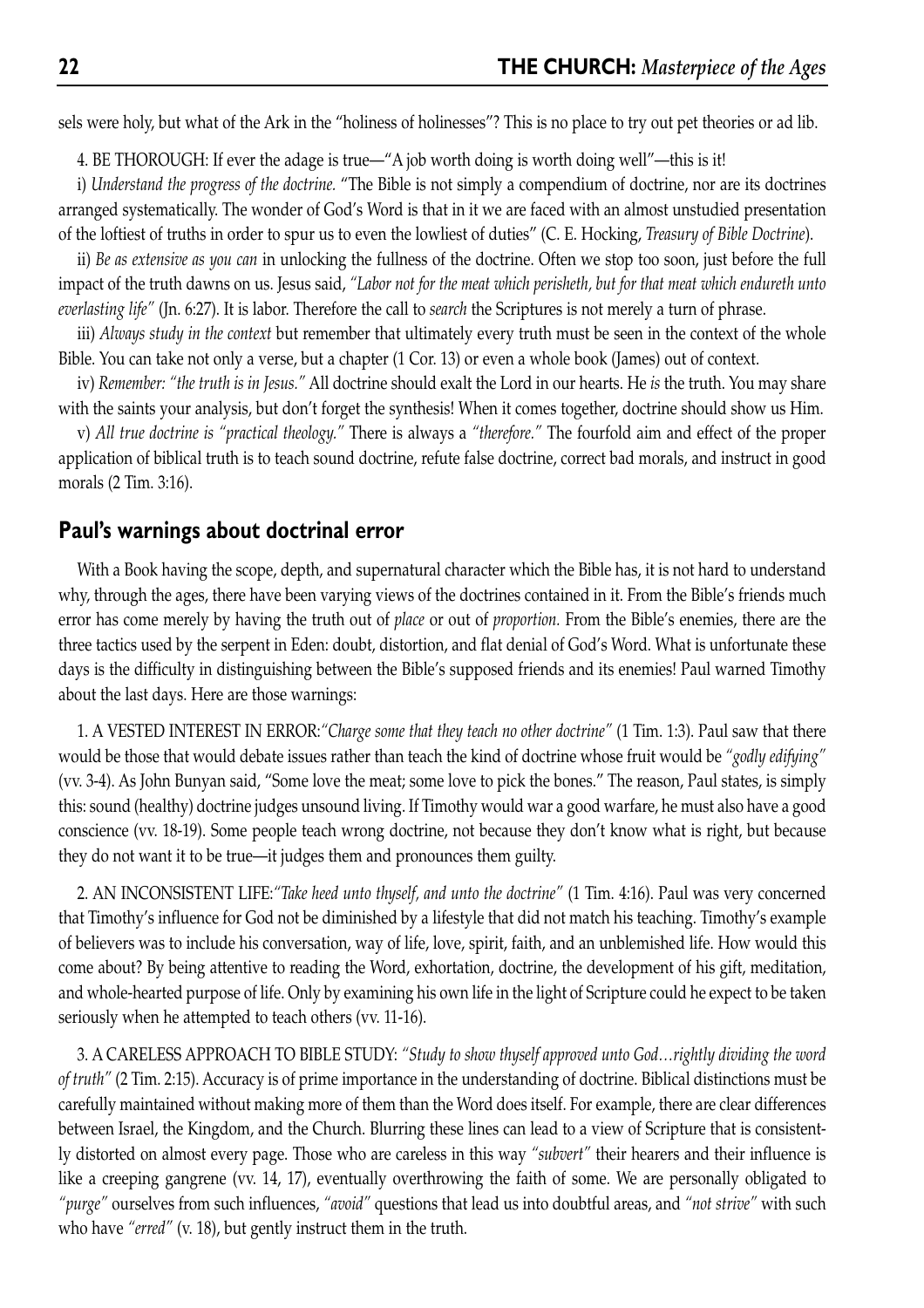4. A LACK OF APPETITE FOR WHOLESOME FOOD: *"The time will come when they will not endure sound doctrine"* (2 Tim. 4:3). What happens when the audience's taste is so overwhelmed by the leeks, onions, and garlic of the world that they loose their appreciation for the delicate flavor of heaven's Manna? There will be those teachers who are quite ready to change the menu to include *nouvelle cuisine a la Egypt* (v. 3). They will turn away their ears from the truth "like a windmill whose owner has turned its vanes so that they will not catch the wind." And the result? You cannot live in a vacuum: they *"shall be turned unto fables"* (v. 4).

"Experience shows…that agnosticism regarding a doctrine is the first step to denying it. The brother who says of a certain truth, 'Well, I used to believe that. I'm not sure now…I don't think anybody can be sure on such points,' is probably a good half way to heresy. This type of agnosticism is increasing among believers with the increase of higher education. It is the fashionable cant of the intellectual world, the idea being that truth is unattainable anyway, and that orthodoxy is the badge of a low intelligence. But this position cannot be squared with Christianity. For Christian teaching is a dogmatic assertion of truth received by divine revelation. It is *'the faith once delivered to the saints'*…To be a straw Christian—*'carried about with every wind of doctrine'*—may be a mark of intellectual sophistication, but it is not a mark of spiritual maturity." —Frank Holmes, "Correctness of Doctrine," *Treasury of Bible Doctrine*

## **The tests of orthodoxy**

Here are ten questions to ask to test a teaching to see if it could be dangerous to the flock:

- 1. Does it demean the person of Christ, undermining His nature, offices or ministries? I know He is *"altogether lovely"* so anything that makes me think less of Christ must be wrong.
- 2. Does it elevate man apart from the cross work and his standing in the Lord Jesus?
- 3. Does it depend on an obscure verse or a forced interpretation?
- 4. Does it contradict the overall tenor of Scripture?
- 5. Does it unduly emphasize the Holy Spirit? I know the Spirit takes of the things of Christ and shows them to me. Any movement truly of the Spirit will emphasize Christ, not the Spirit.
- 6. Does it excuse or encourage wrong behavior? Right doctrine Paul calls "healthful."
- 7. Does it confuse the distinctions between Israel and the Kingdom and the Church?
- 8. Does it focus on the temporal rather than the eternal, the material rather than the spiritual?
- 9. Is it a thinly disguised version of a contemporary secular trend?
- 10. Is it believed by those whom I know to be walking with the Lord? (See 2 Tim. 3:14.)

NOTE: Appendix 3 is a fairly comprehensive list of Bible doctrines. Some elders may find it helpful to check how balanced the public ministry is from their platform. If there are substantial gaps, one then can move to stand in the breach. Remember that anything we fail to teach the devil will teach his way.

## **Prayer defined**

Prayer is a vital resource provided to the believers by God so we may approach Him in a real and significant way. It is the means by which we communicate with God. The pattern of access is to the Father (He is the giver of all) in the Spirit (He helps our infirmity in prayer) and presented through the Son (because we are *"accepted in the beloved"* e.g., Jn. 14:14; Eph. 3:14). We want to think, however, about the specific area of united prayer in the church.

## **Kinds of prayer**

- *intercession:* requests made for others, especially those who do not or cannot pray for themselves
- *supplication:* requests made for our own needs
- *imprecation:* never found in the New Testament; a request calling for judgment on enemies; in some Psalms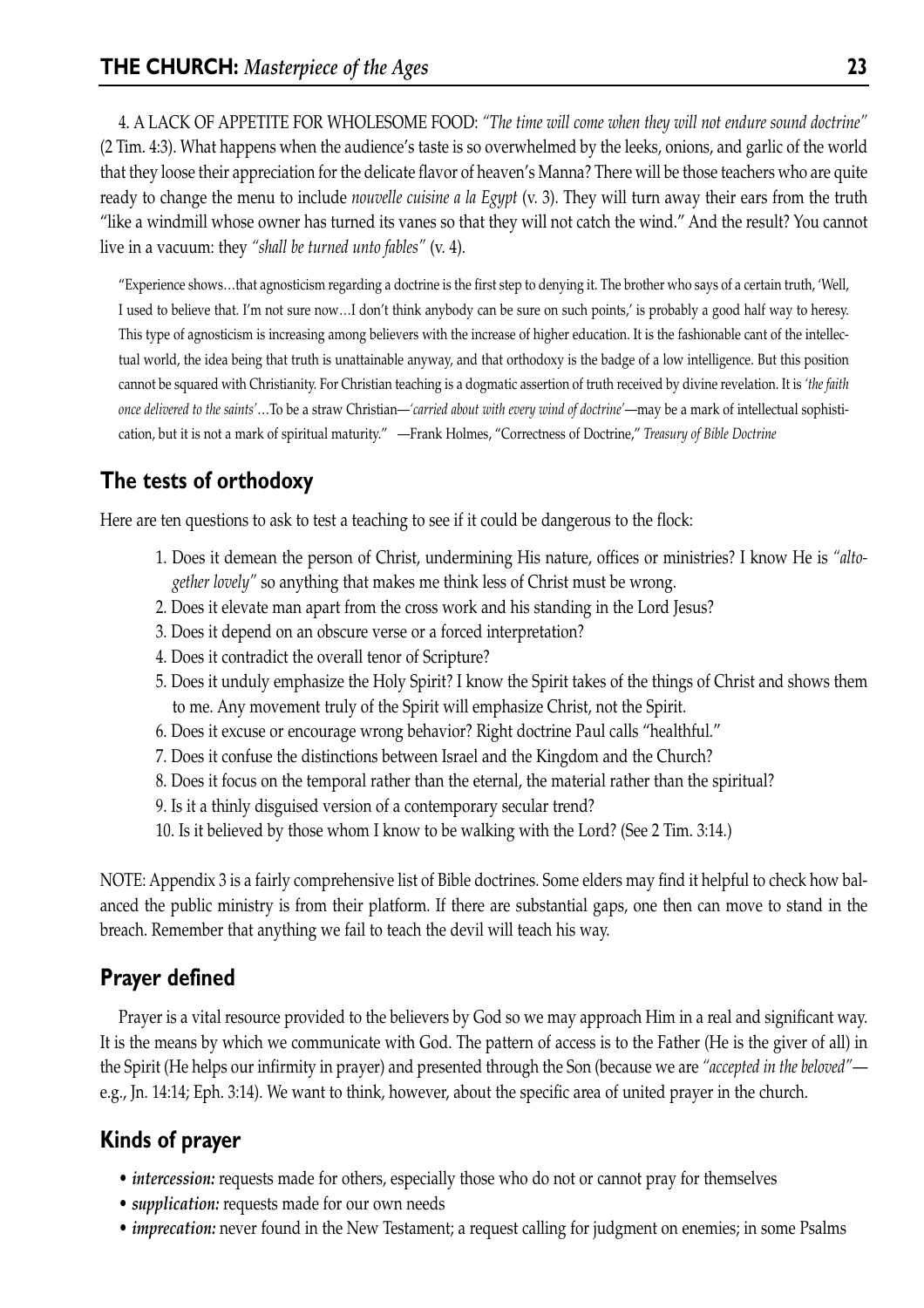- *meditation:* a prayerful attitude of expectancy as I consider the Word of God
- *confession:* an expression of contrition concerning a known sin
- *thanksgiving:* expressions of gratitude for the Lord's blessings
- *adoration:* ascriptions of praise for who God is in Himself

#### **Pattern prayers for our use**

We sometimes say to the Lord that we do not have the words to adequately express what should be said. While it is true that we will always come short, this side of heaven at least, He has provided us a Book full of God-ordained words! Both the Old and New Testaments sparkle with glorious examples of every kind of prayer, the highest of these being the prayers of the Saviour Himself. These prayers are there to make them our own and pray them up to God. We know they match His will, being inspired by the Holy Spirit.

There are very few prayers of the other apostles recorded in the New Testament. Jews, after all, understood the principles of prayer. But we Gentiles had no clear understanding of true prayer. And so Paul, the apostle to the Gentiles, left on record a great number of prayers to stimulate our thinking in this holy art. Paul's prayers are expansive and inspiring. We would do well to make them our own and pray them up to a God who loves to do exceeding abundantly above all that we ask or think.

## **Paul's prayers**

Notice that only one or two prayers of this whole list are requests for material or temporal things. All the others are praying down spiritual blessing or praying up spiritual thanksgiving and praise. We would do well to check the proportion in our public and private prayer life.

- Romans 1:8-10, Thanksgiving and Request Rom. 7:24-25, Thanksgiving
- Rom. 10:1, Request (for Israel's salvation) Rom. 11:33-36, Worship
- 
- Rom. 15:33, 16:20, 24, 27, Benedictions 1 Cor. 1:4-7, Thanksgiving
- 
- 1 Cor. 16:23-24, Benediction 2 Cor. 1:3-4, Blessing God
- 
- 
- 2 Cor. 13:11, 14, Benedictions Gal. 6:18, Benediction
- Eph. 1:15-23, Request for Spiritual Illumination Eph. 3:14-21, Request for Spiritual Strength
- Phil. 1:3-5, 9-11, Thanksgiving and Requests Col. 1:3, Thanksgiving and a Request
- Col. 1:9-13, Thanksgiving and Requests 1 Thess. 1:2, Thanksgiving
- 
- 
- 2 Thess. 2:13, Thanksgiving (for God's choosing) 2 Thess. 2:16, Benediction
- 
- Phm. 4-6, Thanksgiving (for Philemon's progress)

## **In conclusion**

- 
- Rom. 15:5-7, 13, Requests for blessings Rom. 15:30-33, Request for deliverance
	-
- 1 Cor. 14:18, Thankfulness 1 Cor. 15:57, Thanksgiving
	-
- 2 Cor. 2:14, Thanksgiving 2 Cor. 8:16, Thanksgiving
- 2 Cor. 9:15, Thanksgiving 2 Cor. 13:7, Request for uprightness (in the Corinthians)
	-
	-
	-
	-
- 1 Thess. 2:13, Thanksgiving 1 Thess. 3:11-13, Requests (for established hearts)
- 2 Thess. 1:3, Thanksgiving (growing faith and love) 2 Thess. 1:11, Request (God might count them worthy)
	-
- 1 Tim. 1:17, Worship 2 Tim. 1:3, Thanksgiving and Request (for Timothy)

The regular, rich and practical teaching of the Word should be linked with instruction on being a student, teacher, and model of the truth. Add to that prayer times with up-to-date and heart-felt requests, and focussed, impassioned prayers, mixed with much thanksgiving—this is the way that makes for a vigorous local assembly, growing in grace and in the knowledge of our Lord Jesus Christ.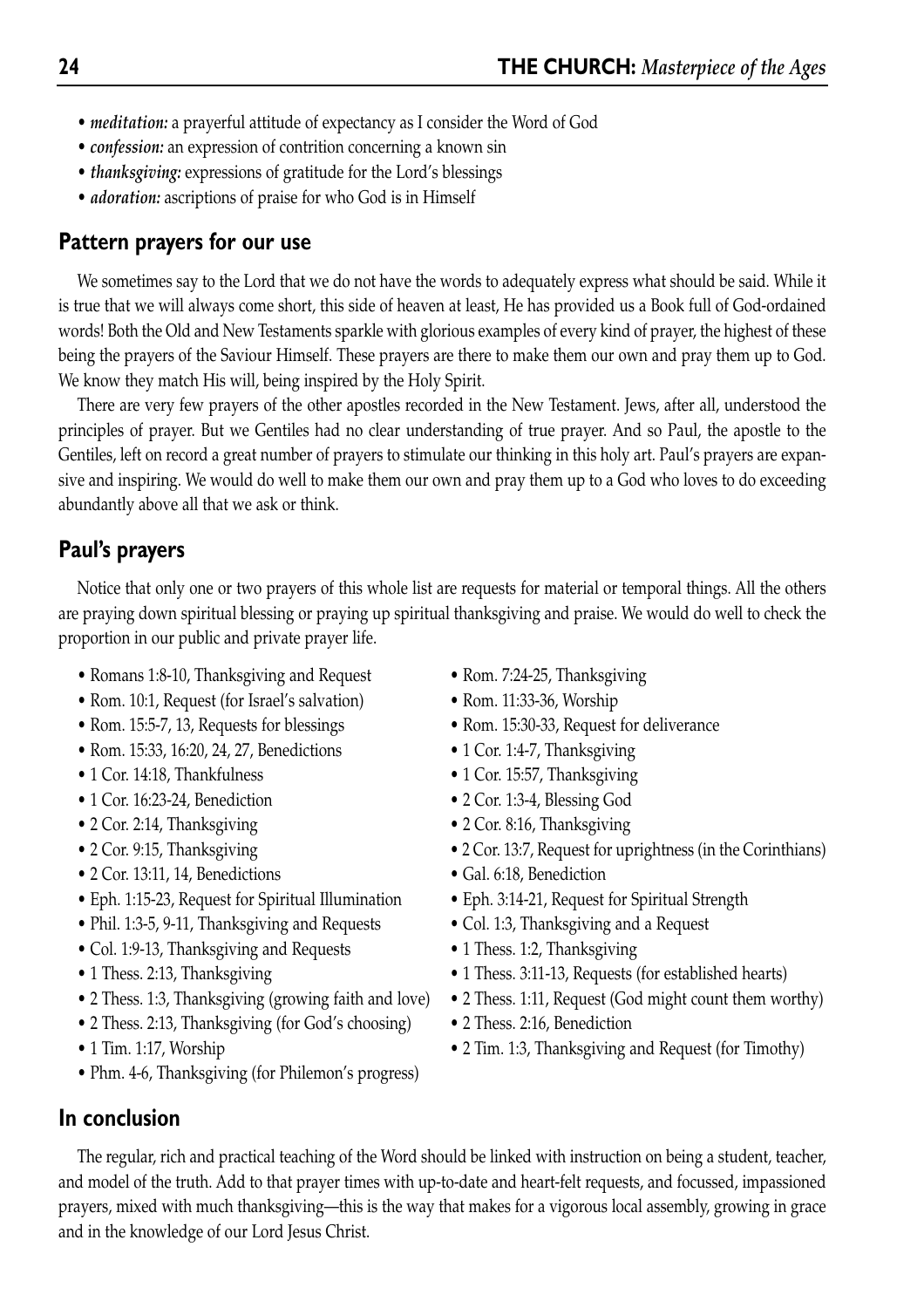## **Lesson 7**

## **LOCAL CHURCH GOVERNMENT:** *The Shepherds and the Flock*

1 Tim. 3; 1 Tim. 5; Titus 1; 1 Pet. 5

*Introduction:* The New Testament design for local church governance is simple but adequate. It has survived through fierce persecution and internal struggle. And yet there is no use pretending about the challenges of a local church led by elder rule. It isn't easy being an elder at any time—but especially when the sheep misbehave. And dangers lurk on every hand—hirelings who flee at first sign of danger; wolves on the prowl; thieves and robbers; and, most surprising, *"men of your own selves speaking perverse things."* On top of that the demands on your time and energy, the loneliness of *"the care of the churches,"* the sometimes unreasonable standards to which you and your family are held, and the constant need for prayer, Bible study, visitation and discipling. And then there is the criticism and second guessing of every decision. And the thanks of the assembly? Better wait for the Lord's smile. No, it isn't easy being an elder. Sometimes you wonder if it's worth it. But then, this the Lord's idea, isn't it…

It isn't easy being one of the sheep, either. Sometimes it seems the elders are too busy to care. They often make decisions that affect our lives without hearing our concerns. Some assemblies suffer under a despotic man who rides the sheep hard and doesn't listen to his fellow elders. What can one little sheep do? You pray and pray, but little seems to change. Sometimes you wonder if it's worth it. But then…

Let's make some general statements to begin:

1. The Lord knew He was putting us all in vulnerable positions when He designed the church the way He did. He is all-wise and nowhere in Scripture does He make apology for the way things were designed.

2. The people in your local church are not perfect, but then neither are you. This isn't the end of the story; it is the middle of the process. The Lord designed the local church to keep us dependent on Him, to minimize the glory of man and to keep us humbly seeking His throne in every time of need.

3. It is in difficult times that we find out if we really believe in the true Headship of Christ, or look to our own resources to try and solve the problems.

4. Even a difficult assembly can be a good school, teaching me the grace, patience, and meekness that will, if I learn from the experiences, make me like the Lord Jesus.

#### **The definition of an elder**

There are three words used for those who care for a local church (note that elders are always found in the plural):

1. elder, *presbuteros,* used for age, rank or office, but emphasizes his *maturity* and fitness for the role

2. bishop, *episkopos,* better translated an overseer, emphasizes his solemn *responsibility*

3. shepherd, *poimen,* one who cares for the flock, illustrates his *function*, to feed, lead, and take heed

Please note: Titus 1:5, 7 demonstrates the elder and bishop speaks of the same person; 1 Peter 5:1-4 shows the same for elder and shepherd. Only ecclesiastical bias caused the distinctions we see among the prelacy today.

#### **The design of elder rule**

1. The elders are always seen in plurality in the New Testament. In addition, elder rule is never seen in conjunction with a pastor or clergyman presiding over them. This makes true elder rule impossible.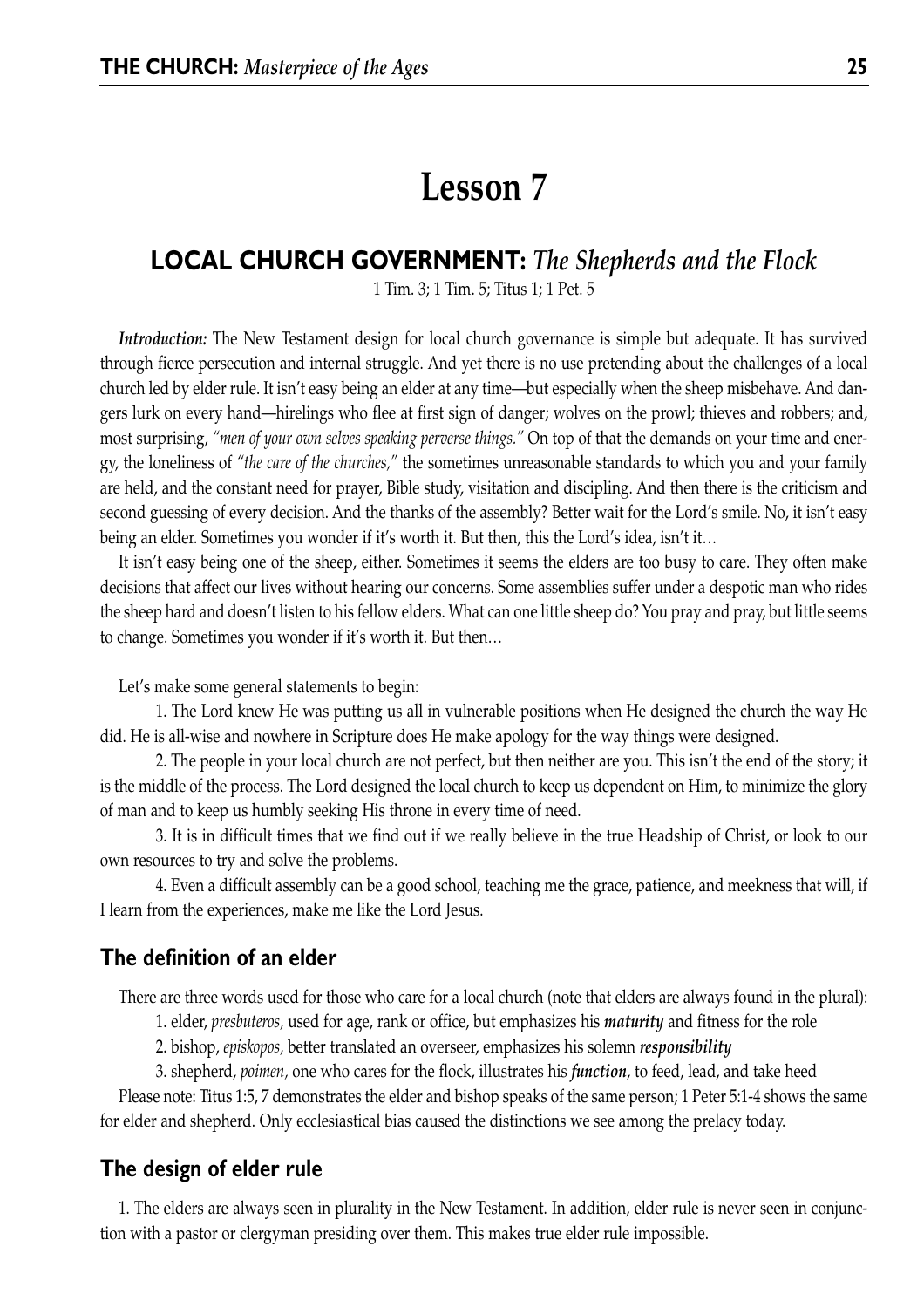2. The sharing of the oversight of the local church means that the elders are humble, servant men who do not want their own will, do not have a private agenda. They believe the strength of the biblical design is that *"in the multitude of counsellors there is safety."* However they recognize there is a variety of gift and learn to appreciate the various abilities they share together in the eldership.

3. Only male leadership is countenanced in Scripture. This matter is fully discussed in Lesson 9.

4. Fellowship in the local church involves not only the embracing of the privileges and responsibilities there, but also a willingness to submit to the oversight of that assembly. The elders recognize they have no jurisdiction outside of assembly life and act as loving fathers, *"not lording it over God's heritage."*

#### **The elders' qualifications**

Read 1 Timothy 3:1-7. There are two extremes to be avoided in this regard. One is to make too little of these qualifications, suggesting that the list is unreasonable and something only to be aimed at. But the word *"must"* in v. 2 means *"is bound to be"* these things. The other extreme is to make the description one of perfection. There *are* perfect elders—unfortunately they are all in heaven! In fact, the list is not unreasonable. Since elders are to be examples to us, all believers should live this way. But elders *must* fulfill these requirements. They are given in grace. For example, a man having serious trouble with his family neither has the time nor the heart to be helping other families with their struggles. Of course every elder will have challenges with his own family; otherwise he will be of little help to those who do. But it does mean that his wife recognizes his God-given authority and his children learn to submit to him because of his consistent life and moral suasion. If he cannot look after his own family, the Lord says, "I don't want him trying to care for My family."

One more thing we should note: The phrase *"office of a bishop"* is in fact better translated *"work of an overseer."* Woe betides the man who has a lust for office, who thinks that an elder is someone who meets every so often to make a few decisions for the assembly, and then carries on with his life. When the Scripture says, *"we ought to lay down our lives for the brethren"* (1 Jn. 3:16), that is exactly what it means. It is what that Great Shepherd of the sheep did, and it is expected of the under-shepherds as well.

Now notice the specific qualifications mentioned in 1 Timothy 3:

• FAMILIAL qualifications: *"husband of one wife"* or lit., a one-woman man, i.e., loyal to his vows; he must be serious, watchful, and hospitable; also *"One that ruleth well his own house, having his children in subjection with all gravity; (For if a man know not how to rule his own house, how shall he take care of the church of God?)* (1 Tim. 3:4-5).

• SOCIAL qualifications: *"Moreover he must have a good report of them which are without; lest he fall into reproach and the snare of the devil"* (v. 7). A man who lives a double life plays into the devil's hands. The elder must be in business and in the community above scandal, avoiding even the appearance of evil.

• MORAL qualifications: *"Not given to wine, no striker, not greedy of filthy lucre; but patient, not a brawler, not covetous"* (v. 3). How can he be soon angry and patiently care for God's lambs? No hot-tempered elders, please!

• DOCTRINAL qualifications: the words *"apt to teach"* means that the elder takes his Bible seriously and spends time studying it to help God's people. The verse does not say that he must do this from the podium; he may instead be a help to young Christians, the widows and shut-ins, or couples.

• DEVELOPMENTAL qualifications: *"Not a novice, lest being lifted up with pride he fall into the condemnation of the devil"* (v. 6). It is no kindness to put someone in the forefront who has not yet learned to resist the devil in the faith. We are setting him up for a fall. However, some see in this verse the necessity of long decades of preparation for eldership. To some degree this qualification would be variable. A man who qualified to be an elder over the young Christians in Thessalonica would not necessarily qualify at the assembly in Jerusalem. Nevertheless, it seems that Paul took less than two years for the development of every elder he discipled. And he was starting in many cases with raw pagans! You can be sure those candidates for elder were not wasting any time!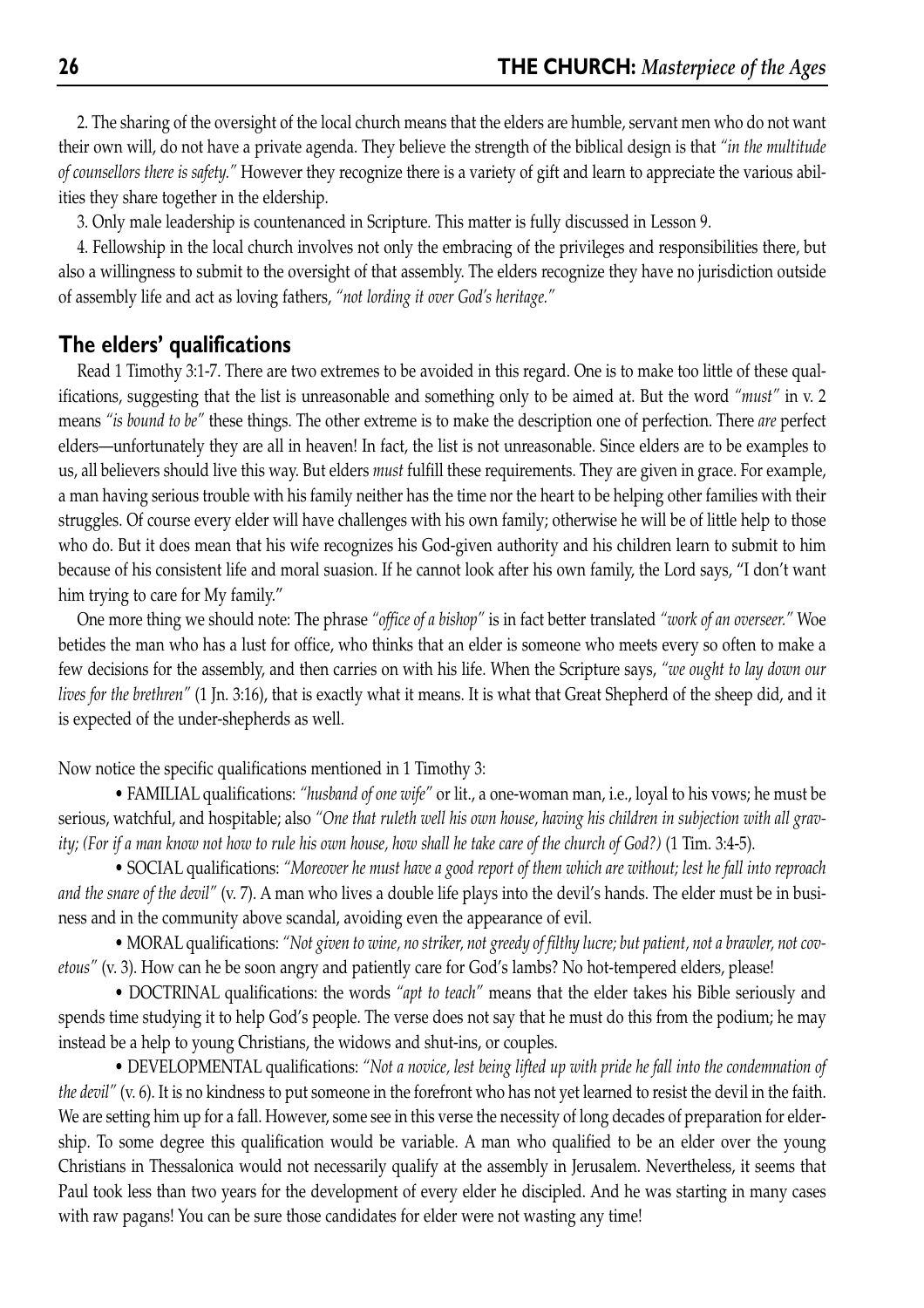#### **The elders' responsibilities**

- *"to feed the flock of God"* with good and nourishing food from God's Word (1 Pet. 5:2)
- protect the assembly from false teachers (Acts 20:28-31; Titus 1:9-11)
- care for the sick, especially those who also need spiritual restoration (Jas. 5:14)
- to guide the assembly both by godly example and by biblical precept
- to disciple other believers

#### **Discipling younger believers**

Disciple-making is the Lord's design. And it is the need of the hour! We will convince no one that we are New Testament assemblies if we are not engaged in this vital work. Why?

1. Because it is the express will of God. *"Go ye therefore, and [make disciples of] all nations…"* (Mt. 28:19). You say you have no younger believers to disciple in your assembly? Start with the unbelievers around you—of which there is no shortage. Disciple making begins with the gospel, not merely arranging a gospel meeting but going to the lost with this wonderful news, as our verse commands.

2. Because it is the only way to accomplish the Great Commission. It cannot be accomplished through the work of a few preachers. The Lord designed the project so everyone could be involved. If you feel there are many things you cannot teach young Christians, surely there are some things you can teach. Can you show them how to pray for the lost, how to be hospitable, how to use a concordance? Can you introduce them to a good book, or to a divine principle which has transformed your life? Then by God's grace, do that.

3. Because it is the way to lay a sure foundation for the next generation. Of course we should live in the daily hope of the Lord's return. However, He may wait a little longer (2 Pet 3:9). How will you personally have prepared your young believers for such an eventuality? Is your generation passing on the sacred treasures which previous generations entrusted to you? As Paul enjoined Timothy, *"The things that thou hast heard of me among many witnesses, the same commit thou to faithful men, who shall be able to teach others also"* (2 Tim. 2:2).

In disciple-making there is the need for regular close contact. We will not rub them the wrong way if they know we are interested in their good. This is often difficult for an older Christian—to make oneself available, to be both transparently honest and gently caring, to be forgiving with our young charges when they fail. If this is not handled properly, it may be the last we see of our young people.

Notice the two reasons for the Lord gathering disciples: *"And He ordained twelve, that they should be with Him, and that he might send them forth…"* (Mk. 3:14). Here is the secret. If we can honestly convince young believers that, with all their faults and immaturity, we want to spend time with them, and if they know we see potential in them for God, we will have won their loyalty. Just spending time—happy times, hard times, times in the Word, in prayer, in visiting, at the table, in the work—this is the investment that pays rich dividends.

You say you are too busy? More busy than the Lord Jesus? Then you are indeed too busy. But this is the beauty of the plan. Carry on with your life and ministry—but take young believers with you. It may be awkward at first, but keep it up and you will find not only that the young people will benefit; you will benefit. You will catch some of their enthusiasm, the freshness of their enjoyment of truths new to them. You will find encouragement in their progress, and gain new strength given by heaven to accomplish this ministry.

What would we like young converts to become? In other words, what are the spiritual skills we would like our disciples to acquire and how will we teach them these things? Here are a few suggestions.

1. To be servants (Mt. 20:25-28). In the world, the more servants you have the greater you are. But in the Church it is just the opposite. The Lord said, *"So shall it not be among you: but whosoever will be great among you, shall be your min-*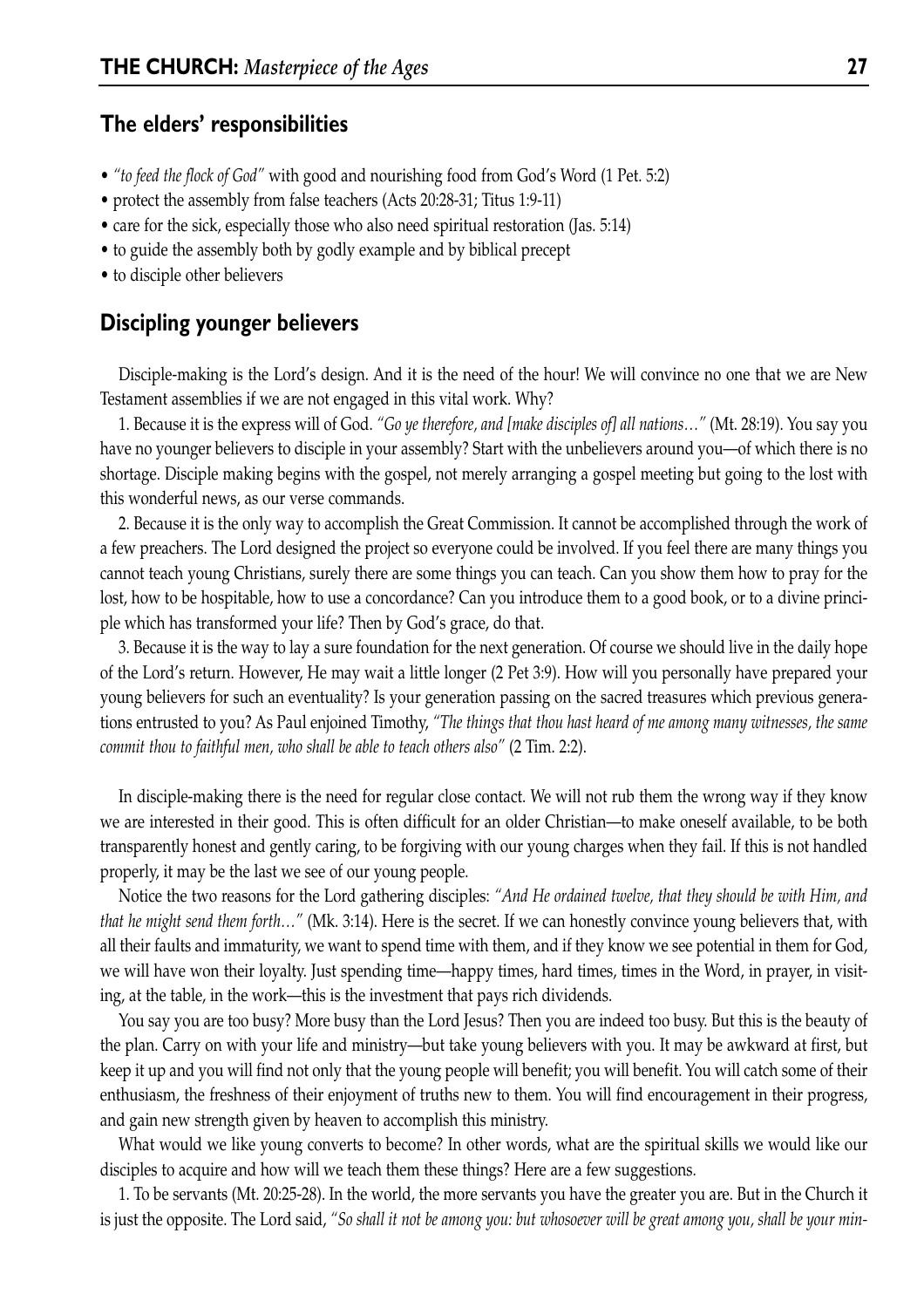*ister…"* (Mk. 10:43). Most churches in Christendom have paid servants or ministers, and are designed for people who want to be served. But the original design was that everyone was to be a minister. The Lord wants to maximize the sacrifice in order to maximize the blessing. Teaching our young people by example how to be servants could be the greatest thing we do for them.

2. To be stewards (Lk. 12:42). The Lord Jesus did not call us bondslaves, but He did call us stewards. As such, every young believer must learn how to handle the Lord's possessions. Their bodies are not their own, but temples of God's Spirit. Their material possessions are borrowed and will have to be accounted for: *"As having nothing, and yet possessing all things"* (2 Cor. 6:10). The use of their time is also a sacred trust, and will appear for final audit at the Bema.

3. To be witnesses (Acts 1:8). How strange to see a farmer throw one seed here today, another there tomorrow. He would soon be out of business. And are we teaching our young people that a tract left at the restaurant, a casual word here and there, is God's idea of evangelism? The three pictures of evangelism in the New Testament—farming, fishing, and fighting—are all high risk, high energy endeavors. We need to teach young believers the essentials of the gospel, the critical role of prayer and the Spirit's guidance, the skills necessary to win souls for Christ, and the hard work it entails. The New Testament does not treat evangelism as a hobby, nor should we.

4. To be students (2 Tim. 2:15; Jn. 8:31). Diligence in studying the Word should be taught, not learned by the hit-ormiss method. Unfortunately many older Christians were not taught how to study their Bibles, especially women—as if the study of the Word is a men-only activity. This may mean swallowing some humble pie by telling your understudy that you were not taught good study methods but "How would it be if we learn together?" It could be the beginning of a rich time discovering truth for yourself rather than living off commentary tidbits or hand-me-down truth from others. Teaching a young believer to rightly divide the Word is of lifelong benefit to himself and to others, protecting from error, preserving from sin, and equipping for service (1 Tim. 4:16).

5. To be warriors (2 Tim 2:3-4). Surely this is vital in a day when many believers are falling in battle. There must be a willingness to submit to authority, to take correction, to be accountable. One must learn how to put on the armor, how to wield the Spirit's sword, how to battle on our knees in prayer. We must warn our young people about the dangers of premarital intimacy, internet pornography, social drinking, rampant materialism, and other wiles of the devil. But we must also provide wholesome alternatives to give them opportunity to enjoy the company of other assembly young people, to labor and learn together in the work of the Lord.

6. To be fruit-bearers (Jn 15:8). What we are is more important than what we do. Your young people need to understand that what we want for them more than anything else is to be Christlike. This will involve time alone with the Lord, being wholehearted in our obedience to His Lordship, and allowing the heavenly Gardener to prune us all that we might bear *"much fruit"* and that our fruit *"might remain."*

#### **The response of the flock to the shepherds**

1. We should *"obey"* them (Heb. 13:17). This means we should take the initiative to know how they were saved, their favorite books, and how best you can encourage them. All the visiting shouldn't be one way. Go visit them!

2. We should *"esteem them…for their work's sake"* (1 Thess. 5:13). Some day they will give account for our souls. We want them to do it with joy. And it couldn't hurt to encourage them, too!

3. We should follow their faith (13:7). All men have failures and foibles. You wouldn't follow Moses in his marriage relationship or David in the way he raised his boys. But surely you can follow them in the ways they were faithful (read Heb. 11 if you forget—even Samson and Jephthah had some area of faithfulness you can follow.

4. We should pray for them. If we used our criticism times for prayer times, what a difference it would make. In fact, we are not even to listen to an unsubstantiated criticism of them.

5. We should entreat them as fathers (1Tim. 5:1). If there is some matter to discuss with them, be gracious. Make your words sweet. You never regret being kind.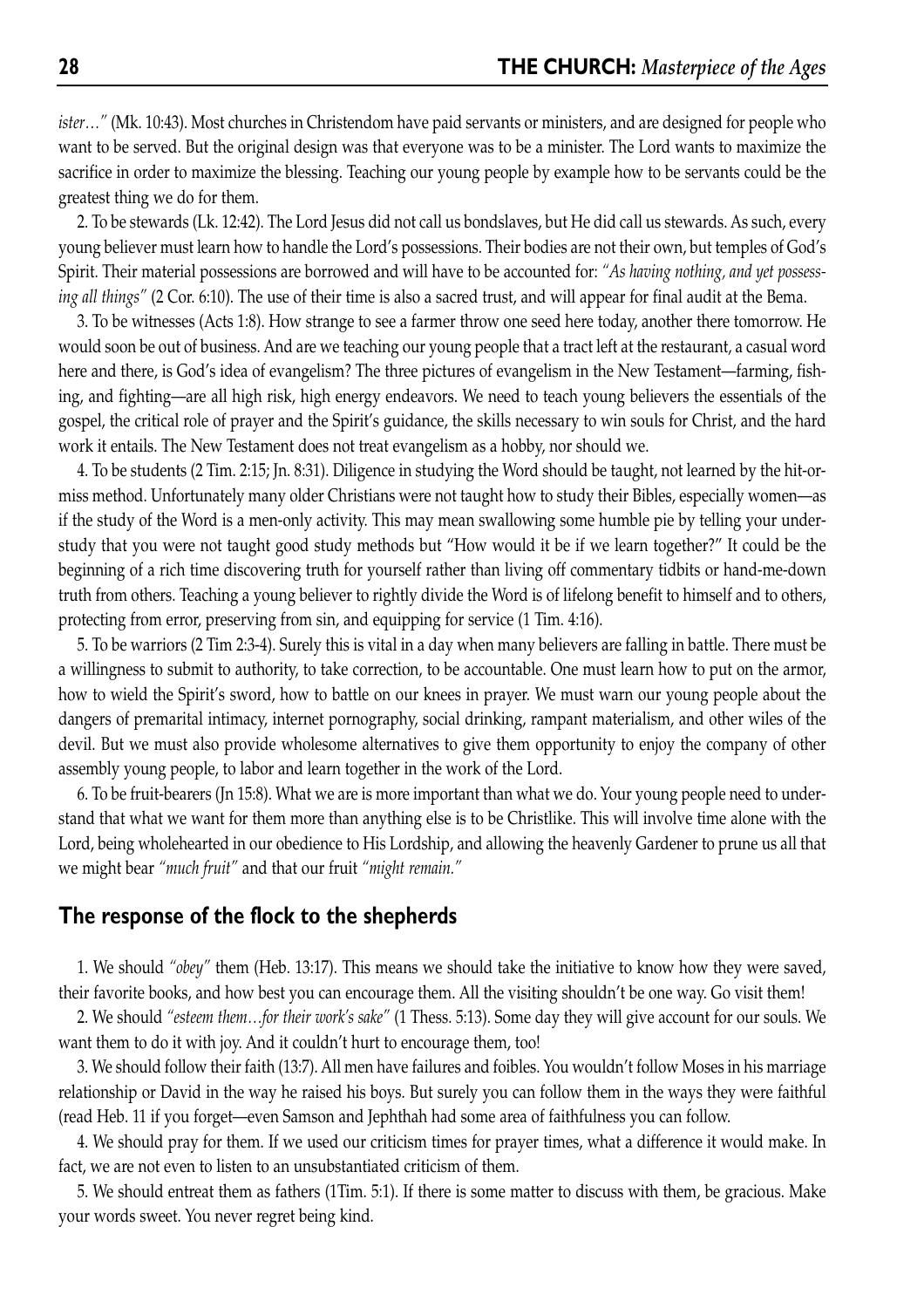## **Lesson 8**

## **RELATIONS IN THE FAMILY OF GOD:** *Fellowship and Discipline*

Much help was derived for this section from an article titled "Local Church Discipline" by W. H. Burnett in the Mar 2001 *Uplook*

No fellowship based on people will ever work. John says, *"Truly our fellowship is with the Father and with His Son Jesus Christ."* If this fellowship with the Lord is right, then we will find the true basis for fellowship *"with one another"* (1 Jn. 1:3). We will love whom the Lord loves, and receive all whom He receives (Rom. 16:2; Phil. 2:29).

#### **Fellowship defined**

The Gk. word *koinonia* in the New Testament refers to a mutual sharing or common interest in something, and is used of sharing a truth, a burden, a common bond, a joy, a provision, or a responsibility. Believers are called:

- fellowcitizens (Eph. 2:19) with the same Homeland fellowdisciples (Jn. 11:16), following the same Master
- fellowheirs (Eph. 3:6) with the same inheritance fellowhelpers (3 Jn. 8) "to the truth"
- 
- 
- 
- 
- fellowlaborers (1 Thess. 3:2) in the gospel fellowservants (Col. 4:7) with the same commission
- fellowsoldiers (Phil. 2:25) opposing the same enemy fellowworkers (Col. 4:11) seeking the same kingdom

#### **Church Membership and Fellowship:** *A study in contrasts*

It is helpful to keep in mind the difference between becoming a member of Christ's Body through salvation and choosing to link myself with a local gathering of believers.

| <b>MEMBERSHIP</b> (Rom. 12:5; 1 Cor. 12:27)                                                                           | <b>FELLOWSHIP</b> (Acts 2:42; 1 Jn. 1:7)                                                                                                    |
|-----------------------------------------------------------------------------------------------------------------------|---------------------------------------------------------------------------------------------------------------------------------------------|
| in the universal Church, the "one body"                                                                               | in a local church, of which there are many                                                                                                  |
| compulsory and immediate upon believing                                                                               | voluntary, and hopefully after understanding                                                                                                |
| only believers (recall that the true Church is<br>invisible and indivisible; Christendom is<br>visible and divisible) | unfortunately sometimes includes "false"<br>brethren" (Gal. 2:1-4) and "ungodly men"<br>(Jude 4) See also Rev. 2:2, 6, 9, 14, 15, etc.      |
| nothing can separate us from the 7-fold<br>unity in Ephesians 4:4-6                                                   | we may be separated through choice, unholy<br>living, circumstance, false teaching, man-made<br>restrictions, assembly discipline, or death |

#### **How should we come into local fellowship?**

Our link with other believers is not based on race, personal preference, social status, or other human criteria, but on our common life in Christ. Some Christians feel no need to *"join"* themselves (Acts 5:13; 9:26) to a local church, attending at whim. But this is not the teaching of the New Testament. We need to be in a local family of believers, under godly shepherds who care for us as part of *"the flock, over the which the Holy Ghost hath made [them] overseers"* (Acts 20:28). We need the mutual care, teaching, fellowship, and opportunities that a biblical local church can provide.

HOW DO I DECIDE where I should be in local fellowship? Our decision should be made, not on personal preference, but with the Bible in hand to evaluate the degree to which this local church conforms to the divine pattern. There is not always an easy answer to this question since there is no perfect church on earth. Some churches may have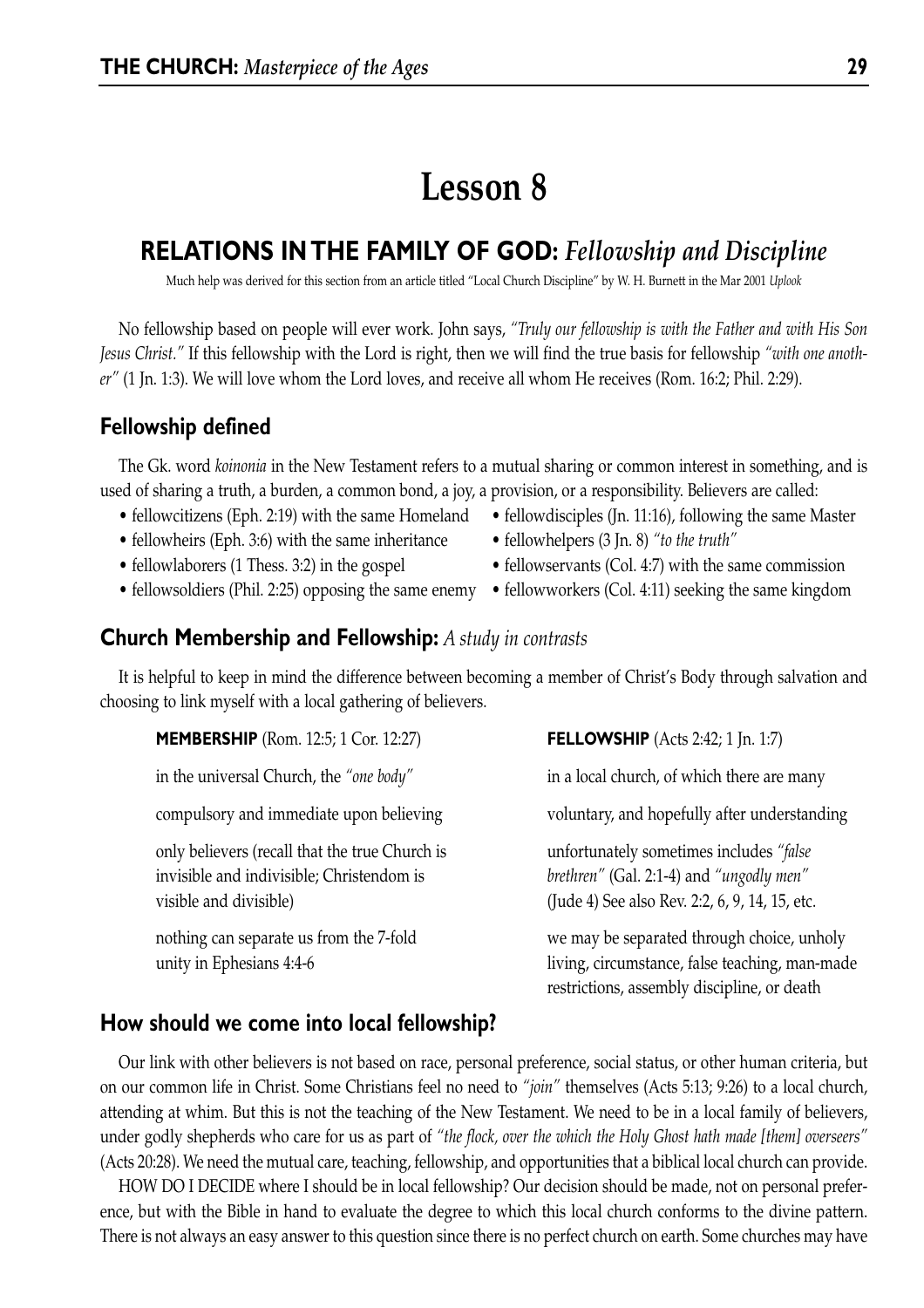certain admirable and biblical characteristics while other features of the New Testament plan may be missing. In the end, we must believe that the Lord places us in a local fellowship for His own purposes. This confidence will help us through difficult days and keep us from wandering about, always looking for a local church that is more acceptable.

When I join in with a local church I am to shoulder the *responsibilities* of shared life with the Christians there. I also embrace the *privileges.* Thirdly, I express my willingness to *submit to the leadership* of that flock. Some want privilege without responsibility. Others crave a significant role in the assembly but will not submit to the elders. If so, how can they truly be in fellowship if they are unwilling to *"walk together"* in the direction the shepherds are taking the flock?

But HOW DOES THE ASSEMBLY DETERMINE those whom they receive? Some churches accept all who enter their door, no questions asked. We applaud their charitable spirit, but the local church should be composed of believers only. Those received into church fellowship should already have been received into the fellowship of God. Of course we are not talking about someone attending to hear the gospel; all these should feel most welcome.

SO WHO SHOULD BE RECEIVED (not by the elders but by the whole congregation)? All those whom *"God hath received"* (Rom. 14:3). Listen to a fragment from a First Century letter of recommendation (a common courtesy which ought to be practiced among all churches). It was written to introduce Phebe to the Christians in Rome. Paul writes: *"I commend unto you Phebe our sister,…that ye receive her in the Lord (as is appropriate for) saints…"* (Rom. 16:1-2).

Unfortunately some elders seem to have higher standards than the Lord Himself! They refuse those whom Christ has received. To them the Word declares: *"Wherefore receive ye one another, as Christ also received us to the glory of God"* (Rom. 15:7). How deeply solemn for those elders to stand before the Lord some day to answer for this. In another context, we hear Him say to those who would not receive His people, *"I was a stranger, and ye took me not in"* (Mt. 25:43).

#### **Some practical aspects of local church fellowship**

The New Testament is full of references to local church fellowship. Here is a partial recording of them:

- 1. Confession of faults one to another and the restoring of such a one by lifting up the hands that hang down and strengthening the feeble knees (Jas. 5:16).
- 2. Gathering together to exhort and edify one another, and to provoke to love and good works (Heb. 10:24).
- 3. Partaking of the Lord's Supper in His way according to 1 Cor. 11:24.
- 4. Bearing the infirmity of the weak (Rom. 15:1) and discipling young believers.
- 5. Coming together for prayer for one another, as well as the lost. *"Confess your faults one to another, and pray one for another, that ye may be healed"* (Jas. 5:16). And showing hospitality to one another.

These might be called the fellowship of gathering (see Acts 2:42). There is also the fellowship of the gospel (Phil. 1:5), of grief (Phil. 3:10), and of giving (2 Cor. 8:4).

#### **Rival fellowships**

One important reason to seek the regular fellowship of believers is the strong pull (especially for new Christians) in another direction. The world we knew before salvation calls us to come back. But the Lord says, *"Have no fellowship with the unfruitful works of darkness"* (Eph. 5:11). Unfruitful, they have no lasting benefit to me, others, or for God's glory. More ominously, they are *"works of darkness."* When we go back to the old way of living, we are actually taking up weapons against Christ. But the Spirit will produce goodness, righteousness, and truth (Eph. 5:9). Concerning a doubtful pleasure, ask: Will it bring goodness, righteousness, and truth into my life? If not, leave it alone.

Of course it's good to be like our Lord who offered genuine and wholesome friendship to sinners (Mt. 11:19) in order to bring them to salvation. But this is different from befriending the old world where we once were at home, a world that rejects our Lord Jesus. James talks straight about the matter: *"Ye adulterers and adulteresses, know ye not that the friendship of the world is enmity with God? whosoever therefore will be a friend of the world is the enemy of God"* (Jas. 4:4). If I am enjoying fellowship with the Lord, nothing will be important enough to come between us.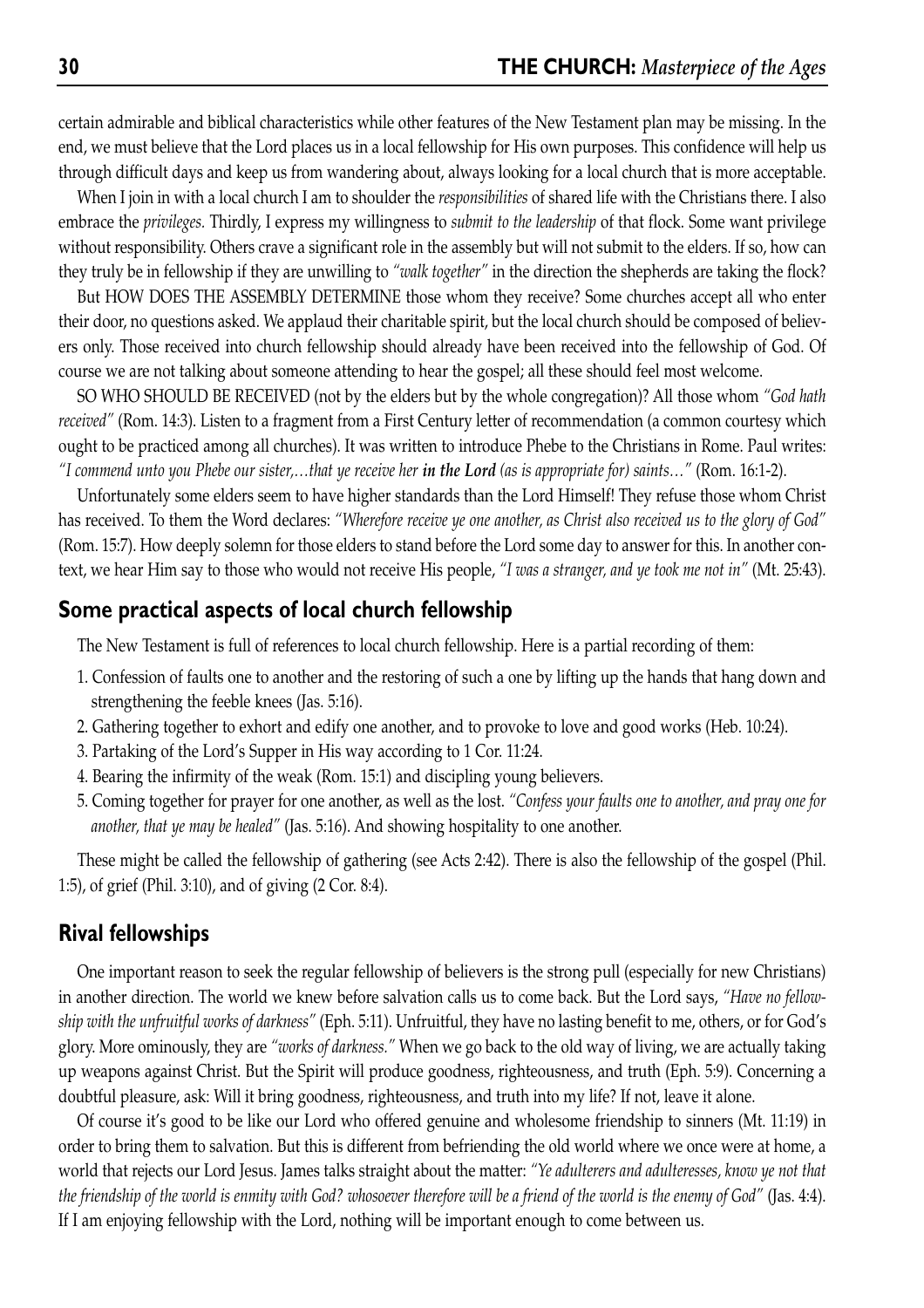#### **The importance of discipline**

The word "discipline" generally means a careful training of the individual to produce wise living and mental and moral health. The English word's root means to instruct, teach, tutor. Note two important words in Hebrews 12:6, *"My son, despise not thou the chastening of the Lord, nor faint when thou art rebuked of Him: For whom the Lord loveth He chasteneth, and scourgeth every son whom He receiveth."* To chasten means all that is involved in child training. Scourging is more intense, referring to the Lord's harsher treatment (still done in love) when we refuse to listen to His tutoring. The Lord uses both the rod and staff, to correct us and direct us. The local church, as His earthly agent, must first use all methods of child training to help us learn the ways of God. But if we fail to learn this way, they are required to exercise a more intense form of discipline. This, of course, when necessary, is grievous to the persons involved, to the assembly, and to our heavenly Father. But note, it is an evidence of the Lord's true love for His children.

#### **Local church discipline**

There are times when sterner forms of discipline must be administered in love not only for the individual(s) directly involved but because unjudged sin will jeopardize the life of the entire assembly, as the Corinthians discovered. Sadly, the grief of such occasions is often made worse by the fact that people misunderstand the purpose of discipline and the necessity for it. There are several reasons given in the Word of God:

1. *Restoration:* All discipline has restoration as its prime objective. When Paul deals with the serious matter of fornication in the assembly at Corinth, he instructs them, *"Put away from among yourselves that wicked person"* (1 Cor. 5:13). But when he writes his second epistle, after repentance has done its good work in the offender's heart, he writes, *"Sufficient to such a man is this punishment, which was inflicted of many. So that contrariwise ye ought rather to forgive him, and comfort him, lest perhaps such a one should be swallowed up with overmuch sorrow. Wherefore…confirm your love toward him"* (2 Cor. 2:6-8). The discipline has worked; repentance has resulted; restoration is now happily possible.

2. *Protection:* Leaven (yeast) in the Bible is used as a picture of the spread of evil. So sin (or false teaching) allowed to work in an assembly will eventually hurt the whole assembly. Paul says the presence of the unjudged sin of fornication in Corinth is like leaven and commands: "*Purge out therefore the old leaven"* (1 Cor. 5:7; see also Gal. 5:9).

#### **For what reason?**

The New Testament epistles give at least six types of offense that require the more intense forms of discipline. These can be divided into two categories: those which can be remedied without removing the person from the fellowship and those where it is prescribed. First note those which can stop short of excommunication.

1. *When an offense is unpremeditated: "If a man be overtaken in a fault, ye which are spiritual restore such an one in the spirit of meekness; considering thyself lest thou also be tempted"* (Gal. 6:1). This is not a person unrepentantly practicing an evil habit, but someone ambushed in a moment of weakness. In such cases, restoration by spiritual shepherds is warranted, rather than sterner discipline. Peter demonstrates this type of offense and its remedy. He *"denied the Lord with oaths and curses"* when caught off-guard the night of the Lord's trial. Peter *"went out and wept bitterly"* in remorse. Three days later the Lord sought him out, restored and recommissioned him. Note that those doing the work of recovery must be men of discernment who balance firmness with tenderness, and sin's seriousness with heaven's grace.

2. *Nuisance offenses* (1 Tim. 6:3-5; 1 Thess. 5:14; 2 Thess. 3:6-15; Titus 1:10-11): These plague assemblies, causing unnecessary distress: the unruly, the disorderly, vain talkers, and deceivers. The main characteristic of these people is that they *"speak unadvisedly with their lips."* Paul says that such people have to be warned; we should not keep company with them (that is, go along with their unprofitable talk, criticism, and gossip), and they have to be rebuked sharply. In this case, the offense has not yet reached the point where excommunication is prescribed, however we can see that this offense, if persisted in after being admonished, could deteriorate to *"railing,"* which merits removal.

3. *Offenses between two believers—initial stage* (Mt. 18:15-17): In this case, the offense is of a personal nature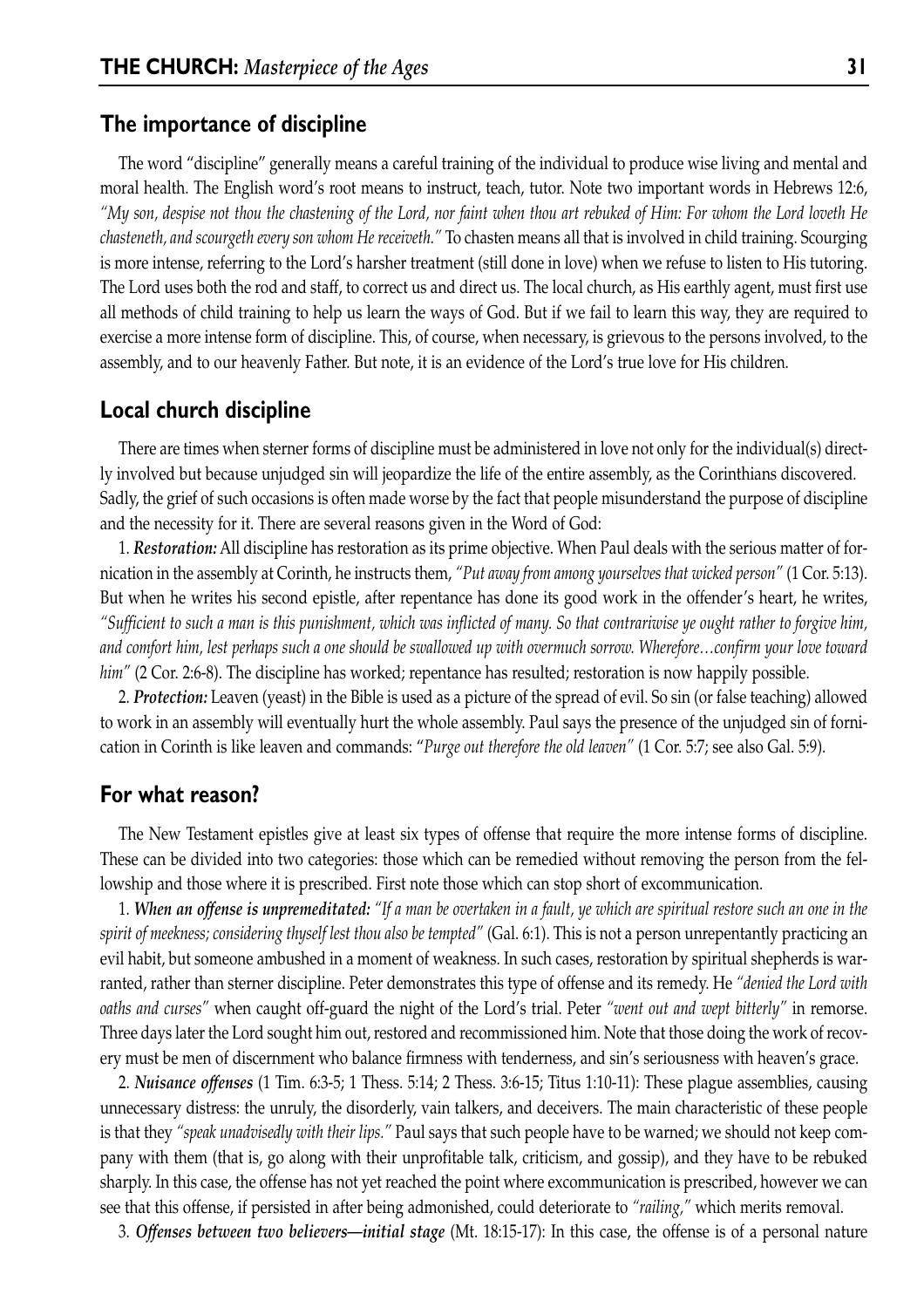between two parties. This type of offense is perhaps the most prevalent in assemblies. Most assembly troubles do not involve important doctrinal or moral issues, but petty personality clashes. In such cases, the technique is to keep the matter to as small a circle as possible. The offended party is told: *"Go and tell him his fault between thee and him alone"* (Mt. 18:15). Unfortunately, the natural tendency is to immediately tell the matter to others, with a view to gathering support. When this is done, the assembly aligns itself with either of the parties and the unity of the assembly is destroyed. No, says the Lord, *"between thee and him alone."* If, however, this approach is unsuccessful, the offended brother is advised to take one or two more with him as witnesses, and to make a second attempt at reconciliation. Note that in both of these instances, if repentance occurs, no further action is needed.

#### **Sad cases requiring removal from the fellowship**

1. *Personal offenses—advanced stage* (Mt. 18:15-17): If matters go beyond the second attempt at reconciliation, it is brought to the assembly. If the offender hears the assembly, he can be restored on the basis of his repentance. If he refuses to hear, he is put out. The Lord says: *"Let him be unto thee as an heathen man and a publican"* (v. 17).

2. *Home neglect*: In this case, a brother fails to provide the necessities of life for his family. Clearly this is not addressing conditions of hardship where a brother lacks the resources or the opportunity to support himself or his family. In such a case, the assembly would surely assist. In this instance, a brother has the ability and opportunity to provide for his family, but lacks the will to do so. He prefers a life of indolence and ease. This is viewed as one of the serious offenses, demanding excommunication. *"He hath denied the faith, and is worse than an infidel"* (1 Tim. 5:8).

3. *False Doctrine* (Titus 3:10-11; Gal. 1:7-9; 5:10-11): The difficulty here is to determine when the label "doctrinal error" should be applied. It must be recognized that there are certain areas where differences of opinion are permissible and allowable, and areas where they are not. For example, if a brother holds a different view on eschatology than is popularly accepted, we might not wish to have him teach it in our assemblies, but we cannot label divergencies on prophetic interpretation as "doctrinal error." Also, it is important to understand whether the error is the result of ignorance, which should be remedied by corrective teaching, or if it is being used to purposely divide God's people. The issue demands caution; even a heretic is to be warned twice before extreme action is taken.

2. *Moral Offenses* (1 Cor. 5:1-13; 2 Cor. 2:4-11): The passages referred to give a listing of offenses which are to be considered serious enough for excommunication to be exercised. These are fornication, covetousness, idolatry, railing, drunkenness, and extortion. This list is clearly not intended to be exhaustive because other items which would require excommunication are not listed. For example, murder is not included but would clearly qualify for excommunication. The listing is intended therefore to be typical, and elders are required to exercise great discernment when identifying moral issues. In the case of public moral offense, known in the community, the action is clear—putting away and denial of social contact until the discipline has run its course and has brought repentance.

#### **How discipline is applied**

Should an offense merit the public discipline of the church, who should do it? Paul writes, *"In the name of the Lord Jesus Christ, when ye are gathered together, and my spirit, with the power of our Lord Jesus... "* (1 Cor. 5:4). He anticipates that the exercise of discipline will be an action of the church, not only of the elders. He refers to the disciplinary action in Corinth as having been *"inflicted of many"* (2 Cor. 2:6). It was a corporate action of the whole church. It is the church who receives into the local fellowship, and it is the church that puts away. The overseers would typically present the case to the church with the prescribed discipline, for the agreement of local believers. Similarly, when repentance and reconciliation have resulted, the offender should be publicly received back into fellowship.

Whatever low standards might be in the world, God's standards must be upheld in His house. And blessed is the local church that longs for the full recovery of every wayward sheep.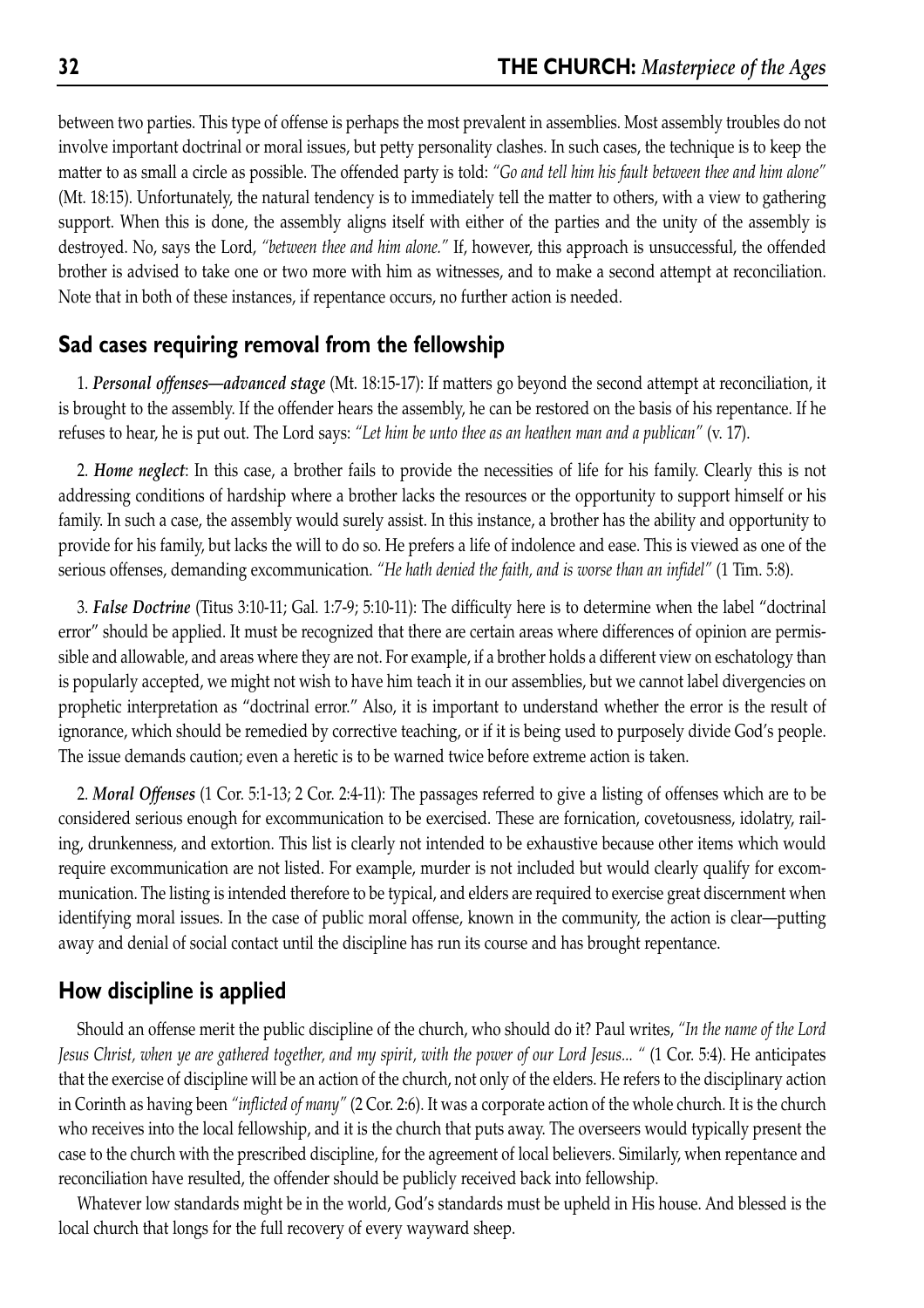## **Lesson 9**

### **UNIQUE ROLES—The Great Love Story:** *Women & Men in the Church*

1 Cor. 11–14; Eph. 5; 1 Tim. 2; Titus 2

*Introduction:* Few subjects generate such heat as this one—men/women roles in the church. Although we may disagree on some points of Scripture where this issue is discussed, it is my prayer that these differences will not keep us from thrilling to the Great Love Story of which the woman-man relationship speaks: *"For this cause shall a man leave his father and mother, and shall be joined unto his wife, and they two shall be one flesh. This is a great mystery: but I speak concerning Christ and the church"* (Eph. 5:31-32). Everywhere we look in the Bible, we see this theme from the first marriage in Eden to the last marriage, of the Bridegroom and His wife (Rev. 19). To that reception the whole universe will be invited. So if all men and women in the church have such key roles to play in history's greatest love drama, then there must be a lot more at stake than we at first imagined.

#### **A God who requires order and accountability**

It should be helpful to begin by understanding what God thinks about the ordering of His universe. Wherever we look in the world He created, it is obvious that the Lord likes order. From super novas to sub-atomic particles, this careful design and amazing structure is a visible display of the nature of the invisible God (Rom. 1:20). This is just as true in God's desire for order in the moral universe. For example, we read concerning human government: *"Let every soul be subject unto the higher powers. For there is no power but of God: the powers that be are ordained of God"* (Rom. 13:1). Regarding the churches the Scripture says:

- *"Let all things be done unto edifying"* (1 Cor. 14:26)
- *"Let all things be done decently and in order"* (1 Cor. 14:40)
- *"Let all your things be done with charity"* (1 Cor 16:14)

Obviously God cares about how things are done, and He expects us to take seriously the way He has ordered the universe. In this universe, God alone is sovereign. Yet in maintaining His universe, God has vested certain limited authority in His creatures at various levels. Concerning our first parents, Adam and Eve, we read, *"And God blessed them, and God said unto them, Be fruitful, and multiply, and replenish the earth, and subdue it: and have dominion over the fish of the sea, and over the fowl of the air, and over every living thing that moveth upon the earth"* (Gen. 1:28).

#### **Distinguishing biblical spheres—world order, home order, church order**

When Paul writes, *"Let all things be done decently and in order"* (1 Cor. 14:40) he doesn't mean things should be done one thing after another. The verse means that things should be done according to the arrangements that had been set in place for the church, as opposed to doing things any way a person might like. The same word is used of the way the priesthood was set in order, so that the way things were done were not in chaos, or left to personal whim.

God has laid down three distinct spheres of delegated authority and accountability. There may seem to be some overlap, but God feels He has made matters sufficiently clear that we should know in any given situation what sphere of accountability/responsibility we are operating under, and therefore what distinct order, or way of doing things,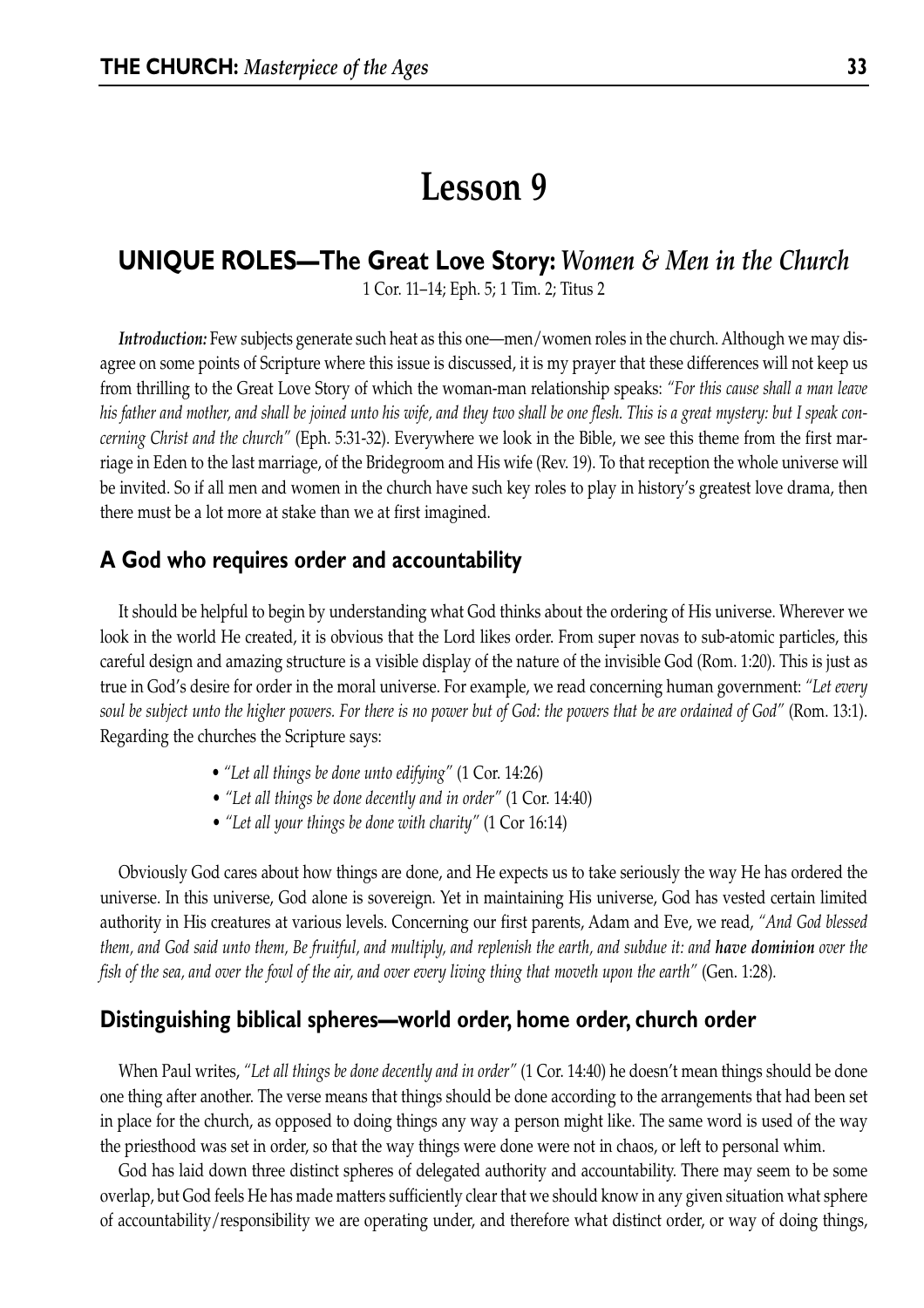

should be in place. Here is a schematic to show these chains of responsibility and accountability to help us see the orderly way the Lord has designed the way our lives should function for the maximum blessing.

In this case the individual believer is accountable to the Lord, the Spirit and the Word The Father's gifts to the believer—the Son, the Spirit, and the Scriptures—provide all that the believer needs In this case, the Lord's authority through the Spirit and the Word is absolute



All are accountable to the Lord: submission to government and employer is evidence of my desire to glorify God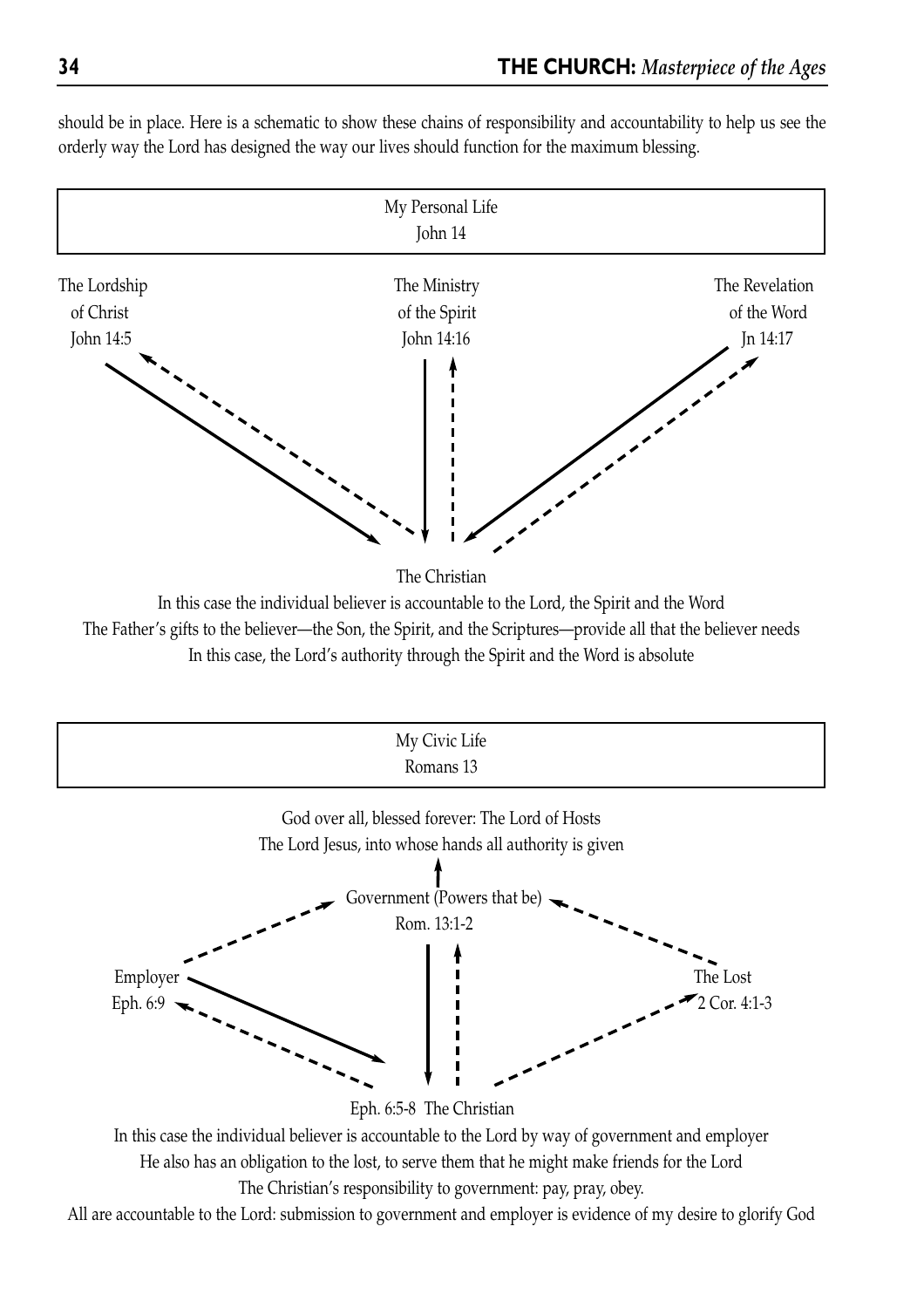

Husbands are said to be primarily responsible both for their wives and for the children, but children obey parents Unbelieving family members are sanctified—set apart for special attention from heaven (1 Cor. 7:14) The husband-wife relationship mirrors the Christ-Universal Church relationship



The Lord cares directly for His people, giving them what the elders cannot; but works through elders in leading The elders lay down their lives for the people of God and the Chief Shepherd will reward them some day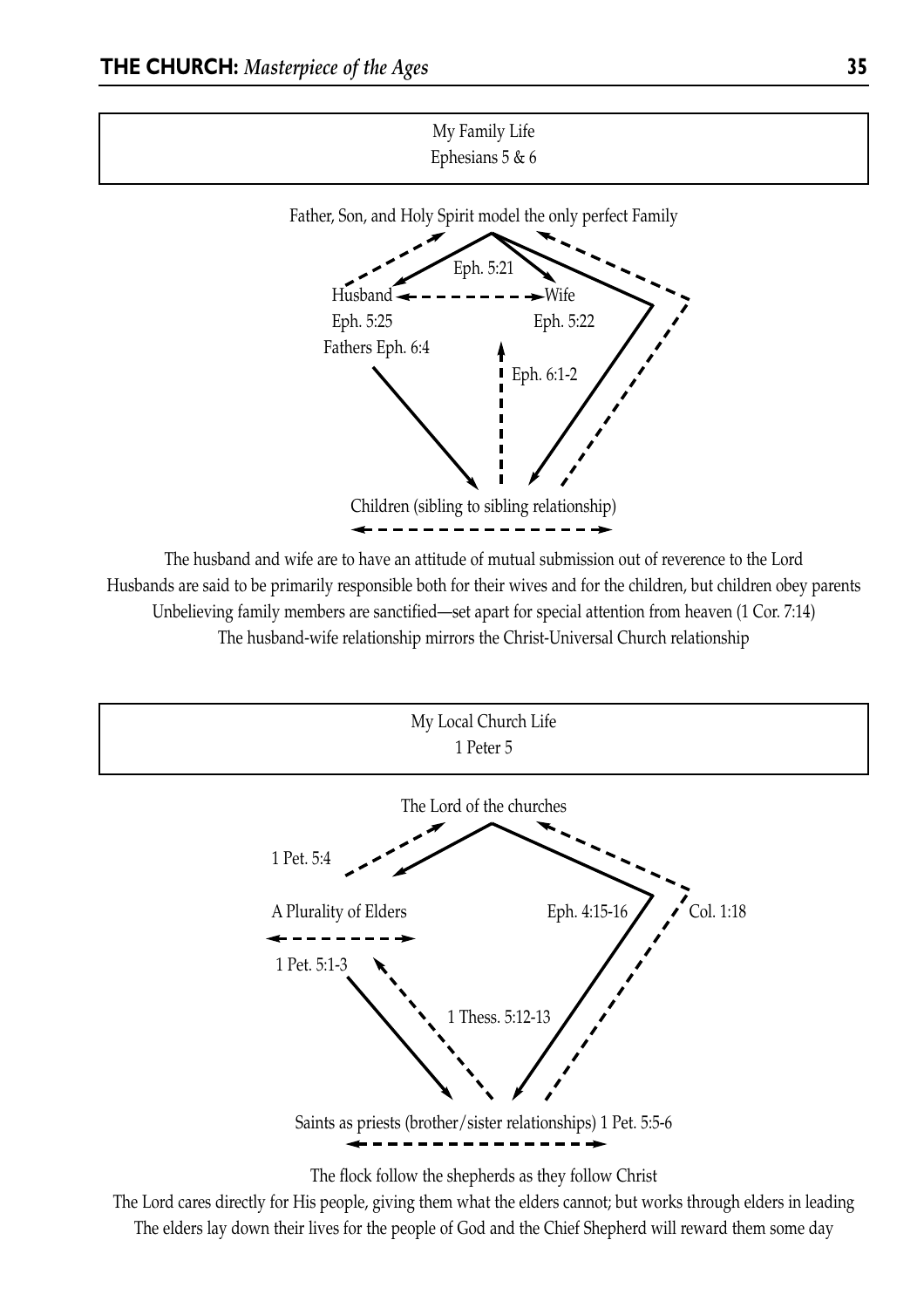#### **How does understanding order help us?**

Imagine that you see two men sitting in a restaurant, one older and one younger. You see the younger speak to the older. If you could hear, you would discover that they are father and son, but the father, semi-retired, works in his son's business. The son has just asked his father to make some business calls. After a mouthful or two, the father speaks. He asks the son to visit his mother, who is not feeling well. What has happened?

Although nothing visible has changed—same people, setting, meal—there has been a complete change of order. The first request was based on an employer–employee relationship (world order) and the second request was based on their father–son relationship (home order).

This is what clarifies the many confusions in people's minds about the propriety of women's participation in certain settings (and when head coverings are proper, for those who take that seriously). Let me explain.

We must not think that the setting (like the restaurant in our illustration) is the determining factor in establishing order. You may have world order in a church building—providing a shelter for the community after a natural disaster, for example. When the building is used for a funeral or a wedding, that is home order. Or you may have church order in a house as the early churches did. In persecuted countries, it is church order in fields and barns and concentration camps. No, the setting is not the determining factor.

The issue is order. Who would God hold responsible if something went wrong? If the answer is your employer or the government, it is world order. If the answer is the husband or father, it is home order. But if the answer is the elders, it is church order. Sometimes elders take too much upon themselves. They may provide spiritual counsel in personal or family matters, but should not meddle in the Christians' private affairs. It is quite the association that Peter makes when he says: *"But let none of you suffer as a murderer, or as a thief, or as an evildoer, or as a busybody in other men's matters"* (1 Pet. 4:15). The elders should not act like "*lords over God's heritage, but be examples to the flock."*

A matter of much concern is the tendency for the elders to control the gospel efforts of a local assembly. You will notice that "gospel meetings" are not listed in Acts 2:42, or anywhere else for that matter. While no complaint should be raised for having an effective gospel work in a building owned by the Christians, it seems we need more personal exercise in the gospel and more "going" into the world with this glorious message. Woe betides the men who actively discourage others from fulfilling their personal responsibility in sharing the gospel, understanding, of course, that such efforts are done in God-honoring ways.

#### **Two important lessons from 1 Corinthians 11: Headship and Glory**

The setting of 1 Cor. 11 should be noted. The second half of the chapter is so important; what about the first half?

1. First, the Corinthian epistle is the only one of Paul's letters which is addressed not only to the believers to whom it is sent but he adds, *"with all that in every place call upon the name of Jesus Christ our Lord, both theirs and ours."* Did the Spirit of God anticipate present-day arguments that limit significant portions of this epistle to Corinth and its culture?

2. As well, the section dealing with the proper order for the saints' gatherings (chs. 11–14) ends with the words: *"If any man think himself to be a prophet, or spiritual, let him acknowledge that the things that I write unto you are the commandments of the Lord. But if any man be ignorant, let him be ignorant."* Paul certainly wants us to take this section seriously!

3. At the end of the first subsection (11:1-16) we read: *"But if anyone seems to be contentious, we have no such custom, nor do the churches of God."* This does not seem to be simply a local issue in Corinth, does it?

4. Even a cursory reading of this chapter shows the shaky ground under the feet of those who reject this teaching for cultural reasons. The overall subjects of Christ's headship and God's glory are hardly local issues. Whatever you may think of the veiling of women in the church, surely these verses mean something important to the churches.

5. To make matters worse for the culture argument, Paul reaches up to heaven to bring in the angels as witnesses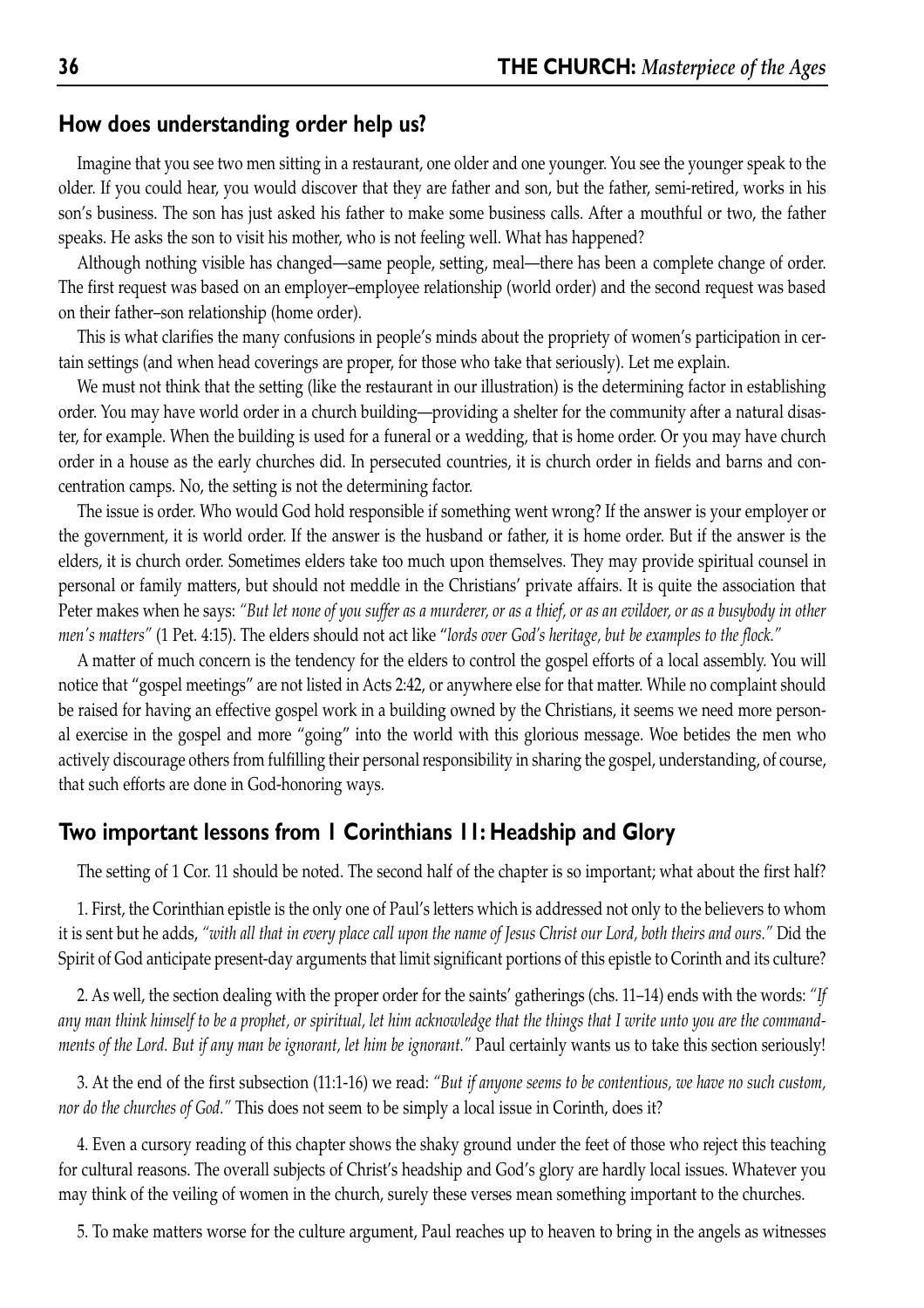then reaches back to Eden to show the creative order of Adam and Eve, and finally argues from "nature itself." Are these not timeless principles that must directly affect the very throne room of the Deity?

Perhaps one more schematic will give a general layout of these two major subjects—headship and glory.



*Headship:* The public ministry of the man and the public silence of women give evidence of the headship of Christ. As v. 3 states, *"But I would have you know, that the head of every man is Christ; and the head of the woman is the man; and the head of Christ is God."* Please note two things. First, *"head"* cannot mean *source* because God is not the source of Christ. Secondly, the order is not arranged in simple ascending or descending order. The Spirit seems to direct Paul to "mix" them so as to temper *"the head of the woman is the man"* with *"the head of Christ is God."* It reminds us that the Lord of the churches who has made this arrangement for the man and woman knows something of taking a humble place in order to glorify God on the earth.

*Glory:* The uncovered head of the man and the covered hair of the woman are symbols protecting the revealed glory of God. The women are, like the Levites in the Old Covenant, the steward of the coverings. I say covering**s** because there must be two coverings to cover the two competing glories in the church: the glory of the man

is covered by the woman's hair *"which is given her for a covering"* (v. 15). Under this covering symbolically is the glory of man, for *"the woman is the glory of the man"* (v. 7). But a second covering (a different Gk. word is used to help us see this distinction), a veil, is necessary to also cover the glory of the woman, which, we are told, is her hair (v. 15).

Thus when the men see the coverings they are reminded that their public participation is to be for the Lord's glory—since their glory is veiled. The angels see the veiled glory and are encouraged in their submission to God. Remember there was a rebellion in heaven once. Is it not more than coincidence that the angel who led that rebellion (and who may seem, at times to be winning on earth), had for a title *"the anointed cherub that covereth"* (Ezek. 28:14)? And you will remember the rebellion of Korah (Num. 16) who was dissatisfied with his ministry—he wanted a more prominent part. Moses responded: *"Seemeth it but a small thing unto you, that the God of Israel hath separated you from the congregation of Israel, to bring you near to Himself to do the service of the tabernacle of the Lord?"* (v. 9). What exactly did the Kohathites do? *"And their charge shall be the ark, and the table, and the candlestick, and the altars, and the vessels of the sanctuary wherewith they minister, and the hanging* (that's the veil)…" (3:31). In any case, those who practice the veil as a sincere act to guard God's glory by covering the competing glories—they didn't step forward on this; everyone else stepped back. It wasn't many years ago that every Christian woman wore a head covering in church services.

#### **The reasons for the man-woman order in the church**

There are two reasons given for the divine order between the man and the woman in 1 Cor. 11:8-9. They may at first sound harsh in the light of today's politically correct climate. But remember the first paragraph of this chapter. The man has been given to play the role of Christ, the eternal Lover, and the woman has the part of His bride, the object of His love. Now through that filter listen to these reasons: *"The man is not of (out of) the woman, but the woman (out) of the man."* And *"Neither was the man created for the woman but the woman for the man"* (1 Cor. 11:8-9). Do we not see the beauty of the picture? It *is* a picture! *"Christ is not of out of the bride, but the bride out of Christ."* We too, like Eve, are the bride of the wounded side! How out of character, then, for the church (in symbol) to teach Christ. This is the reason the man is to take the public lead. It has nothing to do with importance or capability. It is a role in the divine love story, with all the unseen world watching us play our parts. Did Sarah and Hagar know we would be looking at them today, symbolizing the two covenants? Or David playing the part of the true King of Judah? They might have been more careful with their lines if they had, don't you think? Again I say, there are much bigger things at stake here than our personal feelings or our desires to occasionally rewrite the script to our liking.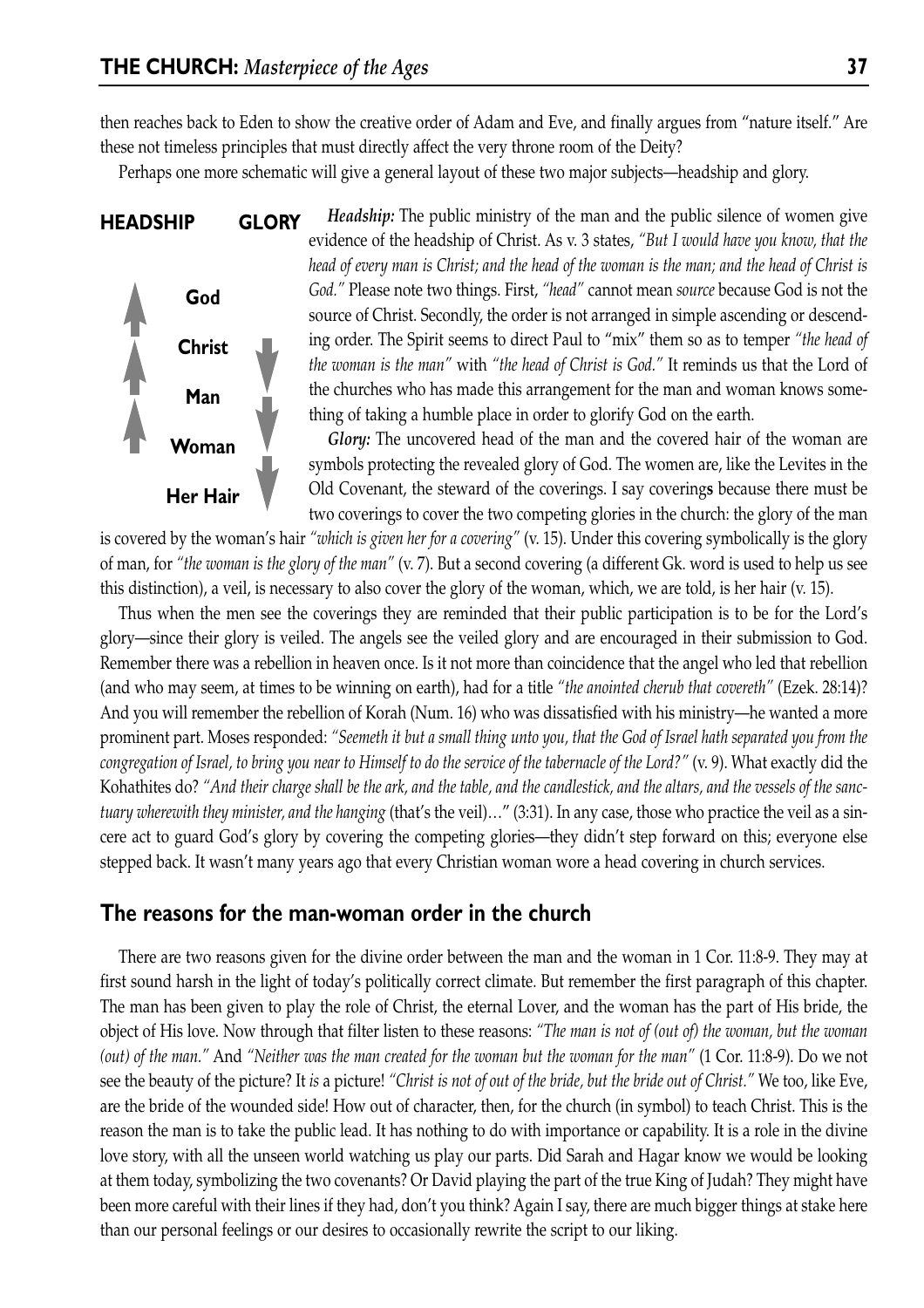#### **The woman's role and many opportunities for service**

Here is one of the great ironies of Christianity: no other movement has, at the same time, been so credited with the enrichment of women and with their impoverishment, with their liberation and enslavement; with their ennobling and debasing. One need only travel to cultures dominated by other religious systems to see the truth. While the Bible portrays woman as holding a unique role—different from the man's—both in the home and the church, that role displays all that is uplifting about the Christian faith. The apostle Paul and his travelling companion, Luke, sometimes charged with chauvinism for delineating these distinctive roles, cannot say enough about the pivotal ministries and influence of the First Century women in the success of the Church's early expansion. Those who charge the Bible with demeaning women either have confused the divine revelation with man's distortions of it in Christendom, or else they have not done their homework. Notice how the woman is portrayed in the New Testament:

1. AS A ROLE MODEL TO YOUNGER WOMEN: The more mature women are to *"teach the young women to be sober, to love their husbands, to love their children, to be discreet, chaste, keepers at home, good, obedient to their own husbands, that the Word of God be not blasphemed"* (Titus 2:4-5). That is, the older women, having learned from the Lord the secret of happy submission (see 1 Pet. 2:21–3:7), pass this miraculous, life-changing truth on to the next generation of women who follow Christ into death to self and win over another generation of stubborn hearts.

2. AS THE DOER OF GOOD WORKS: It is not that men are not to do good works, but women are often more strategically placed to do them. See the distinction in 1 Tim. 2:8 with v. 10. Note the qualification of the *"widow indeed"*: *"Well reported of for good works; if she have brought up children, if she have lodged strangers, if she have washed the saints' feet, if she have relieved the afflicted, if she have diligently followed every good work"* (1 Tim. 5:10; Rom. 16:1-2; Acts 18:1-3.

3. AS SAVED THROUGH CHILD-BEARING: *"Notwithstanding she shall be saved in childbearing, if they continue in faith and charity and holiness with sobriety"* (1 Tim. 2:15). Eve is spoken of here, and linked with all believing women in God's plan of salvation for the human race. As one mother put it: "I raise men for God." Even without physical children, many women have risen above their circumstance and become spiritual mothers to thousands.

4. AS THE KEEPER OF THE HOME: The "keep" was the drawbridge; the keeper guarded what went out and came in. The elders are the keepers of the church; the women are keepers of the home (Titus 2:5).

5. AS THE PURVEYOR OF PRIVATE INSTRUCTION: See the beautiful ministry of Aquila and Priscilla (Acts 18:2, 18, 26; Rom. 16:3; 1 Cor. 16:19; 2 Tim. 4:19). Thank God for such "mothers in Israel"!

6. AS SERVANTS OF THE LORD: Many were the women both in the Old and New Testaments with strategic roles in the purposes of God (often recovering for the failures of men). Some were prophetesses: Miriam (Ex. 15:20), Deborah (Jud. 4:4), Huldah (2 Chron. 34:22), Isaiah's wife (Isa. 8:3), Noadiah (Neh. 6:14), and Anna (Lk. 2:36). Others showed hospitality to the Lord's servants: to Elijah (1 Ki. 17), and to Elisha (2 Ki. 4:10), to the Lord Jesus (Jn. 12:2) and to Paul (Rom. 16:6). Some were actually used to change the course of history: Ruth in maintaining the Messianic line, Esther in saving the Jewish race, Jehoshabeath in preserving the royal seed (2 Chron. 22:11), to name a few.

7. AS GOSPEL WITNESSES: In Philippians 4:3, Paul speaks of *"…those women which labored with me in the gospel."* It was true then as it is today in the Middle East and many other lands: women can only be reached by women. How many of those in the choir of the redeemed in heaven first heard the sweet strains of the gospel from a mother or grandmother, from a woman missionary or Sunday School teacher, from a female personal soul winner or neighbor? Paul wrote to Timothy his own testimony (one that could be shared by millions): *"I call to remembrance the unfeigned faith that is in thee, which dwelt first in thy grandmother Lois, and thy mother Eunice"* (2 Tim. 1:5).

8. AS EXAMPLES OF HOLY LIVING: The New Testament utilizes men and women alike in showing us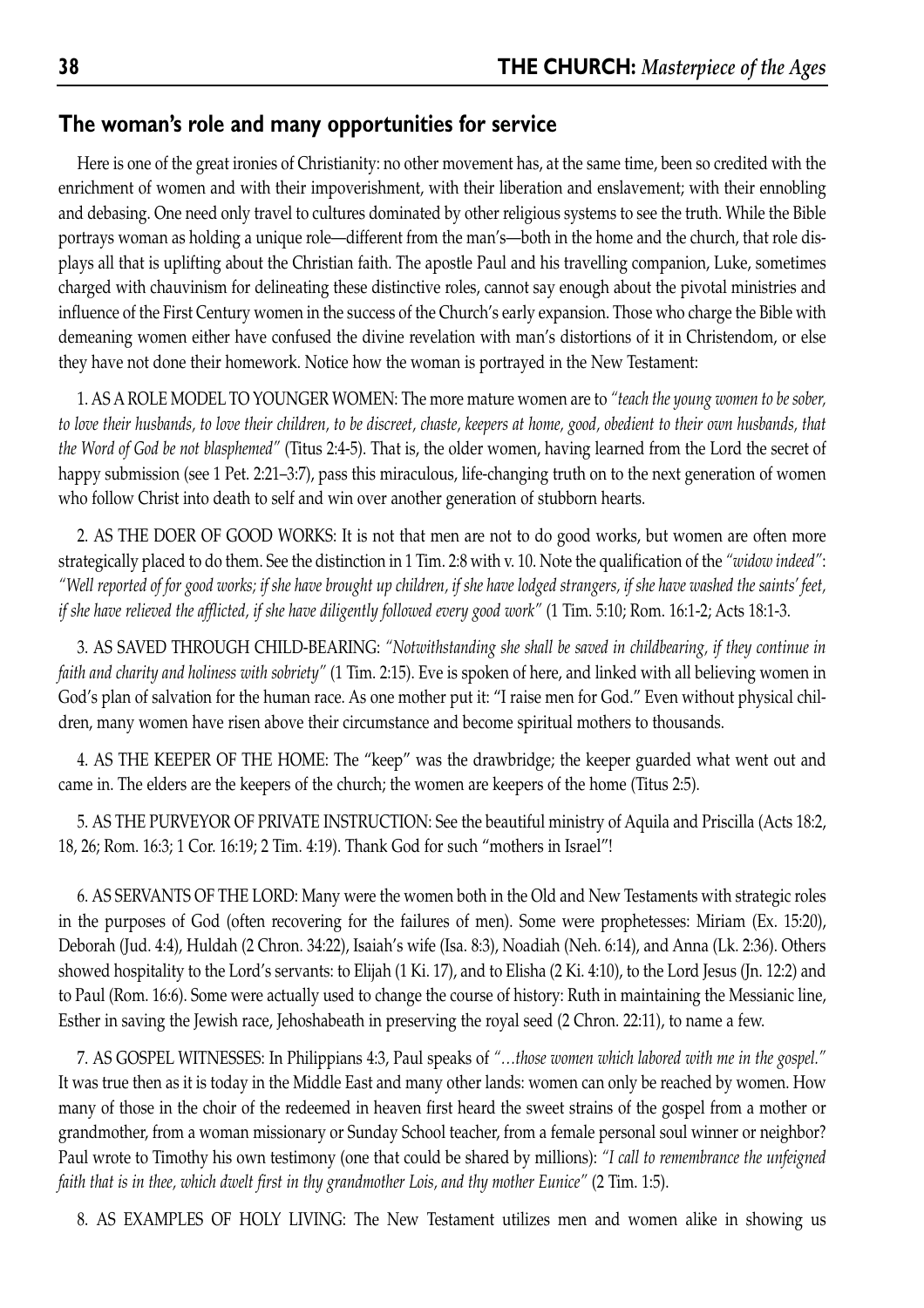Christianity in 3-D. In living the life of Christ, there is no advantage of male over female. In many cases, women in their faithfulness stand out in stark relief to the unfaithfulness of men. For example, when all Christ's male disciples forsook Him and fled, the women were the last at the Cross and the first at the tomb.

9. AS SUFFERERS FOR CHRIST'S SAKE: The enemy has made no distinction between male and female when it comes to persecuting the faithful. Rachel *"weeping for her children"* has mingled her tears with multitudes of faithful women and young girls who have paid the ultimate price for their fidelity to their Lord.

10. AS WORSHIPPERS: Some of the richest expressions in Scripture of personal worship come from the hearts of women. For Old and New Testament egs., see Hannah's prayer (1 Sam. 2:1-10); Mary's Magnificat (Lk. 1:46-55).

#### **The solemn privileges and responsibilities of men in the local church**

1. Every MAN DESCRIBED AS THE IMAGE AND GLORY OF GOD (1 Cor. 11:7): Of course women were made in God's image (see Gen. 1:27); both the man and the woman are created with the very imprint of God upon their souls. For this reason, they are the only creatures on earth who can fellowship with God. But notice two words.

a) image, *eikon*, representation, means that God has called the men to represent Him in this relationship just as the woman represents the Church.

b) glory, *doxa,* manifestation. Man, by the way he gently serves women in the church and his wife in marriage, shows the gentlemanly heart of God. Oh, what a responsibility, men! Your children's view of the Father will be greatly formed by the way you act as their father. How it should keep us on our knees.

2. Every MAN IS A HOLY AND A ROYAL PRIEST (1 Pet. 2:5, 9): As holy priests, we are to offer up spiritual sacrifices; b) as royal priests, we are to show forth God's virtues. In Peter's discussion of New Testament priesthood, however, there is no mention of male/female distinction. We should remember that the Lord doesn't listen for our voices. He hears our hearts. When we say the women are silent, we only mean as far as we are concerned. The Lord hears them perfectly! But it is the man's solemn responsibility to come to public worship prepared to be called upon by the Holy Spirit to lead the collective praises of the saints. Preparation at home through the week is a must!

3. Every MAN GIFTED BY THE SPIRIT (Eph. 4:7, 16; 1 Cor. 12:4-7) *"Gift"* emphasizes that this supernatural ability is not of me; *"grace"* emphasizes that this ability is of God, *charismata.* Men have especially solemn responsibility to not only develop and use their gift but to encourage their wife and children in the development of theirs as well.

4. Every MAN a SUPPLIANT and an INTERCESSOR (1 Tim. 2:1-8): Here the word is not "mankind" in general, but, referring to public prayers, is the specific word for "males." See the 4-fold objective: supplications, prayers, intercessions, and giving of thanks, Notice too the 4-fold character: everywhere, holy, not wrathful, not doubting. Come, brothers, make your prayers "as large as are the promises." Have you ever prayed *"for all men everywhere"*?

5. While only SOME MEN ARE ELDERS, ALL ARE TO FOLLOW THEIR EXAMPLE (see Titus 1:5). Men, if you look behind, you will see someone is following YOU. We read that *"Enoch walked with God after he begat Methuselah"* (Gen. 5:22). Was it the burden of having a son following him that led him to seek out his Father? I know the feeling.

6. Only some MEN ARE EVANGELISTS but ALL ARE TO BE WITNESSES (Eph. 4; 1 Pet. 3:15). Why are so many Sunday School teachers, missionaries, and personal witnesses women? Where are the men? It's as if we have said, "Here am I. Send—my sister." It is time for every Christian man to step forward in the great cause of soul winning.

7. Again, some MEN ARE GIFTED TEACHERS but ALL ARE TO BE STUDENTS OF THE WORD. Many places I go, it is the women with the good Bible questions. As never before, with every wind of doctrine blowing, we need men who will invest the time to get to know God and His Word in the sanctuary, then *"the same commit thou to faithful men, who shall be able to teach others also"* (2 Tim. 2:2). See also Jas. 3:1; Eph. 4; Col. 1:28; 2 Tim. 3:16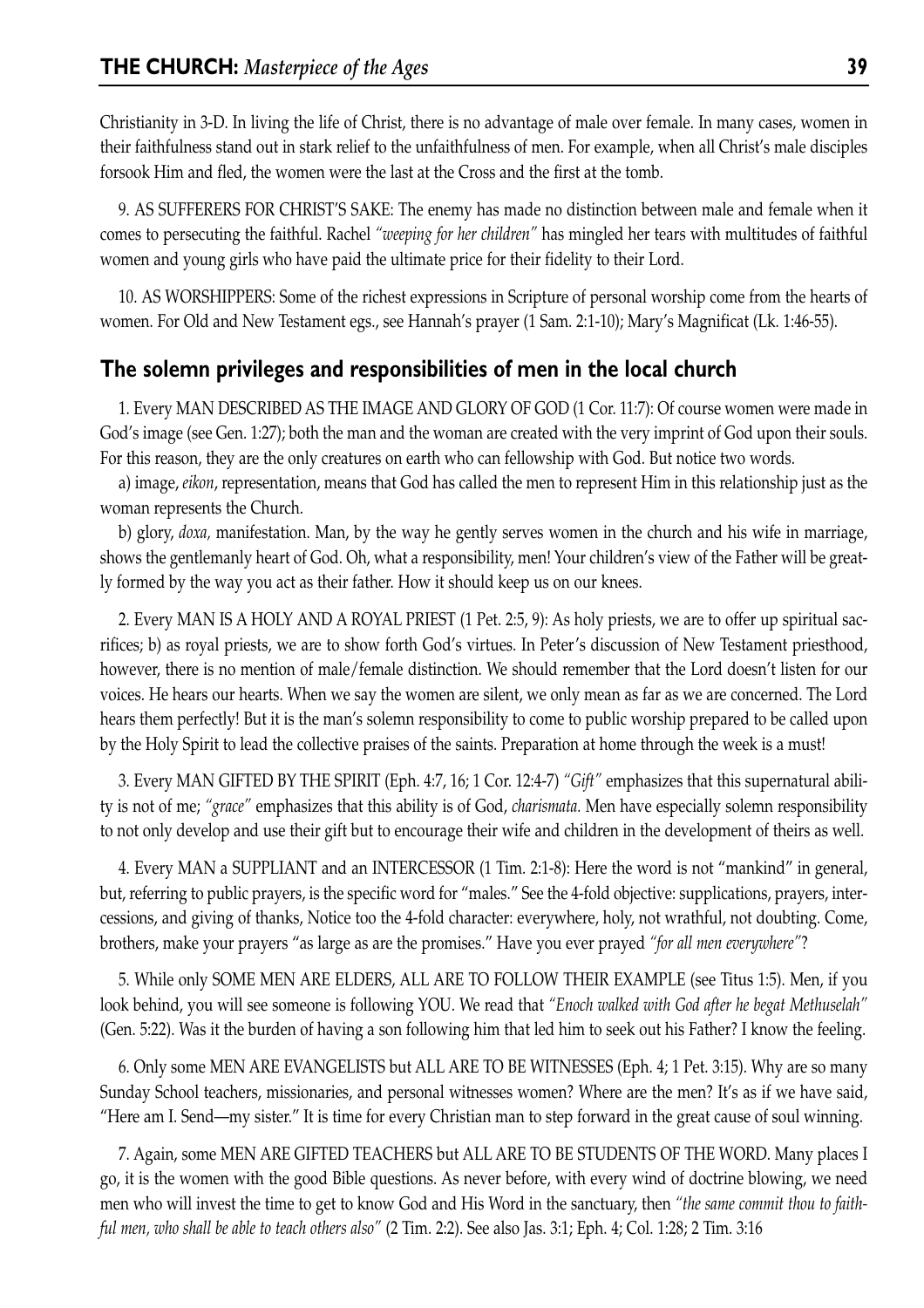## **Lesson 10**

## **THE CHURCH'S FUTURE:** *What God has Waiting for His People*

*"...Good things to come"* (Heb. 9:11)

### **A brief summary of events ahead for the Church**

1. READYING: The Church is presently preparing herself as a bride for her heavenly Bridegroom. We are to be waiting (1 Cor. 1:7) watching (Eph. 6:18) and working (2 Tim. 2:15). Who are these overcomers that triumph in every period of church history? One thing is certain. These victors have not overcome in their own strength: every true believer is in this number, for they overcome by *"the blood of the Lamb and the word of their testimony."* a picture of the Christian's victory in Christ Himself, the true Victor. The Lord still looks for the overcomers in the ruins of Christendom, calling out words of encouragement to them in what often seems to be a discouraging scene. But Christ is not discouraged, and He shall not fail (see Isa. 42:4). Now see what He offers those who trust in Him:

a. EPHESUS: *to eat of the tree of life* (2:7) This speaks of eternal GROWTH and BLESSING, forbidden in Eden, now we are bidden to enjoy this life eternal to the full because our Saviour *"has brought life and incorruptibility to light through the gospel"* (2 Tim. 1:10).

b. SMYRNA: *not hurt of the second death* (2:11) This speaks of our eternal SECURITY and TRIUMPH over the Last Enemy because our Lord Jesus *"taste[d] death for every one"* (Heb. 2:9).

c. PERGAMOS: *to eat of the hidden manna and to be given a white stone and a new name* (2:17). This speaks of eternal ENJOYMENT and INTIMATE FRIENDSHIP with our Eternal Lover.

d. THYATIRA: *given power over the nations and the morning star* (2:26, 28). This speaks of eternal VICTORY and the END OF THE LONG NIGHT OF PERSECUTION for the people of God.

e. SARDIS: *to be clothed in white raiment and have one's name confessed in heaven* (3:5). This speaks of eternal RIGHTEOUSNESS and the fact that Jehovah will NOT BE ASHAMED to be called our God (Heb. 11:16).

f. PHILADELPHIA: *to be made a pillar in the temple and identified with Christ* (3:12) Speaks of eternal SERVICE and RECOGNITION at last. Many no-name saints down here will wear new names up there.

g. LAODICEA: *to sit with Him on the throne* (3:21). What more could we hope for? This speaks of eternal RULE and, better still, BEING WITH HIM, beholding the King in His beauty (Isa. 33:17).

2. RESURRECTION: The blessed hope of the Church includes the final defeat of death. And then we shall truly sing: *"O death, where is thy sting? O grave, where is thy victory? The sting of death is sin; and the strength of sin is the law. But thanks be to God, which giveth us the victory through our Lord Jesus Christ"* (1 Cor. 15:55-57).

This resurrection involves first, for those who *"sleep in Jesus,"* the reconstitution of the believer's body, soul and spirit (to be immortal) and the change of the bodies of those still living (1 Cor. 15:51, 57). The Lord put this two-part process in these words: *"I am the resurrection, and the life: he that believeth in Me, though he were dead, yet shall he live"* that is resurrection for those whose bodies that have been *"sown"* (see 1 Cor. 15:42-44). Then He speaks about those on the earth at the time of His return to the air: *"And whosoever liveth and believeth in Me shall never die. Believest thou this?"* (Jn. 11:25-26). We do indeed!

3. RAPTURE: What a glorious long-expected day! The word "rapture" is certainly a biblical idea, from the words *"caught up"* (1 Thess. 4:17). There we read of two very different but exceedingly joyful reunions: *"We which are alive*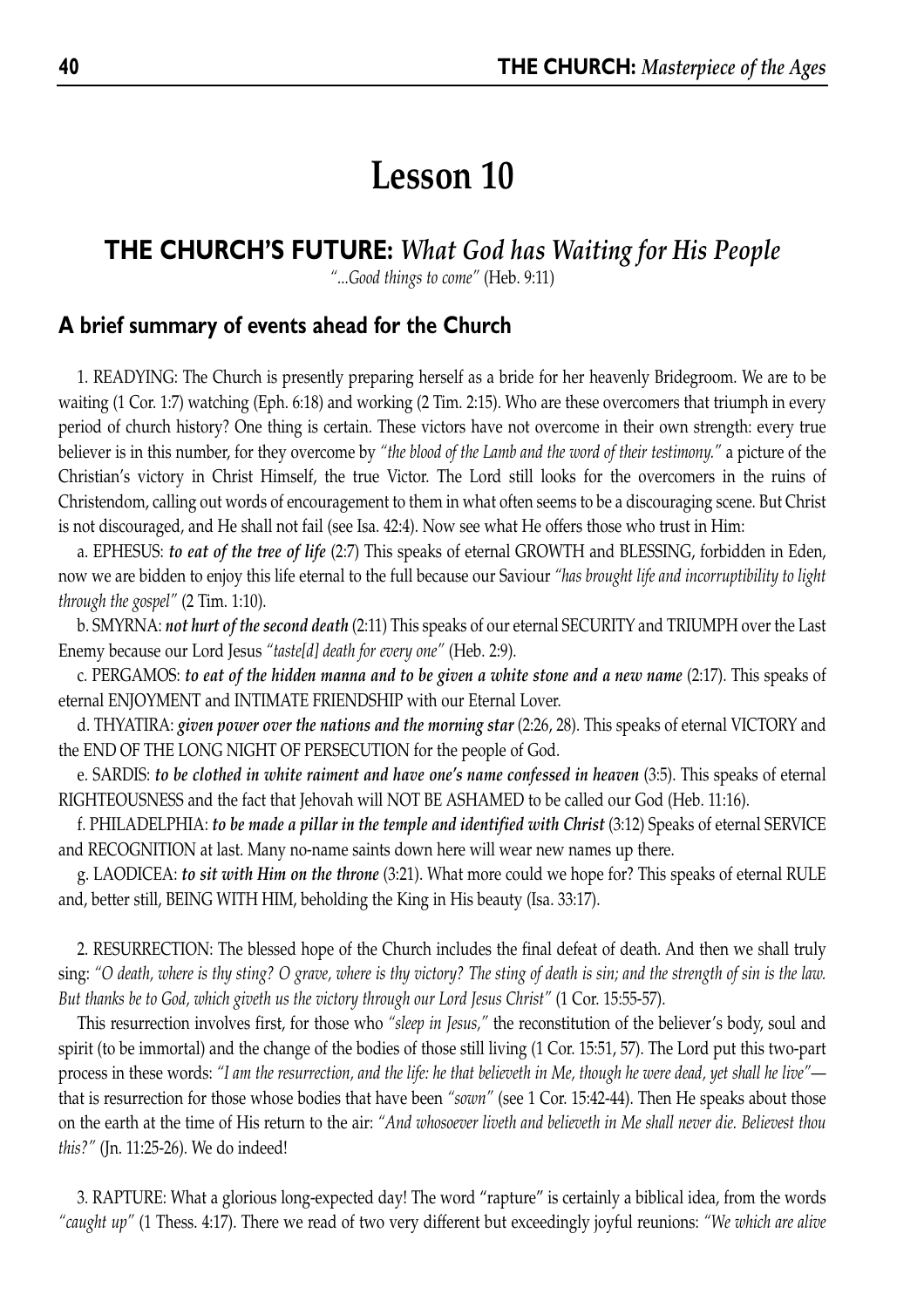*and remain shall be caught up together with them in the clouds, to meet the Lord in the air: and so shall we ever be with the* Lord." It has been called "the only ecumenical movement that will ever work," a coming together of all who have accepted God's way to heaven. This earth will finally lose its hold on us and we will rise with that eternal attraction to our Saviour and Friend. This event is accompanied by a shout, the voice of the archangel, and a trumpet blast (1 Thess. 4:16, 18). Yet we might ask: *"Now therefore why speak ye not a word of bringing the king back?"* (2 Sam. 19:10).

4. REWARDS: The scriptural view of rewards bears out the fact that they are for the eternal glory of the Giver, not the recipient! We are to be rewarded for FRUITFULNESS and FAITHFULNESS, but He shall bear the glory. See Matthew 25:21. There shall be recompence for whatever His servants have covered at their own expense: *"I will repay,"* says the true "Good Samaritan" who is no man's debtor. There will be responsibilities given in the kingdom. Faithful with a coin? He will give you a city! And O what rejoicing when the stories are completed and *"the sowers and the reapers rejoice together."* Here is an overview of some verses having to do with the generous heart of our God in that day:

a. The WORKER'S reward: *"Behold, I come quickly: hold that fast which thou hast, that no man take thy crown"* (Rev. 3:11). This verse indicates that the work will get done; someone will get that crown. God won't fail because I may. *"Behold, I come quickly; and My reward is with Me, to give every man according as his work shall be"* (Rev. 22:12).

b. The ELDER's reward: *"The elders which are among you I exhort, who am also an elder, and a witness of the sufferings of Christ, and also a partaker of the glory that shall be revealed: Feed the flock of God which is among you, taking the oversight thereof, not by constraint, but willingly; not for filthy lucre, but of a ready mind; neither as being lords over God's heritage, but being ensamples to the flock. And when the chief Shepherd shall appear, ye shall receive a crown of glory that fadeth not away"* (1 Pet. 5:1-4). Yes, embattled elder, it will be worth it all when we see Him!

c. The WARRIOR's reward: *"But watch thou in all things, endure afflictions, do the work of an evangelist, make full proof of thy ministry. For I am now ready to be offered, and the time of my departure is at hand. I have fought a good fight, I have finished my course, I have kept the faith: henceforth there is laid up for me a crown of righteousness, which the Lord, the righteous judge, shall give me at that day: and not to me only, but unto all them also that love His appearing"* (2 Tim. 4:5-8).

d. The SUFFERER's reward: *"Fear none of those things which thou shalt suffer: behold, the devil shall cast some of you into prison, that ye may be tried; and ye shall have tribulation ten days: be thou faithful unto death, and I will give thee a crown of life"* (Rev. 2:10). *"Blessed is the man that endureth temptation: for when he is tried, he shall receive the crown of life, which the Lord hath promised to them that love Him"* (Jas. 1:12; see also Heb. 11:25-26).

e. The SOUL-WINNER's reward: *"For what is our hope, or joy, or crown of rejoicing? Are not even ye in the presence of our Lord Jesus Christ at His coming?"* (1 Thess. 2:19; see also 1 Cor. 3:8). *"Therefore, my brethren dearly beloved and longed for, my joy and crown, so stand fast in the Lord, my dearly beloved"* (Phil. 4:1). Anne Ross Cousin, taking the words from the letters of Samuel Rutherford, wrote:

> Oh, if one soul from Anwoth meets me at God's right hand My heaven will be two heavens in Emmanuel's land.

f. The GOOD STEWARD's reward: *"His lord said unto him, Well done, good and faithful servant; thou hast been faithful over a few things, I will make thee ruler over many things: enter thou into the joy of thy lord"* (Mt. 25:23). *"He that is faithful in that which is least is faithful also in much: and he that is unjust in the least is unjust also in much"* (Lk. 16:10). *"If therefore ye have not been faithful in the unrighteous mammon, who will commit to your trust the true riches? And if ye have not been faithful in that which is another man's, who shall give you that which is your own?"* (Lk. 16:11-12). *"Moreover it is required in stewards, that a man be found faithful"* (1 Cor. 4:2; see also Mt. 6:4; 10:41-42).

g. The BIBLE STUDENT's reward: *"And the things that thou hast heard of me among many witnesses, the same commit thou to faithful men, who shall be able to teach others also…Study to show thyself approved unto God, a workman that needeth not to be ashamed, rightly dividing the word of truth…And the servant of the Lord must not strive; but be gentle unto all men,*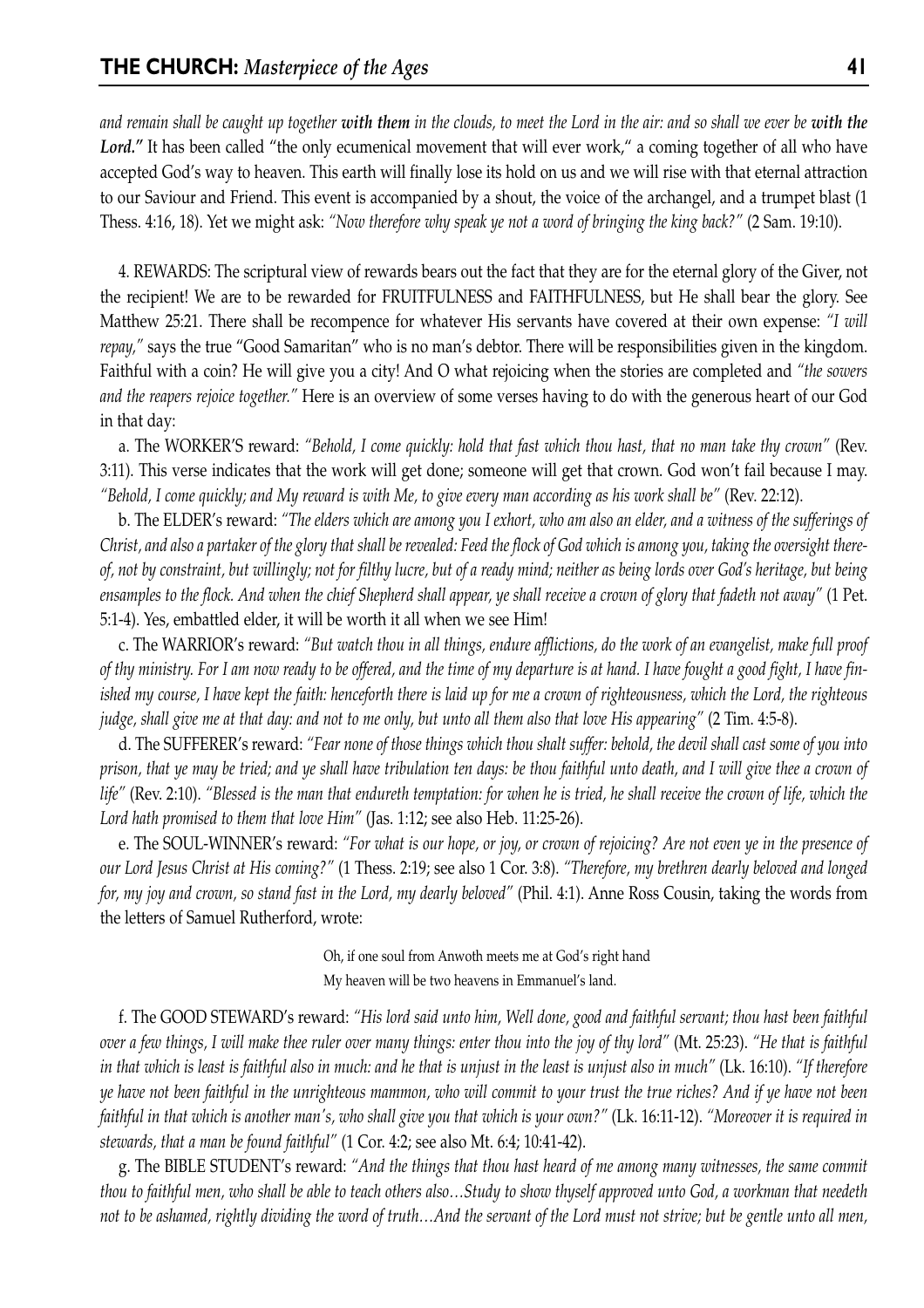*apt to teach, patient, in meekness instructing those that oppose themselves; if God perhaps will give them repentance to the acknowledging of the truth"* (2 Tim. 2:2, 15, 24-25).

NOTE: We will not revert to law at the Judgment Seat of Christ! The fire that is there is for our good—anything done for self-glory, we will be glad to see it burn! God is looking for ways to give rewards: *"He that receiveth a prophet in the name of a prophet shall receive a prophet's reward; and he that receiveth a righteous man in the name of a righteous man shall receive a righteous man's reward. And whosoever shall give to drink unto one of these little ones a cup of cold water only in the name of a disciple, verily I say unto you, he shall in no wise lose his reward"* (Mt. 10:41-42).

5. REJOICING: Who can imagine the joy of the marriage day! All the Hallelujahs in the New Testament are reserved for that blessed occasion (Rev. 19). Not one seat empty, not one heart sad, not one desire left unfulfilled. He shall be satisfied (Jude 24) and so will we (Ps. 17:15).

6. RETURN: Because the Lord is just, He must set this world in order. When He returns, it will be with ten thousands of His saints to judge the world and Satan and to bring both His earthly and heavenly people into their sphere of eternal blessing. He will provide a new, curse-free heaven and earth and we shall see Him in His rightful place at last. It would seem that while the marriage occurs in heaven, the reception will be on earth, when our Lord is vindicated for having "done all things well." And in the scene of His rejection He shall reign with the bride who, Rebekahlike, journeyed to meet Him across the desert landscape. *"Whom having not seen, we love."* 

7. REIGNING: At that time the knowledge of the Lord shall cover the earth as the waters cover the sea (Isa. 11:9). We shall share His throne as His bride and His servants shall serve Him (Rev. 22:3). *"Of the increase of His government and peace there shall be no end, upon the throne of David, and upon His kingdom, to order it, and to establish it with judgment and with justice from henceforth even for ever. The zeal of the Lord of hosts will perform this"* (Isa. 9:7). That is such good news! *"Even so, come [quickly], Lord Jesus!"*

## **The end of the Church's enemies, the triumvirate of evil**

1. The FLESH: when we are extracted from the presence of sin at the Rapture. Never another blush or tear of regret. Never to bring Him shame or fail in the cause of Christ. All new, not a vestige left of the old life.

2. The WORLD: defeated at Armageddon at the beginning of the millennial reign. But not destroyed until the end of the thousand years at which time the lost are judged at the Great White Throne (see Rev. 20:11-15). This judgment is preceded by a short uprising which again proves the heart to be deceitful and desperately wicked.

3. The DEVIL: The deceiver will be bound for a thousand years (Rev. 20:2) after the seven years' Tribulation in which he has virtually had his way on earth. Upon his release, he captivates the hearts of those not redeemed. But at this point he will be cast out into the lake of fire for eternal judgment (Rev. 20:10). Then will begin the great eternal era that will never know a sunset.

#### **In the time left, what can disciples do to advance the cause?**

*"In all things showing yourself a pattern of good works: in doctrine showing uncorruptness" (Titus 2:7)*

Much needs to be done; exploratory surgery is insightful but does not cure the problem. After Nehemiah became aware of the condition in Jerusalem, he wept. But he did not only weep. The work that needed doing (encouraging God's people; opposing God's enemies; building God's habitation on earth) would require deep-cutting sacrifice on the cup-bearer's part. And if we will see New Testament assemblies flourish in our day, it will not be by accident. You cannot have a New Testament assembly as a hobby. If you look carefully, you will see in the foundation of every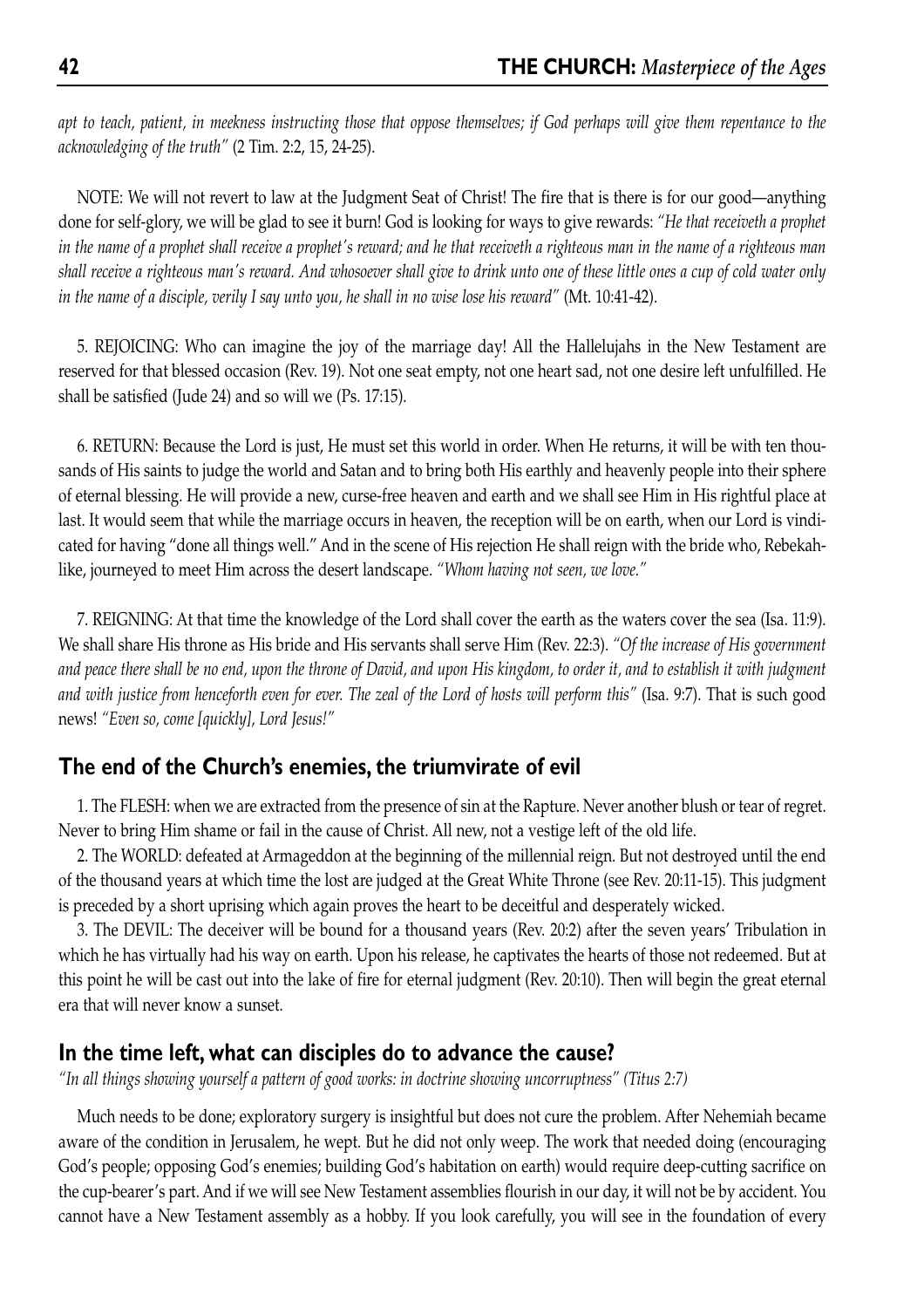healthy assembly today, the blood of elders who gave their lives for God and His work. It will cost the same for us.

Here are some suggestions regarding our part in the work:

1. GET INTO THE BOOK REGULARLY: Go through the Bible methodically. Accuracy is the prime rule when studying doctrine. Keep careful notes so you consolidate your gains. Don't be discouraged at a slow start. It is the same with anything until the basic principles are mastered.

2. DISCUSS THE SCRIPTURES WITH OTHERS: It has been said that if you merely hold on to what you have learned, you will lose it. But if you give it away to others, you will get to keep it. Such sharing of the Word accomplishes at least four things. Already mentioned is remembering. Then, it solidifies your own thinking and forces you to be articulate. Third, it is a safeguard from error. Your *"multitude of counselors"* will keep you from false conclusions (if you encourage their response). It also passes the blessing on. God's riches are meant to be shared.

3. BUILD A LIBRARY & BUY GOOD BOOKS FOR OTHERS: Be selective in the books you read. Ask Bible students whom you appreciate for their suggestions (See *Books to Help You Grow*). Look in used book stores. Building a library takes a lifetime, but a good, basic library is within reach of most fairly readily.

4. MEMORIZE & MEDITATE THE BIBLE INTO YOUR LIFE: Redeem the bits of time during the day—waiting for a traffic light, or a phone call. Use commuting time or a coffee break. But don't just memorize; meditate. Run the verse back and forth through your mind, squeezing the good out of it. Meditation is becoming a lost art.

5. LOOK FOR PRACTICAL WAYS TO LIVE OUT WHAT YOU HAVE LEARNED: Nothing is more odious than know-it-alls who don't live the truth. Ask the Lord daily for opportunities to practice what you have discovered in His Word. Convictions are doctrines plugged into life. The two key phrases in the Pastoral Epistles are *"sound doctrine"* and *"good works."*

6. IF YOU HAVE SOME WRITING OR SPEAKING ABILITY, USE IT: You don't have to begin by being published in a major magazine. Write to missionaries, shut-ins, letters of encouragement to your elders, parents, or to college students away from home. Write out your testimony for witnessing purposes. Try a little poetry to praise the Lord. Keep writing; be ruthless with yourself; read good writers and watch how they use technique—and sometimes purposely break the rules. Speak to children, at retirement homes, etc. Use what talents you have for your Saviour.

7. AS MUCH AS IN YOU IS—BE AN ENCOURAGER: The "ministry" of discouragement can be very effective like the spies that discouraged two million with one sentence. Careful! We all have *influenza.* Instead speak positive. Talk Christ. Live on the sunny side. Keep looking for the Day. Tell the saints you love them—and mean it. Keep short accounts. Don't hold grudges. Live with no regrets. And people will thank God you ever came their way.

As Amy Carmichael wrote: "We have forever to celebrate our victories, but only a few short years to win them."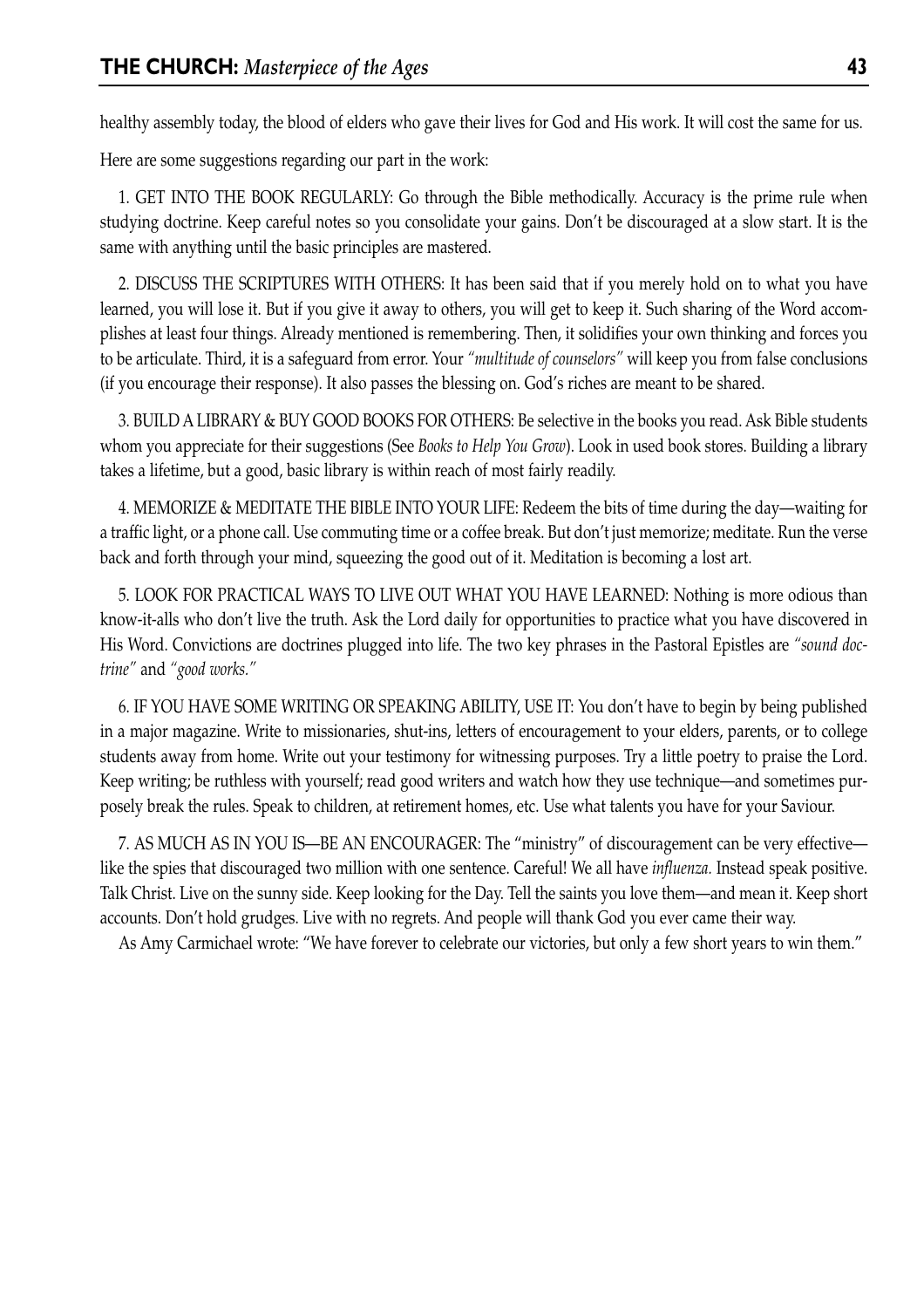## **THE UNIQUE CHARACTERISTICS OF THE CHURCH AGE**

1. The COMPLETE CANON: *"All Scripture is given by inspiration of God, and is profitable for doctrine, for reproof, for correction, for instruction in righteousness that the man of God may be…throughly furnished unto all good works"* (2 Tim. 3:15- 17). We have: OT prophecies, NT fulfillments • OT shadows, NT substance • OT examples, NT applications

2. The FULL REVELATION of GOD in CHRIST: *"But if I tarry long, that thou mayest know how thou oughtest to behave thyself in the house of God, which is the church of the living God, the pillar and ground of the truth. And without controversy great is the mystery of godliness: God was manifest in the flesh, justified in the Spirit, seen of angels, preached unto the Gentiles, believed on in the world, received up into glory"* (1 Tim. 3:15-16). We preach CHRIST and Him crucified. Utilizing the fulllength portraits of Christ: *"But ye have not so learned Christ; if so be that ye have heard Him, and have been taught by Him, as the truth is in Jesus"* (Eph. 4:20-21).

- the incarnate Christ: Christ in every circumstance: to walk even as He walked—His example
- the indwelling Christ: Christ for every circumstance—His enablement
- the preeminent Christ: Christ over every circumstance—His intercession as Great High Priest

3. The MYSTERY of the CHURCH: *"The eyes of your understanding being enlightened; that ye may know what is the hope of His calling, and what the riches of the glory of His inheritance in the saints"* (Eph. 1:18).

- The BRIDE and the devotedness of the Church the TEMPLE and the holiness of the Church
	-
- the BODY and the giftedness of the Church the FAMILY and the loyalty of the Church

#### 4. The INDWELLING HOLY SPIRIT:

- SECURITY: *"Ye were sealed with that holy Spirit of promise"* (Eph. 1:13).
- ACCESS: *"For through Him we both have access by one Spirit unto the Father"* (Eph. 2:18).
- PURPOSE: *"Ye…are builded together for an habitation of God through the Spirit"* (Eph. 2:22).
- POWER FOR LIVING: *"…strengthened with might by His Spirit in the inner man"* (Eph 3:16).
- UNITY: *"Endeavoring to keep the unity of the Spirit in the bond of peace"* (Eph. 4:3, see also v. 4).
- SENSITIVITY TO SIN: *"And grieve not the holy Spirit of God…"* (Eph. 4:30).
- FRUITFULNESS: *"For the fruit of the Spirit is in all goodness and righteousness and truth"* (Eph. 5:9).
- CONTROL: *"And be not drunk with wine, wherein is excess; but be filled with the Spirit"* (Eph. 5:18).
- OFFENSIVE WEAPONRY: *"And take…the sword of the Spirit, which is the Word of God"* (Eph. 6:17).
- PRAYER SUPPORT: *"Praying always with all prayer and supplication in the Spirit"* (Eph. 6:18).

5. A REAL MAN on the THRONE of GOD: *"For we have not an high priest which cannot be touched with the feeling of our infirmities; but was in all points tempted like as we are, yet without sin"* (Heb. 4:15).

6. UNLIMITED ACCESS into the SANCTUARY: *"Let us therefore come boldly unto the throne of grace, that we may obtain mercy, and find grace to help in time of need"* (Heb. 4:16).

7. The HOPE of the IMMINENT RETURN of CHRIST and HEAVEN as our HOME: *"Beloved, now are we the sons of God, and it doth not yet appear what we shall be: but we know that, when He shall appear, we shall be like Him; for we shall see Him as he is. And every man that hath this hope in him purifieth himself, even as He is pure"* (1 Jn. 3:2-3).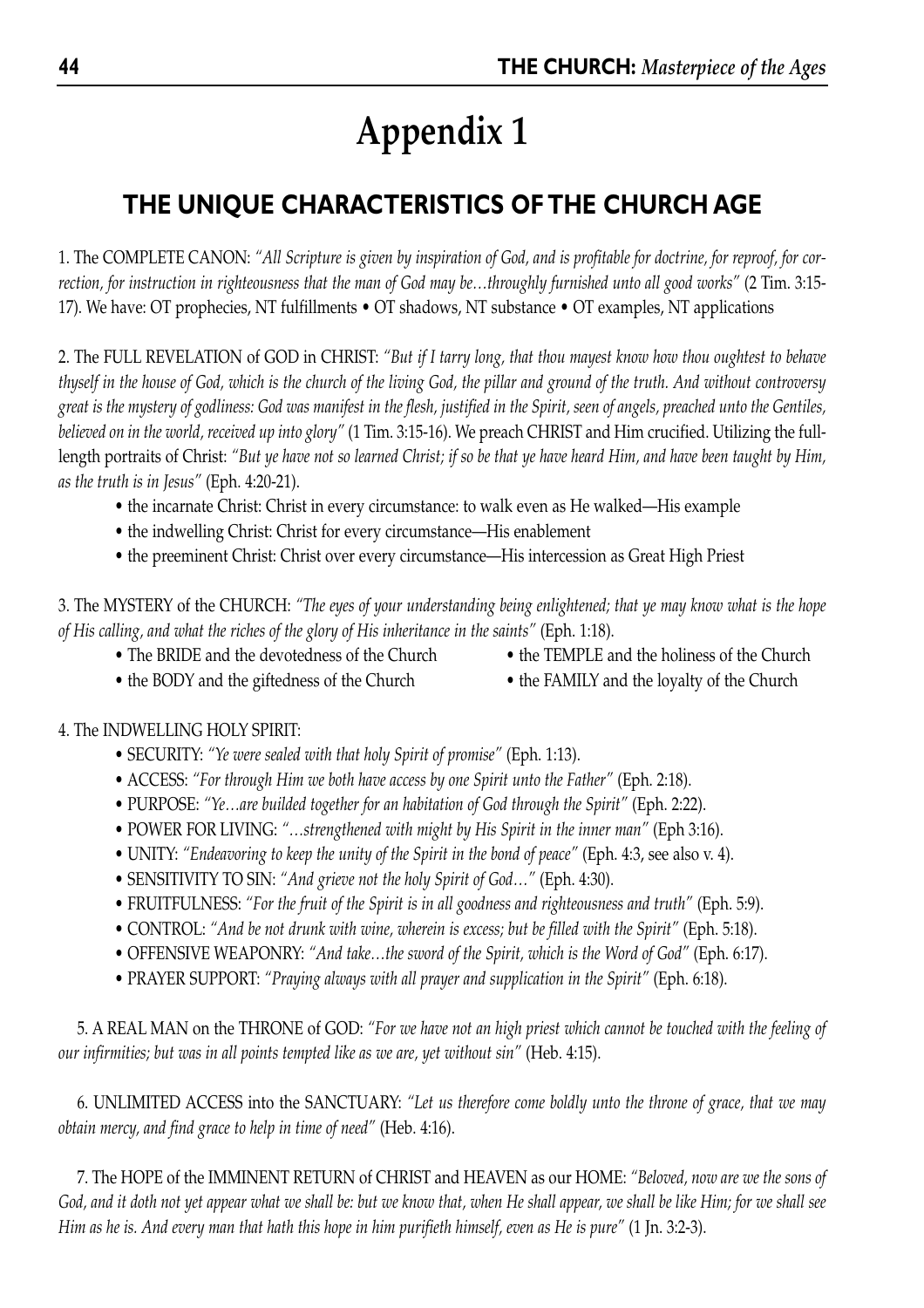## **THE SPIRIT'S MINISTRY IN THE CHURCH**

*"In whom ye also are builded together for an habitation of God through the Spirit" (Eph. 2:22)*

- A. His Role in the *unity* of the Church: the Holy Spirit COMING DOWN upon the Church (Acts 2) 1. The historic once-for-all baptism (1 Cor. 12:13)—organic, common life 2. The bond of peace (Eph. 4:3)—seven-fold unity, a practical, common Source 3. Comfort, fellowship, spontaneous compassion (Phil. 2:1; 2 Cor. 13:14)—common need 4. The Spirit of adoption (Gal. 4:6-7; Rom. 8:15-17)—common relationship: a) joint witness b) joint suffering c) joint glorification 5. The River & the Oil (Ps. 133:1-3; Jn. 4:14; 7:38-39; Col. 1:8)—common blessings 6. Corporate indwelling (Eph. 2:19-22; 1 Cor. 3:10-16; Rom. 15:29-31)—common task B. His Role in the *direction* of the Church: the Holy Spirit MOVING THROUGH the Church 1. His provision of the Guidebook, the Bible (Eph. 3:5; 1 Pet. 1:11-12; 2 Pet. 1:21)—one plan 2. His provision of elders (Acts 20:28)—one form of church government 3. Guidance of the oversight (Acts 13:2, 4)—the Word, prayer, gift of discernment, experience 4. Identifying true believers (2 Cor. 3:3); discerning of spirits (1 Cor. 12:3; 1 Jn. 4:1-6) 5. Superintending the meetings of the church (Acts 15:28; 1 Cor. 14; 2 Cor. 3:17)—one President C. His Role in the *growth* of the Church: the Holy Spirit BUILDING UP the Church 1. Evangelism: a) motivating (Acts 17:16; 18:5, 25; 19:21; Rom. 15:16) b) directing (Acts 8:29-30; 10:19; 16:6-7; 20:22; see also 21:4) c) empowering & filling (Acts 1:8; 4:8, 31; 6:10; Rom. 15:13, 19; Eph. 3:16; 1 Thess. 1:5)
	- d) preaching, inviting & convicting (1 Tim. 4:1; Rev. 22:17; Eph. 6:17)
	- e) imparting life (Jn. 3:6)
	- 2. Enrichment: a) the earnest of the Spirit (2 Cor. 1:22; 5:5; Eph. 1:13-14)
		- b) wind (moving); fire (testing); oil (empowering) water (refreshing/cleansing) (2 Cor. 6:6)
		- c) instruction in the Word (1 Cor. 2:4, 9-13; Jn. 14:26; 16:13; Rev. 2:7, 11, 17, 29, etc.)
	- 3. Equipping for service:
		- a) the gifts of the Spirit (Rom. 12:1-8; 1 Cor. 12:1-31; Eph. 4:1-16; 1 Pet. 4:10-11)
			- i) starting gifts: apostles, prophets
			- ii) sign gifts: tongues, miracles
			- iii) speaking gifts
			- iv) serving gifts
		- b) maturation (Gal. 3:3, 14)
		- c) transformation (2 Cor. 3:18)
	- 4. Encouragement:
		- a) to pray (Rom. 8:26-27; Eph. 2:18; 6:18; Jude 1:20)
		- b) in times of difficulty (Jn. 14:16-18; Acts 9:31; Rom. 5:5; 1 Thess. 1:6; see also Acts 11:28)
		- c) for obedience & holy living (1 Pet. 1:22; 1 Cor. 6:11, 19-20; Gal. 5:16; Eph. 4:30; Titus 3:5)
		- d) to praise and worship (Eph. 5:18)
		- e) to anticipate the Lord's return (Eph. 1:13; Gal. 5:5)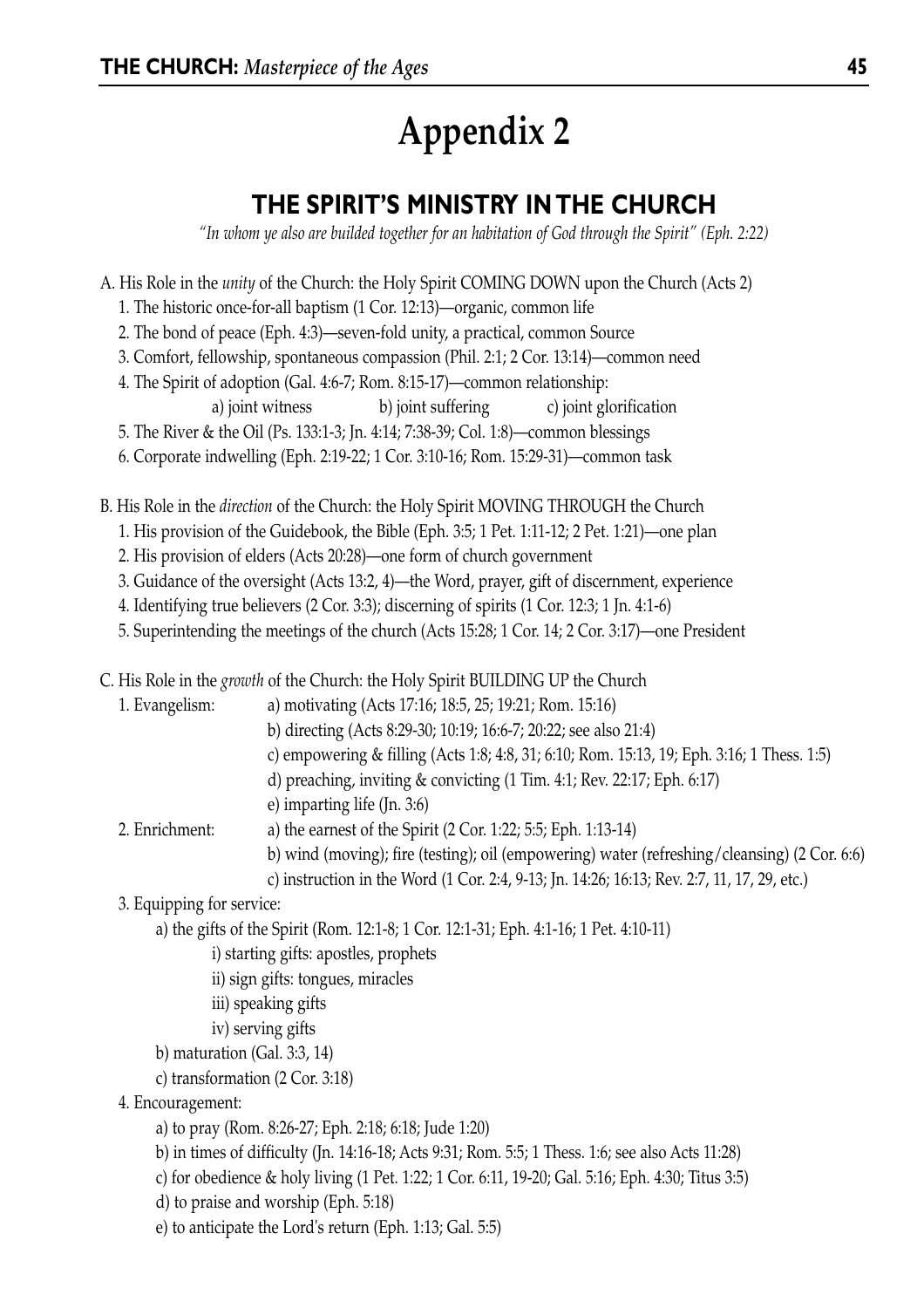## **AN OUTLINE OF BIBLE DOCTRINE**

*Introduction:* Although there are hundreds of distinctive truths in the Word, we may place them in six major groupings: Theology, Angelology, Bibliology, Anthropology, Soteriology, and Eschatology. The following list is intended to help elders in seeing how balanced the ministry is in their assembly. While it is true that not all doctrines are given equal proportion in the Word, if we want to be able to say with Paul, *"I have not shunned to declare unto you all the counsel of God"* (Acts 20:27), we should be able to track which areas have and have not been taught. Hopefully all of these truths should be addressed over each five-year period (the approximate time between our young people becoming serious about the Word in their young teens and when they often leave for schooling or employment).

#### 1. THE DOCTRINE OF GOD

: THEOLOGY

| 1. I AEULUG II<br>The Trinity and Unity of God<br>The Decrees and Works of God<br>Divine Preservation<br>God's Self-Revelation                                                                                                                                                       | The Names and Attributes of God<br>Creation by God Ex Nihilo<br>Providence in the Affairs of Men<br>The Father, His Names, Works, Character |
|--------------------------------------------------------------------------------------------------------------------------------------------------------------------------------------------------------------------------------------------------------------------------------------|---------------------------------------------------------------------------------------------------------------------------------------------|
| ii. CHRISTOLOGY:<br>The Son, in pre-incarnate Appearances<br>His Advent, Two Natures, Ministry<br>His Death, Resurrection, Exaltation and Present Ministry                                                                                                                           | Types, Prophesies, Messianic Passages<br>His Words & Miracles<br>Names, Titles and Offices                                                  |
| iii. PNEUMATOLOGY:<br>The Spirit, His Personality & Attributes<br>His Work in the Believer's Life                                                                                                                                                                                    | His Titles, Symbols<br>His Ministries and Gifts                                                                                             |
| 2. THE DOCTRINE OF THE SPIRIT WORLD (ANGELOLOGY & DEMONOLOGY):<br>Their Origin and the Fall of one-third<br>Their Work and Destiny                                                                                                                                                   | Their Nature and Classification<br>Satan, Demons, and the Root of Sin                                                                       |
| 3. THE DOCTRINE OF DIVINE COMMUNICATION<br>i. THE WORD OF GOD (BIBLIOLOGY):<br>Revelation-its Supernatural Origin<br>Canonicity & Authority<br>ii. PRAYER:<br>Its Aspects, Helps, Purposes, and Examples<br>Worship, Praise, Intercession, Thanksgiving Supplication, Advocacy, etc. | Inspiration-Verbal, Plenary<br>Illumination & Interpretation                                                                                |
| 4. THE DOCTRINE OF THE HUMAN RACE (ANTHROPOLOGY):<br>Man's Origin and Constitution (spirit, soul, body)<br>The Covenants & Dispensations<br>Man's Enemies: World, Flesh, Devil<br>i. ISRAEL & HER REMNANT:                                                                           | The Fall and its Consequences<br>Responsibilities and Relationships<br>Christian Ethics                                                     |
| Call, Covenants & Blessings                                                                                                                                                                                                                                                          | Setting Aside & Future Restoration                                                                                                          |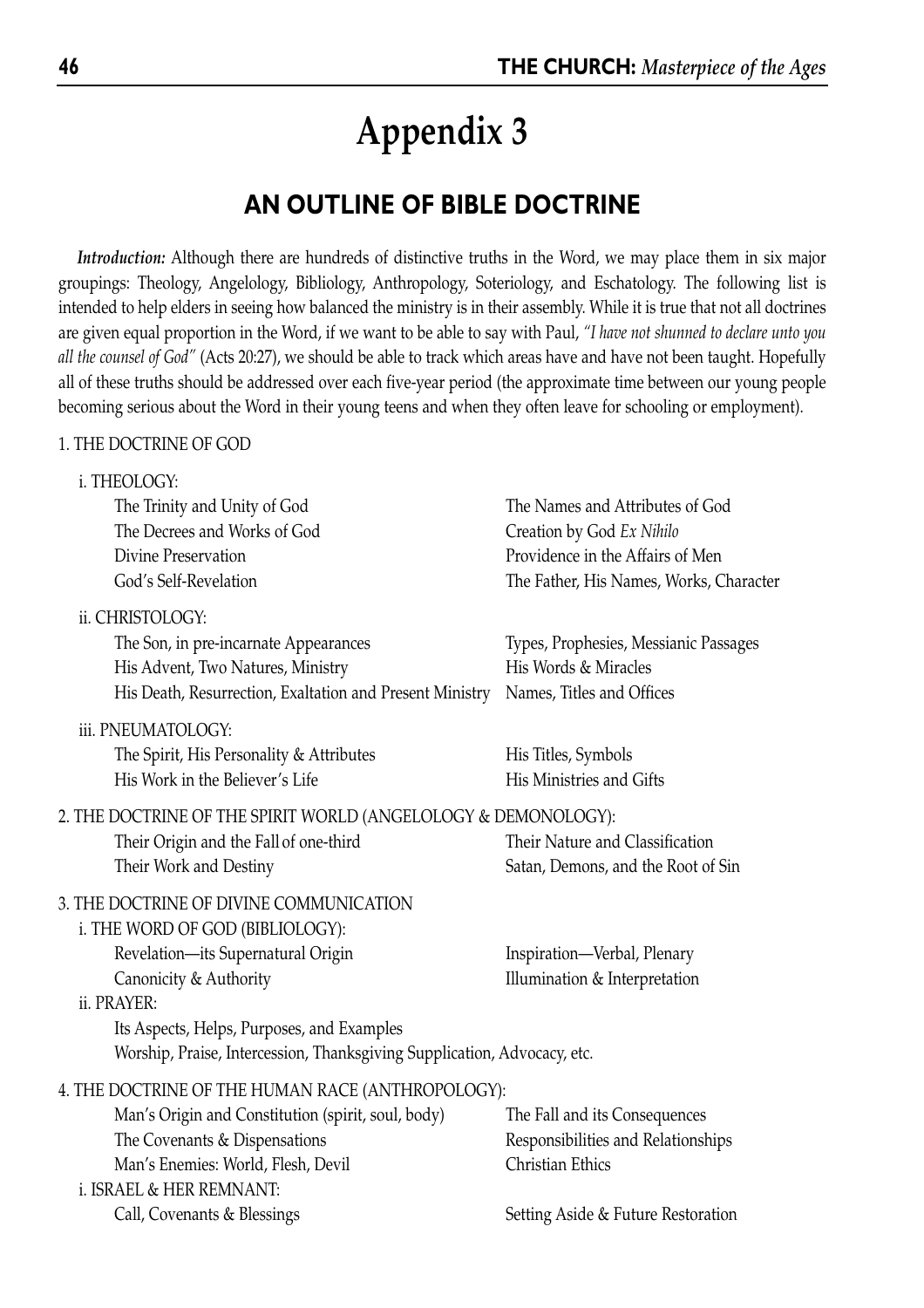#### ii. THE KINGDOM:

Prophetically Described & Illustrated **Offered to Israel & Rejected** iii. THE CHURCH (ECCLESIOLOGY):

Her Foundation and 7-fold Unity The Church Universal and Local Ten Pictures of the Church The Church's Destiny

#### 5. THE DOCTRINES OF THE BELIEVER'S BLESSEDNESS (SOTERIOLOGY):

Election and Predestination Grace and Faith Repentance and Regeneration Substitution and Imputation Redemption and Justification **Reconciliation** and Peace

In its Spiritual Mystery Form Today In Manifestation When the King Returns

The Church's Order and Ordinances The Church's Ministries and Mission

Union with Christ and Adoption Assurance, Salvation & the Blessed Results Sanctification and Righteousness The Roles of the Trinity in Salvation

#### 6. THE DOCTRINE OF FUTURE THINGS (ESCHATOLOGY):

The 2-part Coming of Christ The Rapture of the Church The Millennial Kingdom The Final State

The Restoration of Israel The Resurrections and the Judgments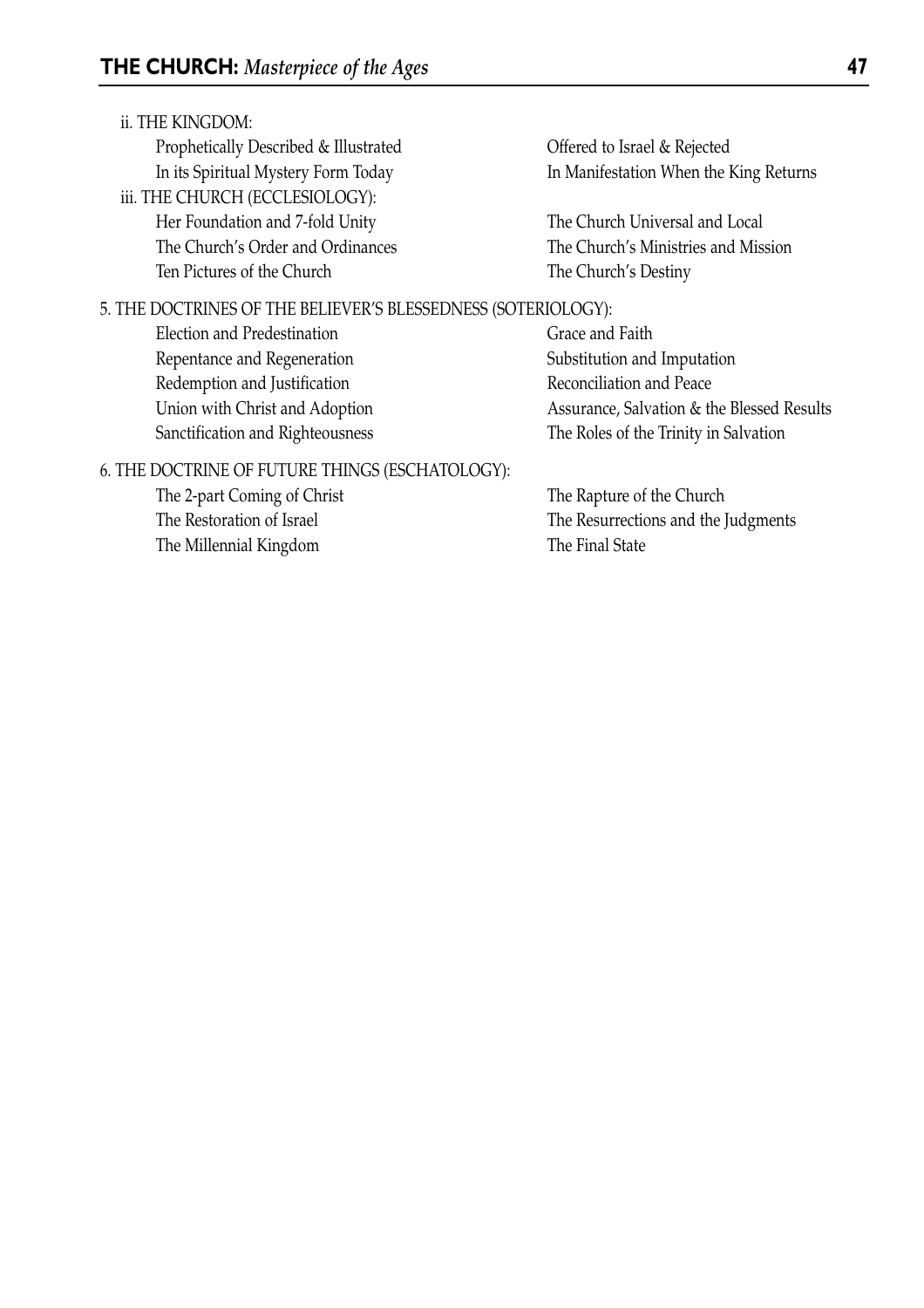## **SOME COMMON AND RECURRING DOCTRINAL ISSUES**

*"…That [elders] may be able by sound doctrine both to exhort and to convince the gainsayers" (Titus 1:9)*

Doctrinal controversy is not new. The Church was only in its infancy when error began to make inroads. Some heresies move in and out of vogue—the *"winds of doctrine"* Paul warned about. Other heterodox notions seem always to be nearby, although not always in the same disguise. Every heresy has already been answered by worthies of the past. Here are some issues that are presently affecting the Church at large and New Testament assemblies to some extent. Please note: the list that follows refers to ISSUES; not all in the list are false doctrines!

1. REGARDING THE DOCTRINE OF GOD:

Theistic Evolution The So-called "Motherhood" of God Rejection of Typology as fair hermeneutic The "Openness" of God

2. REGARDING THE DOCTRINE OF THE SPIRIT WORLD Charismatic Sign Gifts: Tongues, Healing "Deliverance" Ministry of exorcism Power Evangelism Worldview/Third Wave Second Blessing

3. REGARDING DIVINE COMMUNICATION Which Versions; Manuscript base Cultural Relativity/Latitudinarianism

Inerrancy Debate Post-Modernism

4. REGARDING THE DOCTRINE OF MAN Eradication of the Flesh False Holiness Ideas/Perfectionism **Dualistic Views** Situation Ethics

#### 5. REGARDING THE DOCTRINES OF SALVATION Lordship Salvation Neo-Galatianism & Messianic Judaism Neo-Evangelicalism Calvinism/Arminianism Covenant Theology/Dispensationalism

#### 6. REGARDING THE CHURCH

Ultradispensationalism Feminism & Women's Role Centralism/Ecumenism Professionalism/Clergy-Laity Distinction Church Practices are Modeled but not Prescriptive Biblical Authority Reception/Circles of Fellowship Independency/Autonomy Pietism/Political Involvement Sectarian Views on Baptism Liturgy/High Church Sacraments Authoritarianism/modern-day Apostleship

7. REGARDING THE DOCTRINE OF FUTURE THINGS Amillenialism Pre-Trib./Pre-Wrath Rapture Partial Rapturism Universalism & the Wider Hope Kingdom-Dominion Theology/Reconstructionism Date-setting/Prophetic Sensationalism

Eternal Sonship Kenosis Theories & the Impeccability Issue

Neo-Orthodoxy Extra-Biblical Revelation/Prophetic Gift

Pop Psychology/Selfism Positive Confession/Prosperity Gospel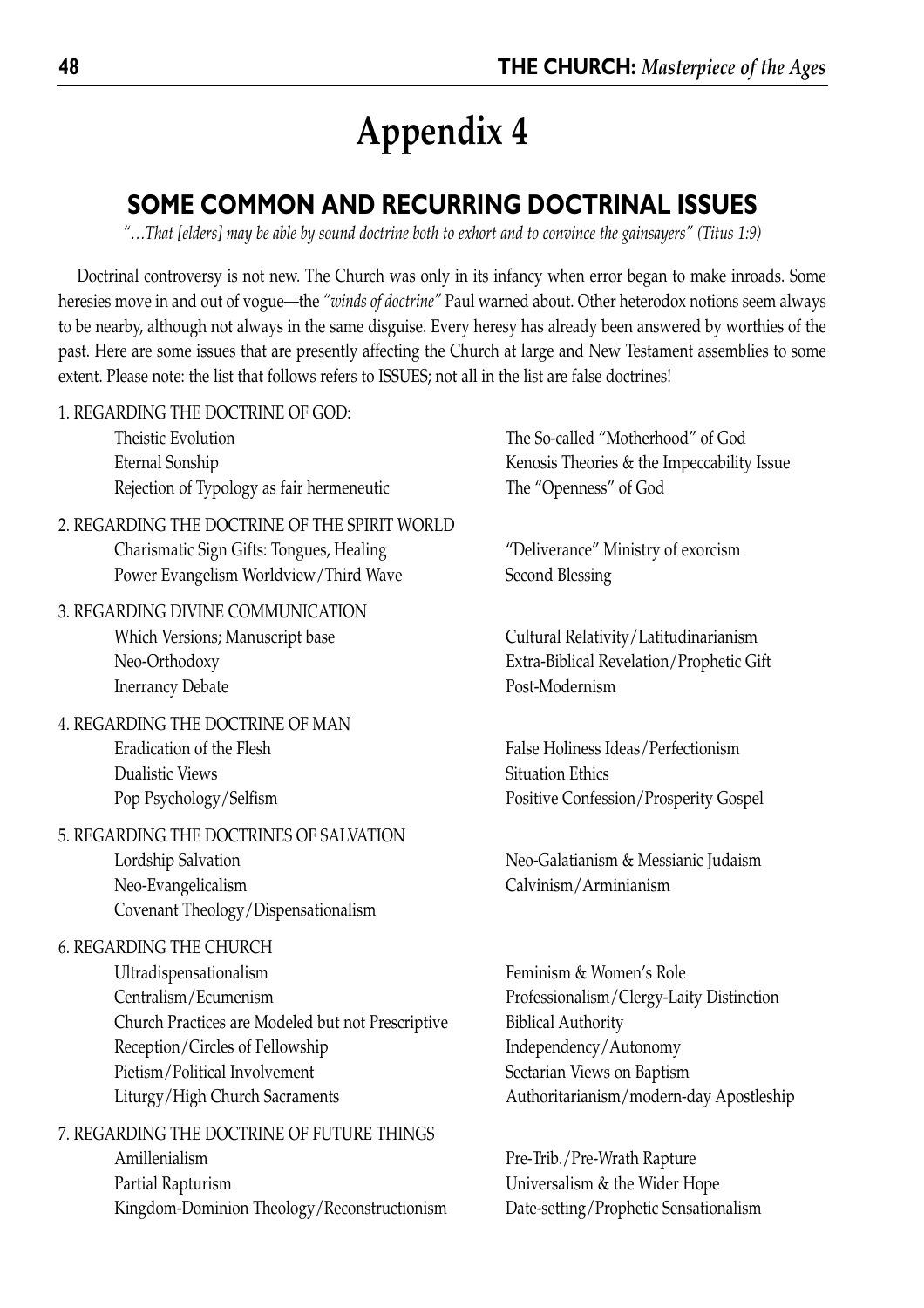## **BIBLICAL PORTRAITS OF THE PEOPLE OF GOD**

1. AMBASSADORS: *presbeuo*, a bearer of a message, a representative of another. *"Now then we are ambassadors for Christ, as though God did beseech [you] by us: we pray [you] in Christ's stead, be ye reconciled to God"* (2 Cor. 5:20). See also Eph. 6:20. The Gk. word suggests the maturity necessary to well represent God in this all-important mission.

2. BABES: i) *brephos*, a newborn. *"As newborn babes, desire the sincere milk of the word, that ye may grow thereby"* (1 Pet. 2:2). The word *"as"* clarifies the point that we are not all newborns, but in this way should resemble them—an insistent longing for milk, in this case the Word. It is used of the child Timothy being taught the Bible by his mother and grandmother (2 Tim. 3 15). ii) *nepios,* always used in the NT in a negative way, immaturity (eg., 1 Cor. 3:1; Heb. 5:13). But the corresponding verb *nepiazo* turns the negative to advantage (1 Cor. 14:20)—be undeveloped in malice.

3. BELIEVERS: *"And believers were the more added to the Lord, multitudes both of men and women"* (Acts 5:14). Here the word *"believers"* means to be persuaded, to place confidence in, to trust. *"What part hath he that believeth with an infidel?"* (2 Cor. 6:15). This is a favorite word of John (Mt., 10 times; Mk., 10 times; Lk., 9 times; Jn., 99 times!)

4. BRETHREN: *adelphos,* a "community based on identity of origin or life" (Vine). But it is also based on a common bond which may unduly isolate us from others: *"If ye salute your brethren only, what do ye more than others? do not even the publicans so?"* (Mt. 5:47; see also Lk.14:12). Note Mt. 25:40; 28:10; Lk. 8:21; Jn. 20:17; Acts 11:29; 15:36; 16:40; 18:27.

5. CHILDREN: i) *teknon* emphasizes birth; *tikto* means to beget, to bear. The word is linked to the means of birth (2 Tim. 2:1; Philem. 1:10), the source of birth (Jn. 1:12), the realm into which we have been brought by birth (Eph. 5:8), and the new privilege that attends our birth (Rom. 9:8; Gal. 4:28): ii) *teknion, "little children"* is the diminutive of i. It is used only in the figurative sense and always in the plural (1 Jn. 2:1, 12, 28; 3:7, 18; 4:4; 5:21; once in Paul's epistles, Gal. 4:19). "A term of affection by a teacher to his disciples under circumstances requiring a tender appeal" (Vine).

6. CHRISTIANS: *christianos* was first used at Antioch and was probably used in a pejorative way. Tacitus, writing near the end of the 1st Century, wrote: "The vulgar call them Christians. The author or origin of this denomination, Christus, had, in the reign of Tiberius, been executed by the procurator, Pontius Pilate" (Annals xv. 44).

7. CITIZENS: i) *polites* and ii) fellow-citizens, *sumpolites.* Apart from Heb. 8:11, i is used only in the writings of Luke. Paul uses fellow-citizens (Eph. 2:19; Phil. 1:27; 3:20; etc.). The rights and dignity linked with our heavenly citizenship.

8. DEBTORS: *opheiletes*, used metaphorically of i) a person under obligation to another, eg., Paul to preach the gospel (Rom. 1:14); to mortify the deeds of the flesh (Rom. 8:12); and the Gentile's need to help Jewish believers (Rom. 15:27).

9. DISCIPLES: *mathetes,* a learner, from *manthano*, "to learn," "indicating thought accompanied by endeavor" (Vine). For a full list of requirements laid down in Scripture, see Wm. MacDonald's *True Discipleship*. Includes: abiding in His Word (Jn. 8:31; 13:35; 15:8); confessing Him before men (Acts 6:12, 7; 14:20, 22, 28); and imitating the Teacher (Jn. 8:31).

10. EXAMPLES: *tupos*, a pattern (1 Cor. 10:6; Phil. 3:17; 1 Thess. 1:7; 2 Thess. 3:9; 1 Tim. 4:12; see also Jn. 13:15; Jas. 5:10). Note the first time the Gk. word occurs in the NT. Older believers are to be examples *to* the believers: *"Brethren, be followers together of me, and mark them which walk so as ye have us for an ensample"* (Phil. 3:17). Younger believers—as the "front line" in the conflict—should be examples *of* believers to the watching world: *"Let no man despise thy youth; but be thou an example of the believers, in word, in conversation, in charity, in spirit, in faith, in purity"* (1 Tim. 4:12).

11. GOD'S HUSBANDRY: *georgion* (see 1 Cor. 3:9) meaning *"tilled land"* (RV). It suggests possession by God, His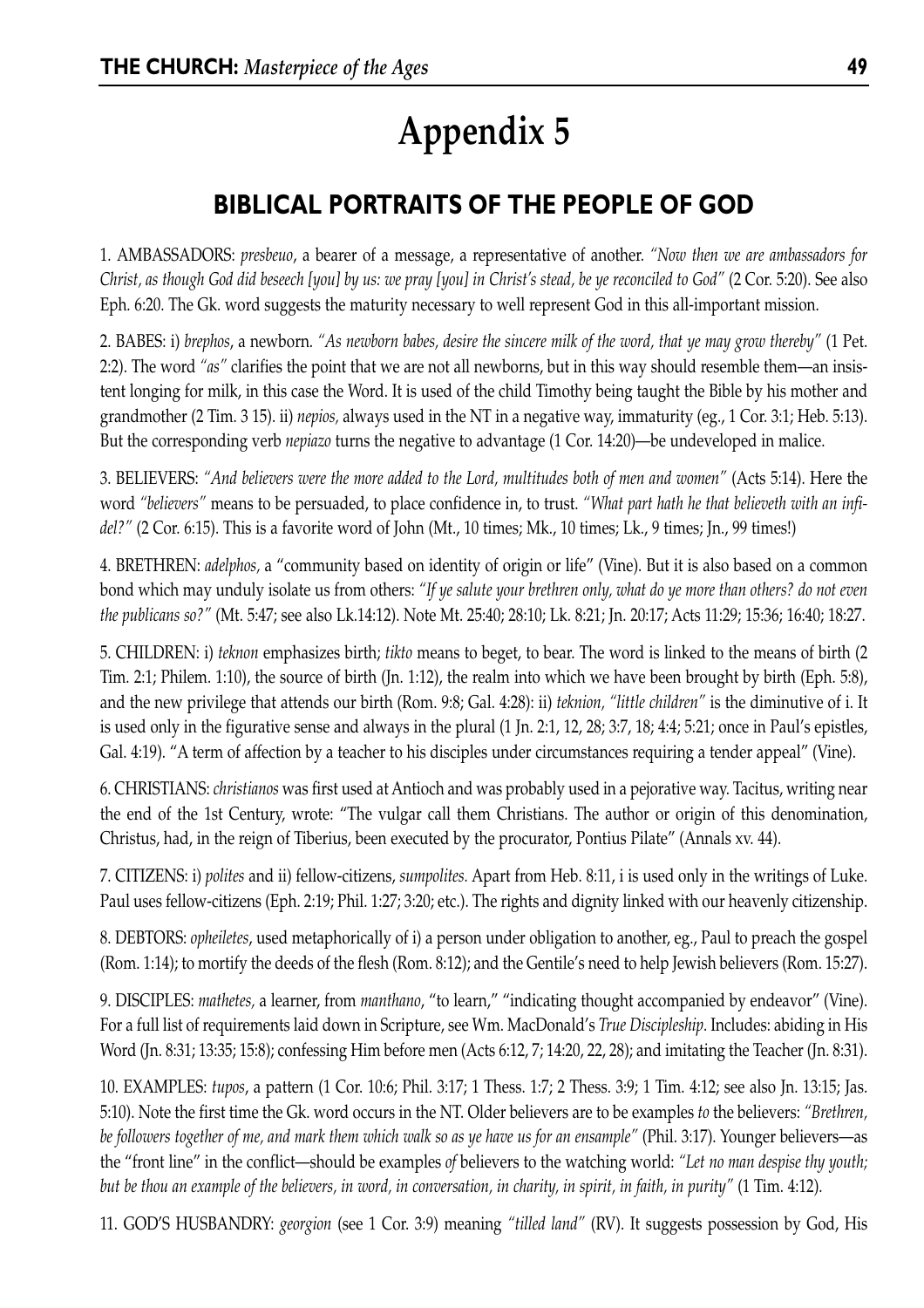investment and labor in our lives, and the potential He sees in us—diligent toil with a view to a fruitful return. Note two difficult passages: Heb. 6:7 *georgeomai, "to till the ground,"* and John 15 where the Father is the *georgos.* The words all come from *ge,* land and *ergo,* to do.

12. IMITATORS: *mimeomai,* a mimic (mime). It is always translated in the RV as *"imitate"* for the KJV *"to follow."* It is always used in a good sense—of those who led us to Christ (2 Thess. 3:7, 9), of what is good (3 Jn. 11). The word is always used in exhortations and is always in the continuous tense (one exception, Heb. 6:12, but it calls for "a decisive act with permanent results." Habit, practice. A cognate word, *summimetes* is translated "fellow imitator" (Phil. 3:17). A related picture but in the negative sense is *"gazingstock"* (Heb. 10:33), *theatrizo,* "a spectacle, a theatrical show."

13. KINGS: *basileus*: *"...Unto Him that loved us, and washed us from our sins in His own blood, and hath made us kings and priests unto God and His Father..."* (Rev. 1:5-6); *"And they sung a new song, saying, Thou art worthy to take the book, and to open the seals thereof: for Thou wast slain, and hast redeemed us to God by Thy blood out of every kindred, and tongue, and people, and nation, and hast made us unto our God kings and priests; and we shall reign on the earth"* (Rev. 5:9-10). Some argue these references should be translated "a kingdom of priests" but who can deny the conclusion of v. 10, *"and we shall reign on the earth"*? At present we are "training for reigning."

14. LABORERS: i) *ergates*, see 1 Tim. 5:18 and 2 Tim. 2:15. ii) fellow workers, *sunergos* (Phil. 4:3; 1 Cor. 3:9; and 3 Jn. 8 where it may be rendered "fellow workers with the truth." ii is also translated fellow helper (Rom. 16:3, 9; 2 Cor. 1:24; 8:23). The Lord's work, strange as it may seem, is work! But we are not only helping one another, *"the Lord is my helper"* (Heb. 13:6; see also Mk. 16:20).

15. LIGHTS: *phos*, akin to *phao*, "to give light." We are *"sons of light"* (see subject of illumination in 1 Cor. 2:1-16), having been made *"meet to be partakers of the inheritance of the saints in light"* (Col. 1:12). *"For ye were sometimes darkness, but now are ye light in the Lord: walk as children of light"* (Eph. 5:8). See Rom. 13:12; 2 Cor. 11:14-15.

16. MEMBERS: *melos*, seen in the first part of 1 Cor. 6:15 where we are members of Christ. Seen in Rom. 12:5 where we are members one of another. Includes thoughts of unity, harmony, diversity and interdependence. (See also 1 Cor. 12:27; Eph. 4:25.) 1 Corinthians 6:15 in the second part shows the damage done to the whole by our link with that one.

17. MINISTERS (SERVANTS): there are four main words: *diakonos* emphasizes the servant in relation to his stewardship (Mk. 10:43; Rom. 14:3; 15:8; 1 Cor. 3:5; 2 Cor. 3:6; 6:4; 11:15; Gal. 2:17; Eph. 6:21; Col. 1:7, 23, 25; 4:7; 1 Thess. 3:2; 1 Tim. 4:6); *doulos*, where the servant is seen in relation to his Master; *huperetes*, under-rower, where the servant is seen in relation to a superior; and *leitourgos*, which originally meant "one who discharges public office at his own expense" (Vine), see Rom. 15:16; Phil. 2:25.

18. PARTAKERS: i) *(sun) keinonos*, "having in common, companion, partner" See 1 Cor. 10:18; 2 Cor. 1:7; Heb. 10:33; 1 Pet. 5:1; 2 Pet. 1:4). We are partakers with the gospel, in grace, in tribulation, etc. ii) *summetochos*, also describes a fellow partaker (see Eph. 3:6; 5:7). The difference between the two words: *sunkoinonos* emphasizes having something in common, while *summetochos* speaks more of the act of sharing itself.

19. PILLAR, *stulos*, and BULWARK, *hedraioma*: The word "pillar'' meaning "a column supporting the weight of a building" is used metaphorically in the NT of elders who bear responsibility in the assembly (Gal. 2:9); of the local church as responsible to hold up the truth (1 Tim. 3:15); and as the promise extended by the Lord Jesus to the overcomer (Rev. 3:12). "Ground" or bulwark is from the word for "steadfast" or "firm." There should be no shifting when it comes to the truth committed to the assembly.

20. PRIESTS: *hiereus*, "one who offers sacrifices," is a term which refers to all true believers in the present Church age. The Bible knows nothing of the clergy-laity distinction so prevalent in Christendom today. We are both a *"holy priesthood"* built up to offer up spiritual sacrifices (1 Pet. 2:5) and a *"royal priesthood"* (1 Pet. 2:9) called upon to go forth and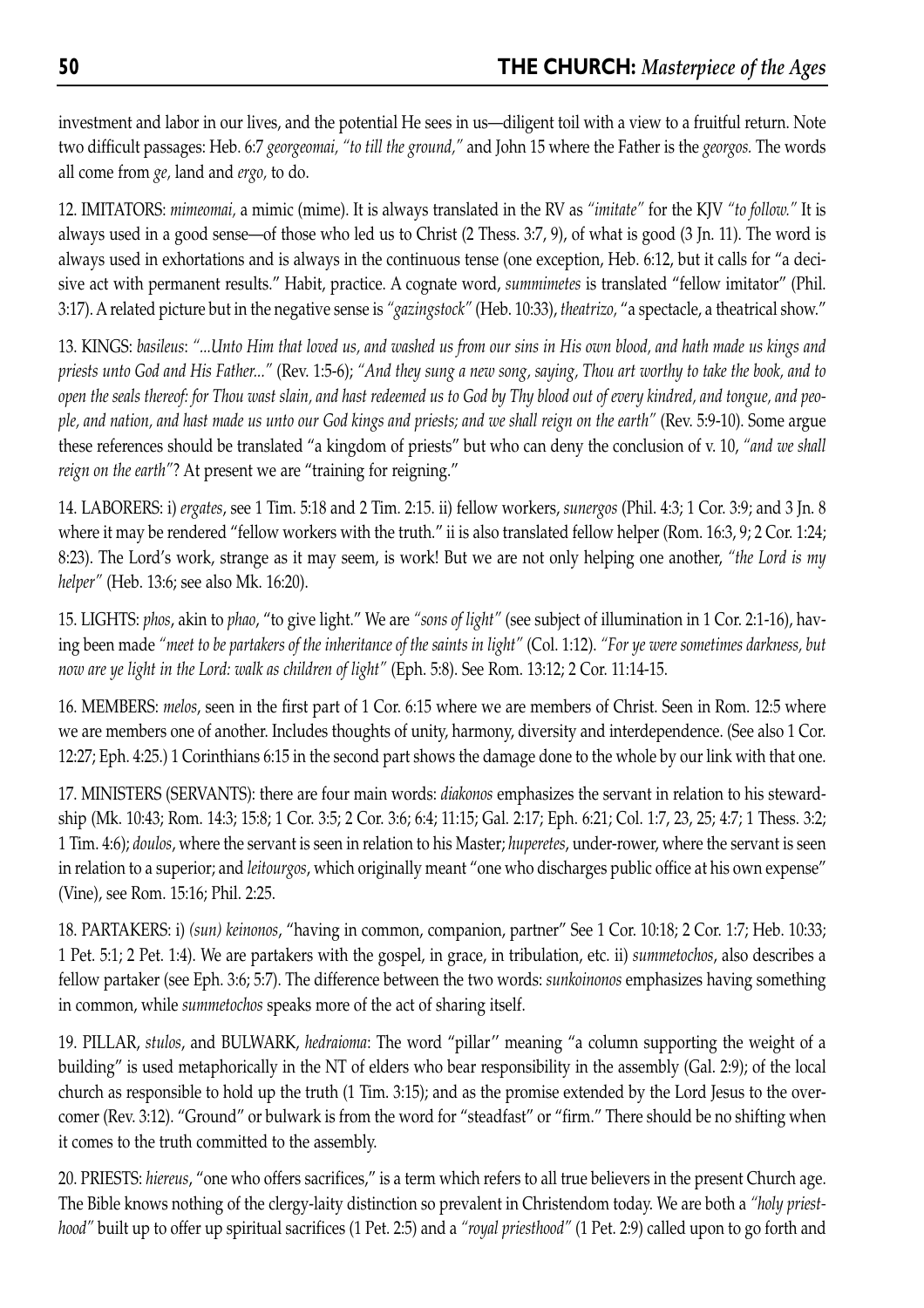show forth the virtues of the One who has called us out of darkness into His marvelous light. Thus both worship and witness, both vertical and horizontal, both to God and for God, both in the sanctuary and in the world. Some of the offerings: Rom. 12:1; Phil. 2:17; 4:18; Heb. 13:15-16;1 Pet. 2:5. We are *"a kingdom of priests"* (Rev. 1:6; 5:10; see Ex. 19:6).

21. SAINTS: *hagios*, not a term applying to a particular group of believers but for every child of God. See especially 2 Thess. 1:9-10, *"...the Lord...shall come to be glorified in His saints, and to be admired in all them that believe...in that day."* Also 1 Cor. 1:2. The word *hagios* shares a common root with *hagiasmos*, holiness, It first speaks of being different, then of separatedness—both from sin and to God. Essentially to be holy is to be wholly for God (Rom. 1:7; 8:27; 12:13; 16:2).

22. SHEEP: *probaton*, interestingly from *probaino,* meaning "to go forward." It was used primarily of the lost ones of the house of Israel, untended by their pastors (Jer. 23:2). So the Good Shepherd came *"to seek and to save that which was lost"* (Lk. 19:10). However He disclosed a secret about *"other sheep"* in John 10. Those also He must bring, producing one flock (not "fold") and one Shepherd. See Heb. 13:20-21; 1 Pet. 2:25 with Jn. 21:17.

23. SOLDIERS: *stratiotes* is used metaphorically of one who fights and suffers in the battle for righteousness (2 Tim. 2:3). Of course *"we wrestle not against flesh and blood, but against principalities, against powers, against the rulers of the darkness of this world, against spiritual wickedness in high places"* (Eph. 6:12). The Lord Jesus said to Pilate: *"My kingdom is not of this world: if My kingdom were of this world, then would My servants fight…"* (Jn. 18:36). Thus *"the weapons of our warfare are not carnal, but mighty through God to the pulling down of strongholds"* (2 Cor. 10:4). See Phil. 2:25.

24. SONS: *huios*, the distinction between sons and children (*teknon/teknion*) is brought out in Rom. 8:14-21. Child is a generative change—born into the family; son is a legal change—placed in a position of responsibility. We become children and sons at the moment of conversion, but son-placing, or "adoption" awaits the final stage of redemption, the redemption of our bodies. We are called sons of the light (Jn. 12:36) and of the day (1 Thess. 5:5). See 2 Cor. 6:17-18.

25. STEWARDS: *oikonomos*, from *oikos*, "a house" and *nemo*, "to arrange." Thus someone entrusted with the responsibility of caring for another person's estate, to whom he shall give an account. *"Moreover it is required in stewards, that a man be found faithful...judge nothing before the time, until the Lord come, who both will bring to light the hidden things of darkness, and will make manifest the counsels of the hearts: and then shall every man have praise of God"* (1 Cor. 4:2-5).

26. STRANGERS, *xenos*, and PILGRIMS, *parepidemos*: Strangers do not belong where they are; pilgrims belong where they are heading. *"...I beseech you as strangers* (*paroikos*, aliens) *and pilgrims, abstain from fleshly lusts, which war against the soul"* (1 Pet. 2:11). See Eph. 2:12, 19; Heb. 11:13; 3 Jn. 5.

27. TEMPLE and LIVING STONES: *naos*, shrine or sanctuary, is used not only of the physical temple, but of i) the universal Church (Eph. 2:21), the local church (1 Cor. 3:16-17; 2 Cor. 6:16), and of the present bodies of each individual believer (1 Cor. 6:19). It is Peter (renamed "a stone") who writes: *"Ye also, as lively stones, are built up a spiritual house, an holy priesthood, to offer up spiritual sacrifices, acceptable to God by Jesus Christ"* (1 Pet. 2:5).

28. VINTAGE; BRANCHES on the True Vine: *ampelos*. This picture is painted in detail only once (John 15) by the Lord Jesus. There are many OT connections: Isa. 5; Jer. 12:10. The emphasis is on abiding as the secret of abounding. Note: *"no fruit," "fruit," more fruit," "much fruit,"* and *"fruit that abides* (remains).''

29. VIRGIN, *parthenos*, is used figuratively of the local church in its relationship to Christ: *"For I am jealous over you with godly jealousy: for I have espoused you to one husband, that I may present you as a chaste virgin to Christ"* (2 Cor. 11:2). Also associated with the Bride of Christ. Notice the festal scene in Rev. 21:9, *"And there came unto me one of the seven angels...saying, Come hither, I will show thee the bride, the Lamb's wife."*

30. WORSHIPPERS, *proskunetes,* akin to *proskuneo,* to kiss towards, to worship. Worshippers are the desire of the Father's heart, *"for the Father seeketh such to worship Him"* (Jn. 4:23). Here is the highest calling of the believer, to come into the *"holiest by the blood of Jesus."* Obviously linked with priesthood.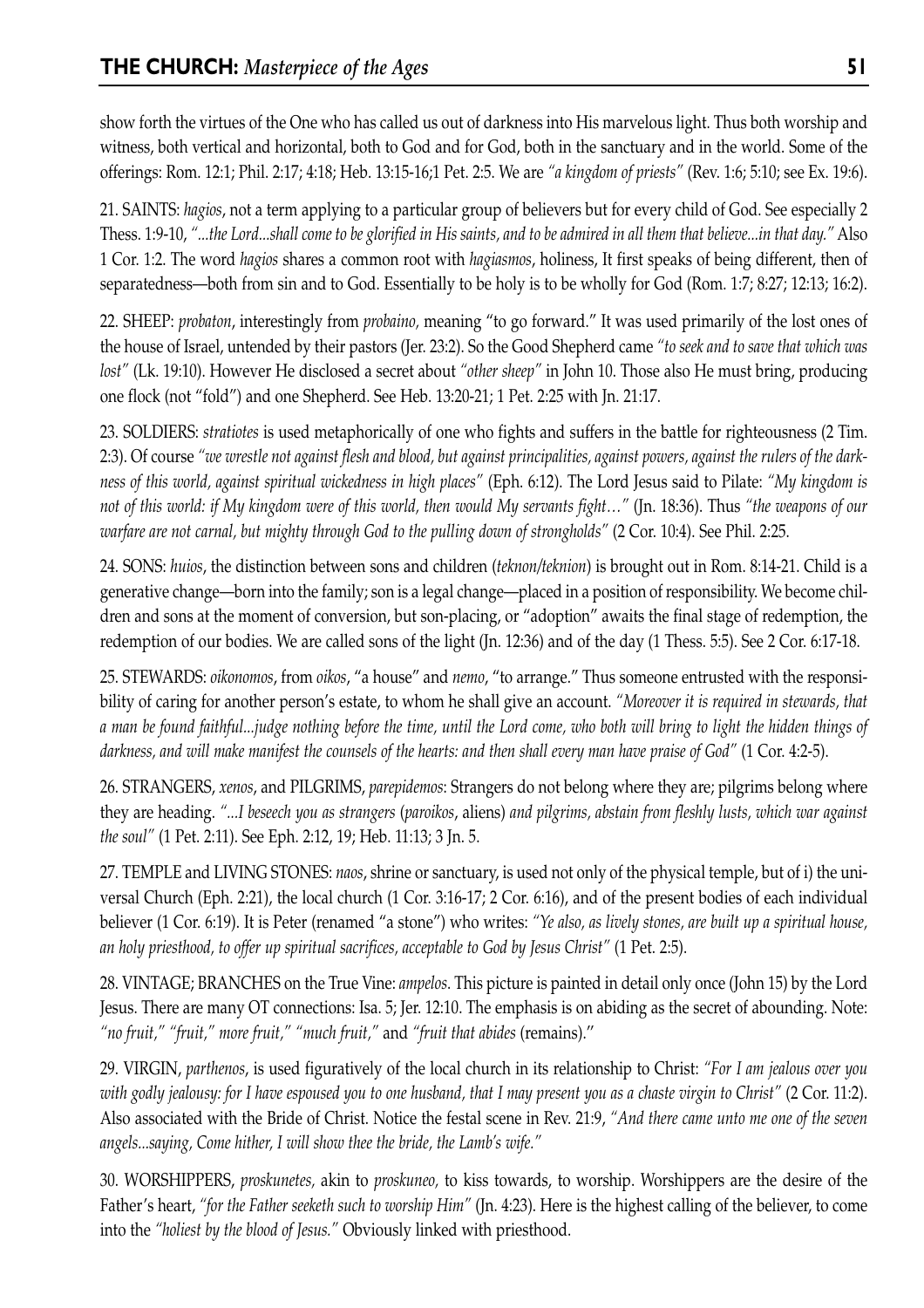## **PAUL'S FINAL CHARGE**

Read Acts 20:17-38

1. The two ALLs: *"…I have been with you at all seasons, serving the Lord with all humility of mind"* (vv. 18-19). The twofold necessity of keeping on and keeping down; don't ever give up, and don't ever get up—keep humble.

2. The two Ts: , *"…with many tears, and temptations"* (v. 19). The difficult balance of being soft and being tough. We must be gracious with our brethren and ruthless with our enemy.

3. The two METHODS: *"I kept back nothing that was profitable unto you, but have showed you, and have taught you…"* (20:20). It's always Show and Tell time. Like the Lord Jesus: *"The former treatise have I made, O Theophilus, of all that Jesus began both to do and teach"* (Acts 1:1). That's the order for effective ministry

4. The two SPHERES: *"publicly, and from house to house"* (20:20). This is the 20/20 vision we need; to use both comprehensive methods for fulfilling the Commission. We will not be able to accomplish it without using both methods.

5. The two AUDIENCES: "*Testifying both to the Jews, and also to the Greeks…"* ( Acts 20:21). Having a heart as big as the call, and deliverance from any innate biases.

6. The two ESSENTIAL INGREDIENTS: *"repentance toward God, and faith toward our Lord Jesus Christ"* (Acts 20:21). Some use the 1 Corinthians 15 passage to give the essentials of the gospel. Those are the historical essentials, but the theological essentials are here.

7. The two FINISHED PRODUCTS: *"But none of these things move me, neither count I my life dear unto myself, so that I might finish my course with joy, and the ministry, which I have received of the Lord Jesus, to testify the gospel of the grace of God"* (20:24). Both the work and the worker need to be finished well.

8. The two SPHERES of RESPONSIBILITY: *"Take heed therefore unto yourselves, and to all the flock, over the which the Holy Ghost hath made you overseers"* {20:2). If the shepherd goes wrong, unfortunately the sheep will likely follow.

9. The two TASKS at HAND: *"Take heed…to feed the church of God, which He hath purchased with His own blood"* (20:28). The verse reminds us how expensive the church is, and therefore how careful we need to be (heed) and how diligent to find the best grass for our charges (feed).

10. The two DANGERS: *"After my departing shall grievous wolves enter in among you, not sparing the flock. Also of your own selves shall men arise, speaking perverse things, to draw away disciples after them"* (20:29-30). Wolves love sheep too, but for a different reason. The shepherd feeds the sheep; the wolf feeds *on* the sheep. And while the wolf devours the flock, these men who speak "truth with a twist" divert the flock to follow them rather than HIM.

11. The two WARNINGS: *"Therefore watch, and remember, that by the space of three years I ceased not to warn every one night and day with tears"* (20:31). Look around and look back; see what you need to do, and see what I did, says Paul.

12. The two PROVISIONS and their BENEFITS: *"And now, brethren, I commend you to God, and to the word of His grace, which is able to build you up, and to give you an inheritance among all them which are sanctified"* (20:32).

13. The two PERSONAL NOTES: *"I have coveted no man's silver, or gold, or apparel. Yea, ye yourselves know, that these hands have ministered unto my necessities, and to them that were with me"* (20:33-34). O for such examples today!

14. The two OUGHTS: "I have showed you all things, how that so laboring ye ought to support the weak, and to remember the words of the Lord Jesus, how He said, It is more blessed to give than to receive" (Acts 20:35).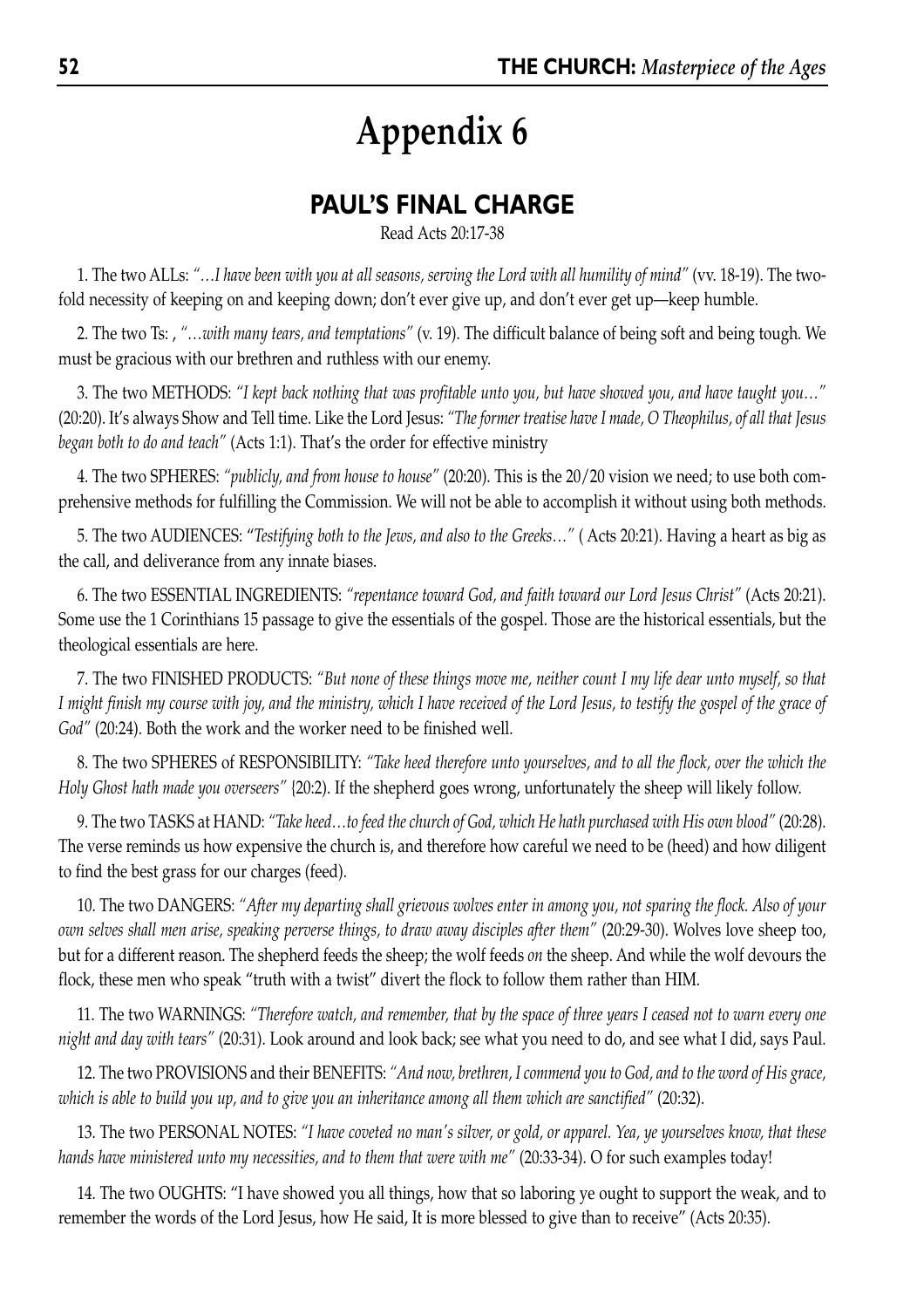## **HOW HARD SHOULD HARD-WORKING ELDERS WORK?**

*There is always time enough to do the will of God*

1. Obviously the qualifications of an elder must include the TIME to do the work. Young men in selecting a career should keep this in mind. We should even think about how far our home is from the assembly building.

2. The time necessary to do this work must include time for family and legitimate business interests since the qualifications require that an elder be *"one that ruleth well his own house"* and *"he must have a good report of them which are without"* (1 Tim. 3:4, 7). God does not give us two families so we can abandon one or the other!

3. It is no part-time avocation to be a shepherd of God's people, if Paul is to be taken as an example. He writes: *"Therefore watch, and remember, that by the space of three years I ceased not to warn every one night and day with tears"* (Acts 20:31); *"For ye remember, brethren, our labor and travail: for laboring night and day, because we would not be chargeable unto any of you, we preached unto you the gospel of God"* (1 Thess. 2:9); *"I thank God…that without ceasing I have remembrance of thee in my prayers night and day"* (2 Tim. 1:3).

4. God has designed the church so it requires maximum sacrifice for EVERYONE since token commitment means token blessing, and total commitment means total blessing. Remember the other John 3:16! *"Hereby perceive we the love of God, because He laid down His life for us: and we ought to lay down our lives for the brethren"* (1 Jn. 3:16).

5. The Lord is not a hard Master; His burden is *"light"*; His commandments are not grievous. He is not unreasonable in His demands but expects elders to be ready to *"very gladly spend and be spent"* (2 Cor. 12:15) for God's people.

- 6. When the burden seems to overload our capacity, we need to check the following list:
	- a) Am I doing only what the Lord wants or have I encumbered myself with tasks that are others'? Perhaps I need to encourage others in some areas. *"For every man shall bear HIS OWN burden"* (Gal. 6:5).
	- b) Do I need "spring cleaning" in some areas of life? Could I simplify my life and diminish other obligations that weigh me down? Planned neglect. *"Prove all things; hold fast that which is good"* (1 Thess. 5:21).
	- c) Can I do some "multi-tasking"? How did the Lord fulfill His whole public ministry in 3.5 years? At the same time He was fulfilling Scripture, preaching the Word, training His disciples, doing the Father's will, etc.
	- d) Are there ways to work "smarter"? For example, having a place ready to study, receiving several people one after the other, discipling en route to appointments, giving people a memo of purpose beforehand, etc.

7. What about deacons? Obviously one of the reasons for them was to give those who labored in the Word more time to do that. (See Acts 6.) Of course any Christian can do practical tasks for an elder to free him up for ministry.

8. Perhaps the assembly is too dependent on the elders and the saints need to get working; elders, after all, are to be examples—not do all the work themselves. Perhaps the assembly is too large and is now attracting lazy Christians. Perhaps the brethren need to be exercised about more elders to help with the load. Perhaps the assembly has too many activities and each one needs to be reassessed. What about putting several activities on one evening?

9. Sometimes the elders are spending far too much time with sick saints because they have not been practicing preventive medicine. If the saints are well fed, have enough exercise, and are being protected as much as possible from hurtful influences, it will greatly diminish the emergency ward visits.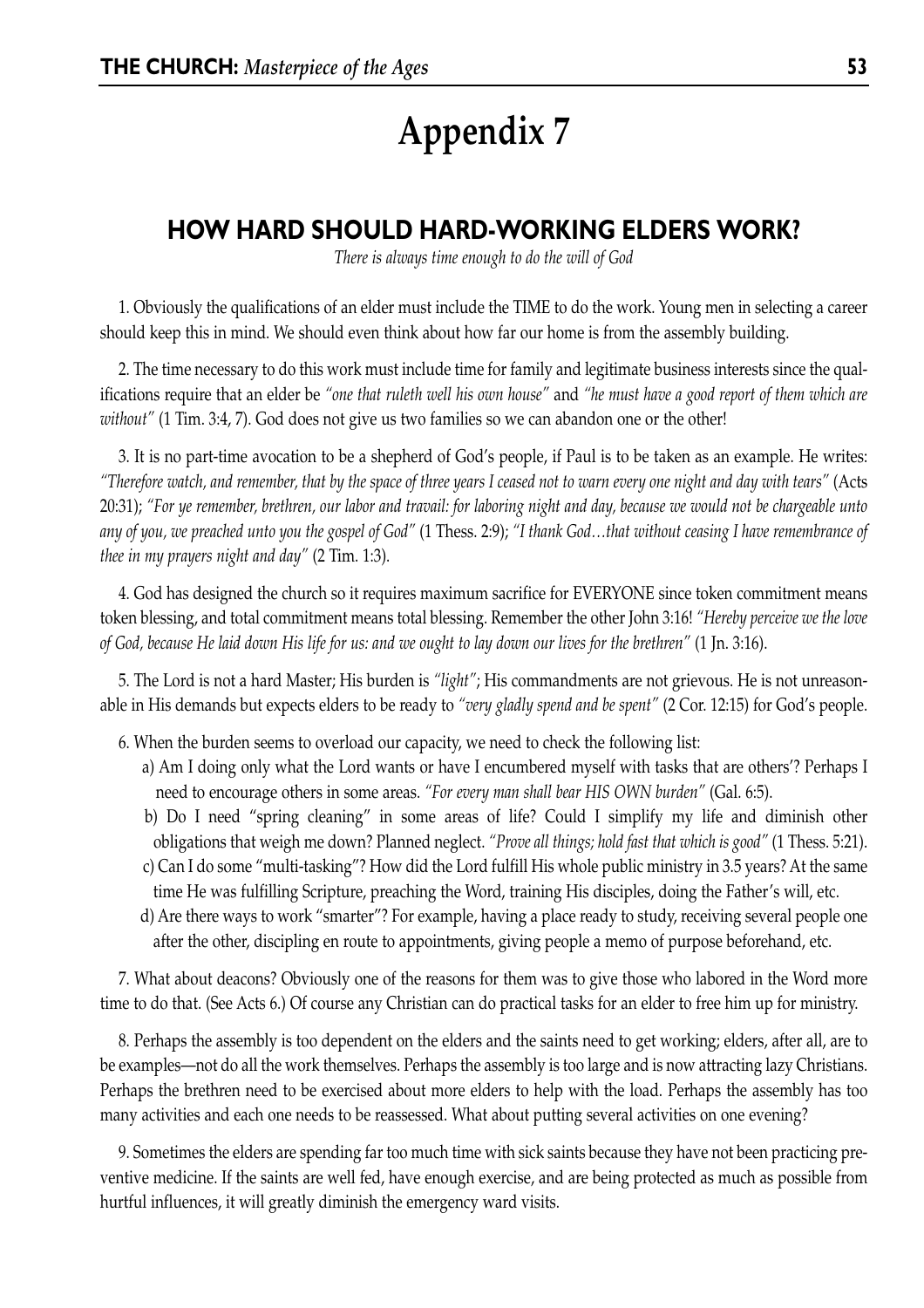## **PERSONAL ISSUES AND CONFLICT RESOLUTION**

*"Blessed are the peacemakers: for they shall be called the children of God"* (Mt. 5:9).

#### **Some basic facts**

1. Conflict is unavoidable when people seek to work together. The more "moving parts," the more friction. This is due to the following: a) it is rare that someone has all the facts; b) we have differing personalities and ways of responding even to the same set of facts; c) many are averse to change (even good change) because it may involve work and/or risk; d) there are enemies at work—the flesh with prideful thoughts and the devil, sowing discord.

2. Personal conflicts are the # 1 group of problems among believers, the # 1 reason for missionaries leaving the field. Often problems between believers will: a) carry on unresolved, weakening the testimony and stifling blessing; b) disguise themselves as doctrinal matters; c) be complicated by other issues, making them more complex to solve.

3. It is the will of the God of reconciliation to have all such matters amicably resolved. He states, *"For where two or three are gathered together in My name, there am I in the midst of them"* (Mt. 18:20). If two or three want to resolve a matter between them, the Lord is eager to see it happen. Our God is slow to anger but ready to pardon (Neh. 9:17).

4. The basis of all reconciliation is the cross. There is no peace to be found apart from the Prince of peace. We who meet every week around the symbols of a broken body and outpoured blood have a vivid reminder of the way God set about to end hostilities when we were *"at enmity"* with Him. Love never fails. We need to try His tactics

#### **Preventative medicine: better to keep out of trouble than have to get out**

1. Being busy in evangelism, exercising my gift, and otherwise being occupied in positive work will keep me from noting, harboring grudges. Bringing every thought into captivity to Christ will take slights immediately to Calvary.

2. Finding ways to keep communication lines open between the Christians, especially by encouraging fellowship and hospitality in the homes of God's people. The more I have a "vested interest" the less likely I will be to fuss.

3. Remembering that I am a sinner in need of daily grace and mercy, I will remember to be gracious with others.

#### **Steps to peace**

1. The pattern set in Matthew 18:15-22 is to deal with personal matters personally. Only when the issue is not resolved (*"if he will not hear thee"*) does it call for bringing witnesses (v. 16). If he will not hear witnesses, it may have to go before the whole church. But far better to do everything in your power to *"win your brother."*

2. Obviously prayer is essential in linking ourselves with the Lord; to neglect it would be folly. Hopefully it will help defuse anger, bitterness, selfish motives, etc. The parties involved should be informed at the beginning that any evidence of such ill will (e.g., resorting to sarcasm or ridicule) calls for an immediate return to prayer.

3. Try to have the offending/offended parties state the issue as they see it, but seek to state it as if they were telling the Lord Jesus (I think the point of Mt. 18:20). If anything is to be fixed, we must deal with one another in good faith.

4. Note that forgiveness has two parts: immediately in the heart, and then *"if he trespass against thee seven times in a day, and seven times in a day turn again to thee, saying, I repent; thou shalt forgive him"* (Lk. 17:3-4). This is grace!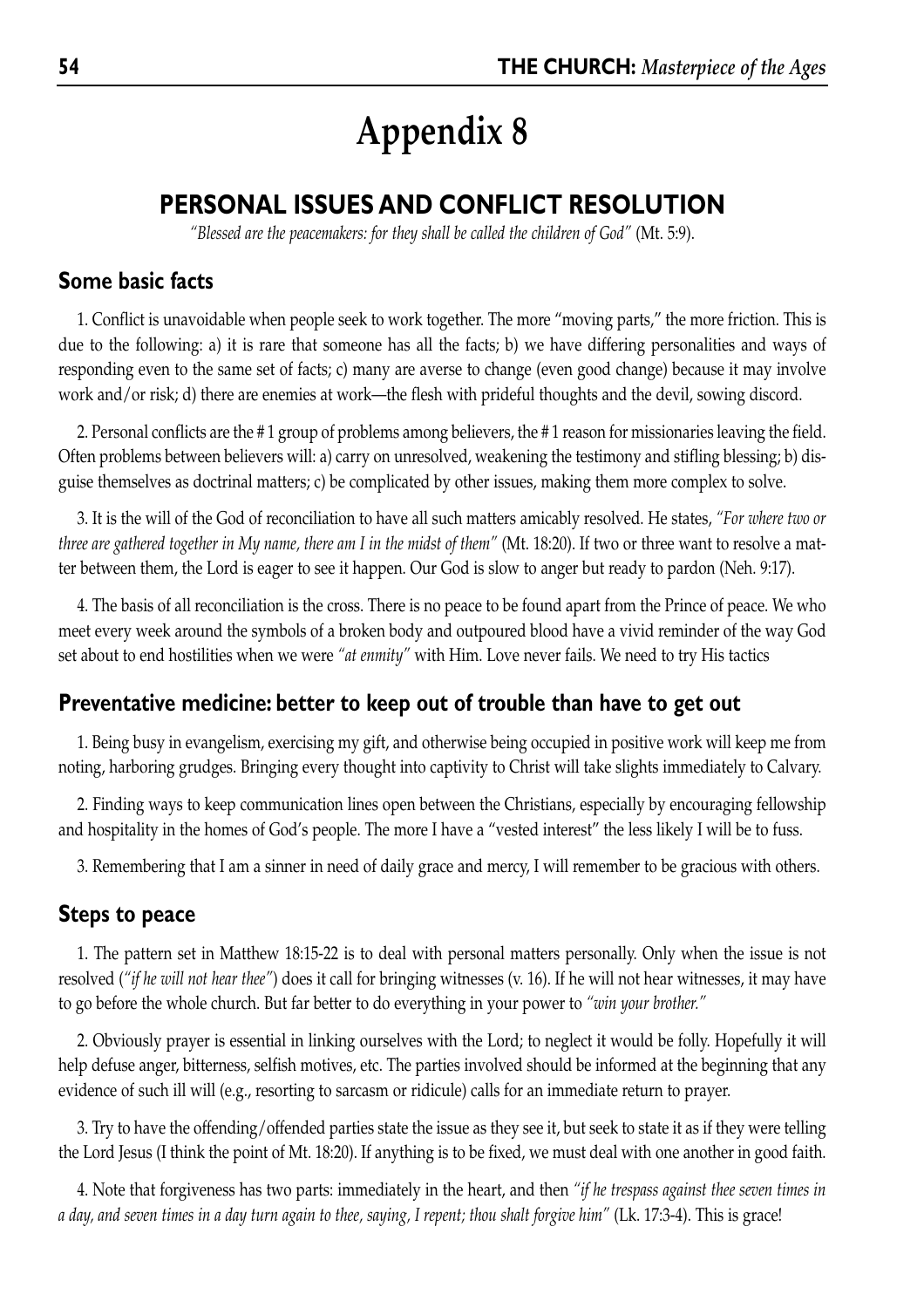## **THE ELDER'S REJOICING**

*"Obey them that have the rule over you, and submit yourselves: for they watch for your souls, as they that must give account, that they may do it with joy, and not with grief: for that is unprofitable for you"* (Heb. 13:17).

## **Yes, there's joy in serving Jesus!**

1. JOY in OUR PERSONAL SALVATION: *"Notwithstanding in this rejoice not, that the spirits are subject unto you; but rather rejoice, because your names are written in heaven"* (Lk. 10:20)

2. JOY in HEARING of the GOSPEL ADVANCE: *"Notwithstanding, every way, whether in pretense, or in truth, Christ is preached; and I therein do rejoice, yea, and will rejoice"* (Phil. 1:18; see also Mk. 13:44; Lk. 15:6; Jn. 4:36; Acts 15:3).

3. JOY in GROUND-BREAKING VISIONARY WORK FOR THE LORD: *"But let every man prove his own work, and then shall he have rejoicing in himself alone, and not in another"* (Gal. 6:4).

4. JOY in OUR PRAYER LIVES: *"Always in every prayer of mine for you all making request with joy…"* (Phil. 1:4).

5. JOY in SEEING the SAINTS UNITED: *"Fulfill ye my joy, that ye be likeminded, having the same love, being of one accord, of one mind"* (Phil. 2:2).

6. JOY in SACRIFICING for CHRIST: *"Yea, and if I be offered upon the sacrifice and service of your faith, I joy, and rejoice with you all"* (Phil. 2:17; see also 2 Cor. 6:10).

7. JOY in seeing THE SAINTS BENEFIT from another believer: *"For we have great joy and consolation in thy love, because the bowels of the saints are refreshed by thee, brother"* (Phm. 1:7).

8. JOY when THE LORD IS WORKING ON US: *"My brethren, count it all joy when ye fall into divers temptations"* (Jas. 1:2; see also 2 Cor. 7:9; Heb. 12:11).

9. JOY in THINKING ABOUT THE LORD JESUS: "*Whom having not seen, ye love; in whom, though now ye see Him not, yet believing, ye rejoice with joy unspeakable and full of glory"* (1 Pet. 1:8; see also Phil. 3:1).

10. JOY in SUFFERING for the LORD: *"Rejoice, inasmuch as ye are partakers of Christ's sufferings; that, when His glory shall be revealed, ye may be glad also with exceeding joy"* (1 Pet. 4:13; see also Mt. 5:11-12; Acts 5:41; Rom. 5:2-3; Col. 1:24).

11. JOY in HEARING of the SPIRITUAL SUCCESS of our CHILDREN (physical or spiritual): *"I have no greater joy than to hear that my children walk in truth"* (3 Jn. 1:4; see also Rom. 12:15; 1 Cor. 12:26; Phil. 4:1).

12. JOY in FINISHING the RACE WELL: *"Holding forth the word of life; that I may rejoice in the day of Christ, that I have not run in vain, neither labored in vain"* (Phil. 2:16; see also Acts 20:24).